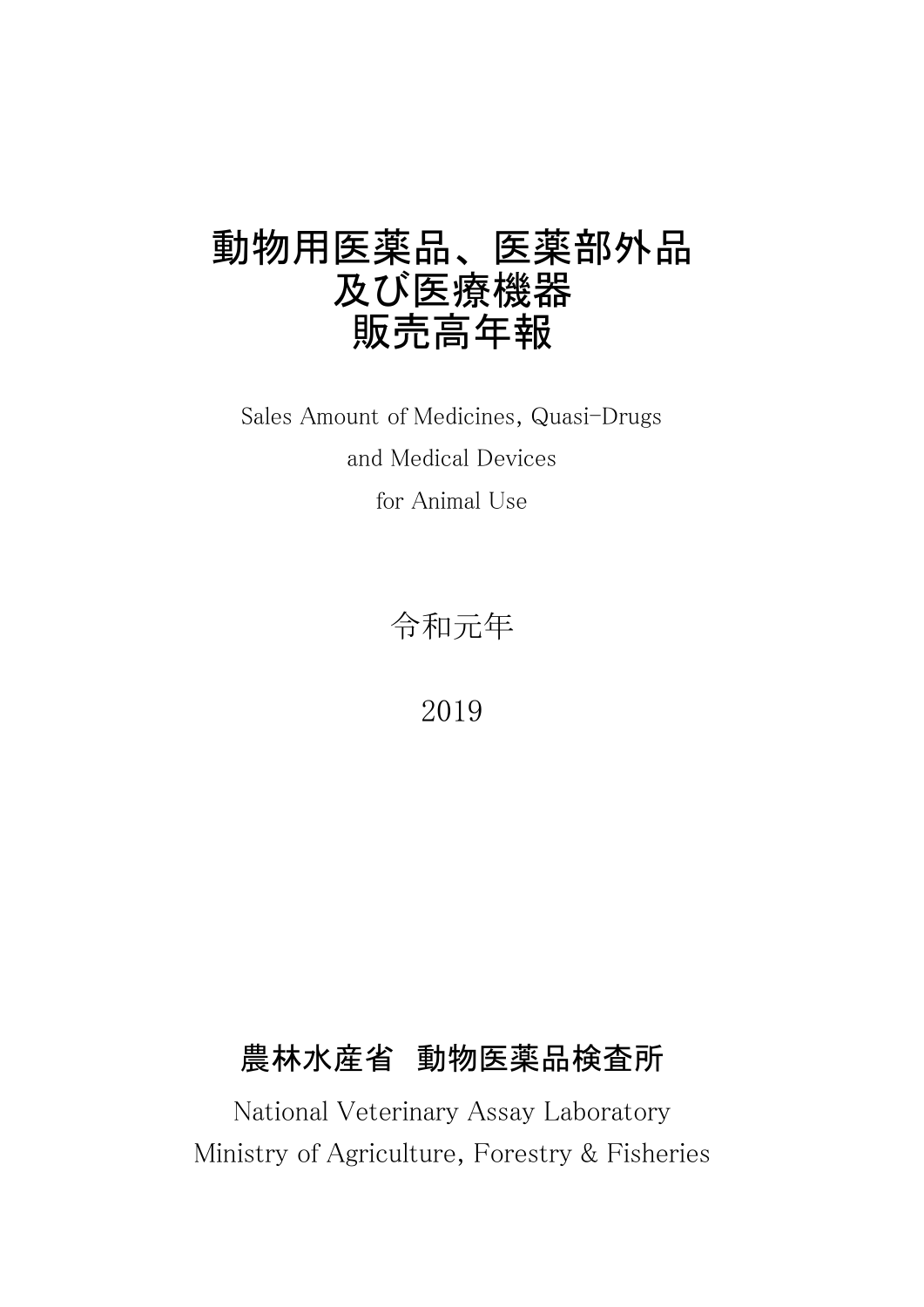# 目 次

## **Contents**

## 第1表 動物用医薬品・医薬部外品・医療機器の販売高及び許可業者数の年次概況

Table 1 Annual Outlook of Sales Amount and Number of Licences of Medicines, Quasi-Drugs and Medical Devices,for Animal Use

## 第2表 薬理作用別分類の販売高

Table 2 Sales Amount of Medicines Classified by Pharmacological Action

## 第3表 動物用医薬品の販売高

Table 3 Sales Amount of Manufactured Medicines for Animal Use

## 第4表 動物用医薬部外品の販売高

Table 4 Sales Amount of Manufactured Quasi-Drugs for Animal Use

## 第5表 動物用生物学的製剤の販売高

Table 5 Sales Amount of Manufactured Biological Products for Animal Use

## 第6表 動物用医療機器の販売高

Table 6 Sales Amount of Manufactured Medical Devices for Animal Use

※ 各表中、製造とは、製造工程のすべて又は包装・表示・保管の行程より以前の工程を国内で行ってい る場合、輸入とは、包装・表示・保管のみを国内で行っているもの又は製造工程の全てを海外で行ってい る場合を指す。

※ 各表に原薬は含まない。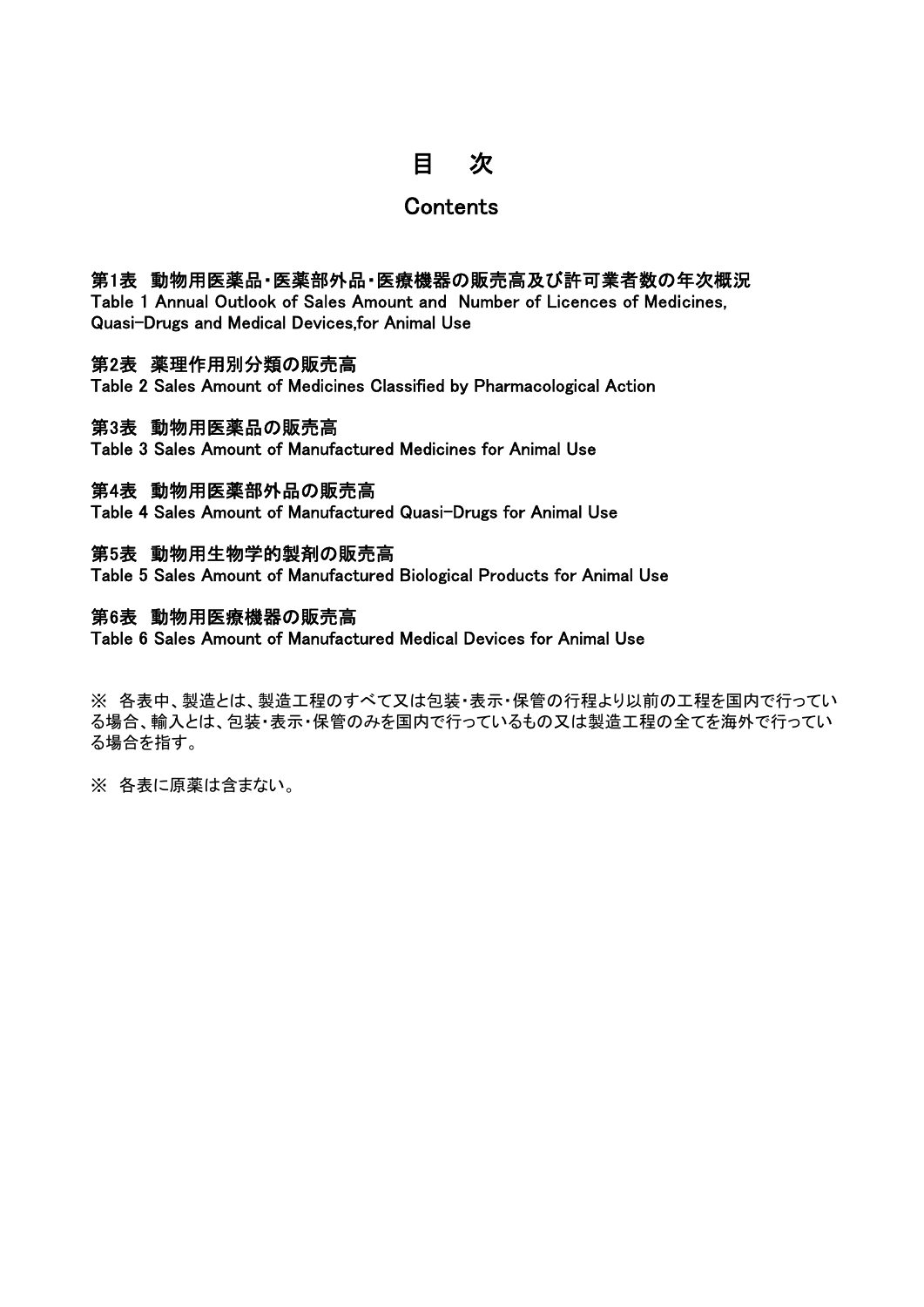## 第1表 動物用医薬品(医薬部外品) •医療機器の販売高及び許可業者数の年次概況<br>Table 1 Annual Outlook of Medicines (Quasi-Drugs) and Medical Devices, for Animal L

Table 1 Annual Outlook of Medicines (Quasi-Drugs) and Medical Devices, for Animal Use Sales, Number of Licences

金額単位 : 千円 Unit : ¥1,000

| 年次<br>Year      |                                         | 区分<br>Classification                       | 許可数*<br>Number<br>of<br>Licences | 販売高<br>Sales Amount      | 届出提出業者数**<br>Number of Company<br>Submitted Report |
|-----------------|-----------------------------------------|--------------------------------------------|----------------------------------|--------------------------|----------------------------------------------------|
|                 |                                         | 医薬品 Medicines                              | 152                              | 90,774,809               |                                                    |
|                 | 医薬品製造販売業<br>Drug Marketing              | 医薬部外品 Quasi-Drugs                          | 54                               | 2.177.406                |                                                    |
|                 | Approval Holder                         | 医療機器 Medical Devices                       | 240                              | 9,008,032                |                                                    |
| 平成27年<br>(2015) |                                         | 医薬品 Medicines                              | 245                              |                          | 561                                                |
|                 | 製造業                                     | 医薬部外品 Quasi-Drugs                          | 74                               |                          |                                                    |
|                 | Manufacturer                            | 医療機器 Medical Devices                       | 328                              |                          |                                                    |
|                 |                                         | 計                                          | 1,093                            | 101,960,247              |                                                    |
|                 |                                         | 医薬品 Medicines                              | 162                              | 98,776,804               |                                                    |
|                 | 医薬品製造販売業<br>Drug Marketing              | 医薬部外品 Quasi-Drugs                          | 60                               | 2,045,869                |                                                    |
|                 | Approval Holder                         | 医療機器 Medical Devices                       | 251                              | 9,627,327                |                                                    |
| 平成28年<br>(2016) |                                         | 医薬品 Medicines                              | 229                              |                          | 561                                                |
|                 | 製造業<br>Manufacturer                     | 医薬部外品 Quasi-Drugs                          | 74                               |                          |                                                    |
|                 |                                         | 医療機器 Medical Devices                       | 329                              |                          |                                                    |
|                 |                                         | 計                                          | 1,105                            | 110.450.000              |                                                    |
|                 |                                         | 医薬品 Medicines                              | 145                              | 105,111,620              |                                                    |
|                 | 医薬品製造販売業<br>Drug Marketing              | 医薬部外品 Quasi-Drugs                          | 51                               | 2,146,265                |                                                    |
|                 | Approval Holder<br>医療機器 Medical Devices |                                            | 245                              | 10,377,163               |                                                    |
| 平成29年<br>(2017) |                                         | 医薬品 Medicines                              | 224                              |                          | 565                                                |
|                 | 製造業<br>Manufacturer                     | 医薬部外品 Quasi-Drugs                          | 72                               |                          |                                                    |
|                 |                                         | 医療機器 Medical Devices                       | 330                              |                          |                                                    |
|                 |                                         | 計                                          | 1,067                            | 117,635,048              |                                                    |
|                 |                                         | 医薬品 Medicines                              | 172                              | 109,845,723              |                                                    |
|                 |                                         | 医薬部外品 Quasi-Drugs                          | 59                               | 1,901,596                |                                                    |
|                 | 医薬品製造販売業<br>Drug Marketing              | 医療機器 Medical Devices                       | 288                              | 10,456,028               |                                                    |
|                 | Approval Holder                         | 体外診断用医薬品 In Vitro Diagnostics              | 39                               | $\overline{\phantom{a}}$ |                                                    |
|                 |                                         | 再生医療等製品 Regenerative Medicinal<br>Products | $\overline{2}$                   | $\overline{\phantom{a}}$ |                                                    |
| 平成30年<br>(2018) |                                         | 医薬品 Medicines                              | 259                              |                          | 594                                                |
|                 |                                         | 医薬部外品 Quasi-Drugs                          | 81                               |                          |                                                    |
|                 | 製造業                                     | 医療機器 Medical Devices                       | 407                              |                          |                                                    |
|                 | Manufacturer                            | 体外診断用医薬品 In Vitro Diagnostics              | 52                               |                          |                                                    |
|                 |                                         | 再生医療等製品 Regenerative Medicinal<br>Products | $\overline{2}$                   |                          |                                                    |
|                 |                                         | 計                                          | 1,361                            | 122,203,347              |                                                    |
|                 |                                         | 医薬品 Medicines                              | 101                              | 116,516,304              |                                                    |
|                 |                                         | 医薬部外品 Quasi-Drugs                          | 44                               | 1,887,890                |                                                    |
|                 | 医薬品製造販売業<br>Drug Marketing              | 医療機器 Medical Devices                       | 238                              | 13,256,512               |                                                    |
|                 | Approval Holder                         | 体外診断用医薬品 In Vitro Diagnostics              | 32                               | $\overline{a}$           |                                                    |
|                 |                                         | 再生医療等製品 Regenerative Medicinal             | $\overline{2}$                   | $\qquad \qquad -$        |                                                    |
| 令和元年            |                                         | <b>Products</b><br>医薬品 Medicines           | 181                              |                          | 574                                                |
| (2019)          |                                         | 医薬部外品 Quasi-Drugs                          | 53                               |                          |                                                    |
|                 | 製造業                                     | 医療機器 Medical Devices                       | 312                              |                          |                                                    |
|                 | Manufacturer                            | 体外診断用医薬品 In Vitro Diagnostics              | 44                               |                          |                                                    |
|                 |                                         | 再生医療等製品 Regenerative Medicinal             | $\overline{2}$                   |                          |                                                    |
|                 |                                         | Products<br>計                              | 1,009                            | 131,660,706              |                                                    |

\* 許可数については年度集計

\*\* 届出提出業者数:動物用医薬品等取締規則第71条の2、第76条、第91条の58、第91条の65、第91条の134及び第91条の140により届出が提出された業者数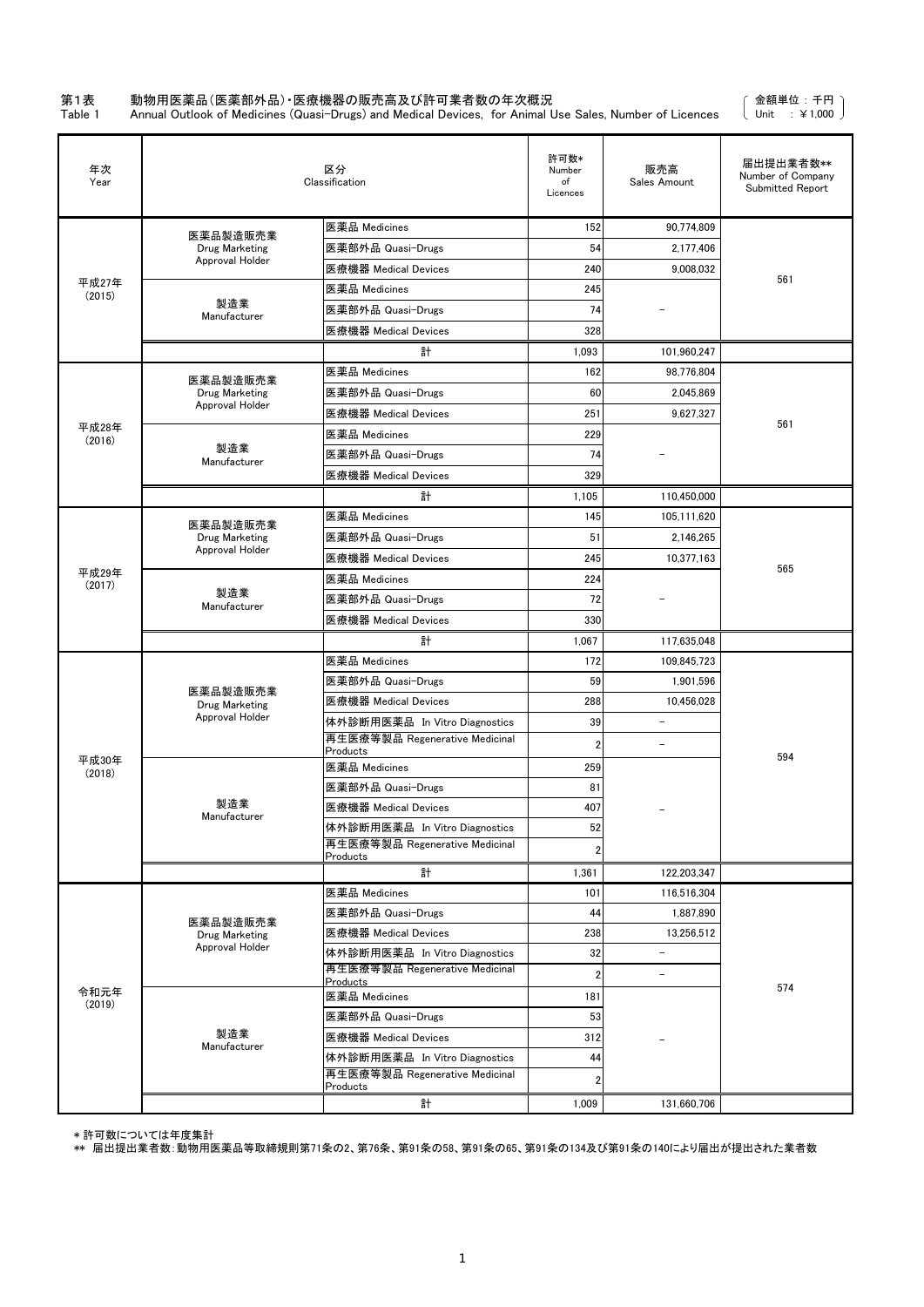#### 第2表 薬理作用別分類の販売高 さんじょう しょうしょう かんしょう かんしゅう かんしゅう かんしゅう かんきょう すいのい てんきゅう すいのえん

Table 2 Sales Amount of Medicines Classified by Pharmacological Action Unit:¥1,000

| 分類番号<br>No. | 薬理作用別の分類<br>Classification by<br>Pharmacological Action                                                                                          | 医薬品<br>Medicines | 医薬部外品<br>Quasi-Drugs | 計<br>Total  | 販売高<br>百分率<br>% |
|-------------|--------------------------------------------------------------------------------------------------------------------------------------------------|------------------|----------------------|-------------|-----------------|
| 8791        | 神経系用薬<br>Agents affecting nervous system                                                                                                         | 3,165,504        | $\overline{0}$       | 3,165,504   | 2.7             |
| 8792        | 循環器官、呼吸器官及び泌尿器官系用薬<br>Agents affecting circulatory organs, respiratory organs<br>and urinary organs                                              | 5,989,490        | $\overline{0}$       | 5,989,490   | 5.1             |
| 8793        | 消化器官用薬<br>Agents affecting digestive organs                                                                                                      | 3,679,528        | 65,648               | 3,745,176   | 3.2             |
| 8794        | 繁殖用薬<br>Agents for breeding                                                                                                                      | 3,526,589        | $\overline{0}$       | 3,526,589   | 3.0             |
| 8795        | 外用薬<br>Agents for external use                                                                                                                   | 3,370,030        | 427,789              | 3,797,819   | 3.2             |
| 8796        | 代謝性用薬<br>Agents affecting metabolism                                                                                                             | 7,594,057        | $\overline{0}$       | 7,594,057   | 6.4             |
| 8797        | 病原微生物及び内寄生虫用薬(生物学的製剤、消毒剤を<br>除く)<br>Agents against pathogenic micro-organisms and<br>parasites<br>(except biological products and disinfectants) | 39,316,492       | $\overline{0}$       | 39,316,492  | 33.2            |
| 8798        | 生物学的製剤<br><b>Biological preparations</b>                                                                                                         | 37,505,246       | $\mathbf 0$          | 37,505,246  | 31.7            |
| 8799        | 治療を目的としない医薬品<br>Agents for not mainly purpose of therapeutic                                                                                     | 12,369,368       | 1,394,453            | 13,763,821  | 11.6            |
|             | 計<br>Total                                                                                                                                       | 116,516,304      | 1,887,890            | 118,404,194 | 100.0           |
|             | 販売高百分率<br>$\%$                                                                                                                                   | 98.4             | 1.6                  | 100.0       |                 |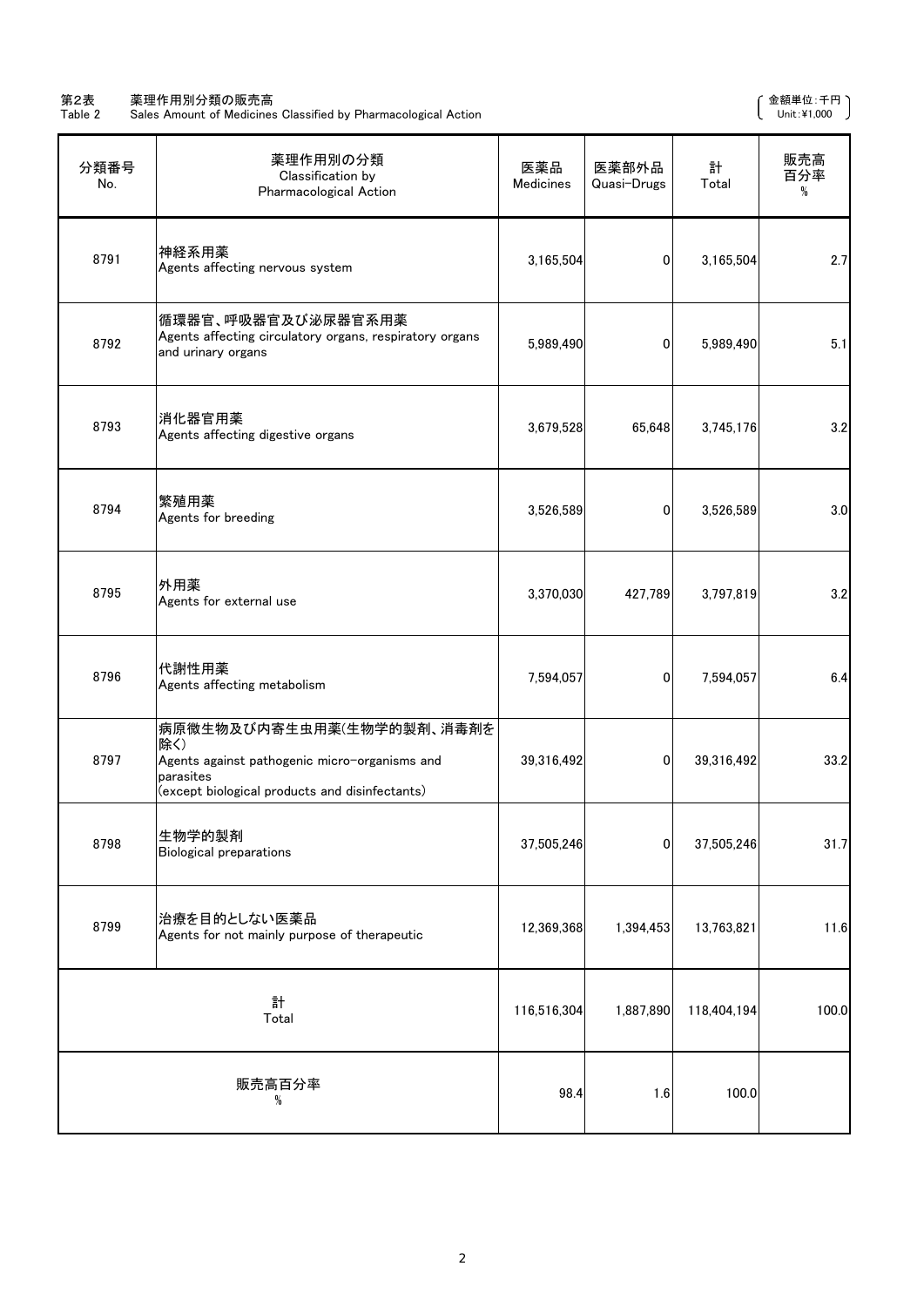#### 第3表 動物用医薬品の販売高

Table 3 Sales Amount of Manufactured Medicines for Animal Use

 $\overline{\phantom{a}}$ 

|                                | 薬理作用別の分類番号及び名称                                                                                                                           | 剤型               | 単位   | 品目数<br>Number           | 製造数量                     | 輸入数量                 | 販売高<br>Sales   |              |
|--------------------------------|------------------------------------------------------------------------------------------------------------------------------------------|------------------|------|-------------------------|--------------------------|----------------------|----------------|--------------|
|                                | Number and Name Classified by Pharmacological Action                                                                                     | Dosage           | Unit | of<br>Medicine          | Manufactured<br>Quantity | Imported<br>Quantity | 数量<br>Quantity | 金額<br>Amount |
| 91_神経系用                        | 9111 エーテル系製剤<br>Ethers and preparations                                                                                                  | 液剤 Solu.         | L    | 1                       | 0                        | 0                    | 0              | 0            |
| Agents<br>affecting<br>nervous |                                                                                                                                          | その他<br>Others    |      | 1                       | 0                        | 872                  | 3,843          | 102,230      |
| system                         | 9119 その他の全身麻酔剤<br>Other general anesthetics                                                                                              | 液剤 Solu.         |      | $\overline{\mathbf{2}}$ | 793                      | 7,839                | 8,459          | 186,624      |
|                                |                                                                                                                                          | 注射剤 Inj.         | L    | 5                       | 229                      | 1,890                | 1,918          | 151,644      |
|                                |                                                                                                                                          | その他<br>Others    | L    | $\mathbf{1}$            | 1,499                    | 0                    | 1,499          | 26,982       |
|                                | 911 全身麻酔剤 合計<br>General anesthetics Subtotal                                                                                             |                  |      | 10                      |                          |                      |                | 467,480      |
|                                | 9121 バルビツール酸系. チオバルビツール酸系製剤<br>Barbituric acids, thiobarbituric acids soluble<br>preparations                                            | 注射剤 Inj.         |      | $\mathbf{1}$            | 0                        | 0                    | 3              | 87           |
|                                | 9129 その他の催眠鎮静剤<br>Other hypnotis and sedatibes                                                                                           | 注射剤 Inj.         | L    | 9                       | 708                      | 872                  | 1,438          | 273,114      |
|                                | 912 催眠鎮静剤 合計<br><b>Hyponotics and sadatives Subtotal</b>                                                                                 |                  |      | 10                      |                          |                      |                | 273,201      |
|                                | 9131 サリチル酸系製剤<br>Salicylic acids, derivatives and preparations                                                                           | 粒剤 Gra.          | kg   | $\overline{\mathbf{2}}$ | 29                       | 0                    |                |              |
|                                |                                                                                                                                          | 注射剤 Inj.         | L    |                         |                          |                      | 23             | 726          |
|                                | 9132 ビラゾロン系製剤                                                                                                                            | 注射剤 Inj.         | L    | $\overline{4}$          | 9,086                    | 0                    | 7,275          | 17,096       |
|                                | Pyrazolone, derivatives and preparation<br>9135 ビラビタール系及びサリチル酸系を主成分とする                                                                   | 注射剤 Inj.         | L    | $\overline{\mathbf{c}}$ | 8,996                    | 0                    | 8,825          | 46,518       |
|                                | 製剤<br>Pyrabital, salicylic acids derivatives and prepatations<br>9139 その他の解熱鎮痛消炎剤<br>Other antipyretics, analgesics and antiinflammatory |                  |      | $\mathbf{1}$            | 0                        | 0                    | 0              | 0            |
|                                |                                                                                                                                          | 散剤 Pulv.         | kg   | 2                       | 16,760                   | 9,900                | 20,059         | 35,800       |
|                                |                                                                                                                                          | 錠剤 Tab.          | (空白) | 6                       | 0                        | 0                    | 0              | 0            |
|                                |                                                                                                                                          |                  | kg   | 6                       | 25                       | 103                  | 77             | 14,156       |
|                                |                                                                                                                                          |                  | 個    | 16                      | 0                        | 6,801,498            | 6,684,220      | 498,570      |
|                                |                                                                                                                                          | チュアブル<br>剤 Chew. | 個    | 3                       | 0                        | 251,280              | 309,000        | 21,514       |
|                                |                                                                                                                                          | 懸濁剤<br>Susp.     | L    | 3                       | 0                        | 696                  | 695            | 79,084       |
|                                |                                                                                                                                          | 注射剤 Inj.         | L    | 25                      | 3,970                    | 8,187                | 11,538         | 1.160.877    |
|                                |                                                                                                                                          | 軟膏剤<br>Ungu.     | kg   | $\mathbf{1}$            | 0                        | 63                   | 66             | 3,862        |
|                                | 913 解熱鎮痛消炎剤 合計<br>Antipyretics, analgesics and antiinflammatory Subtotal                                                                 |                  |      | 71                      |                          |                      |                | 1.878.203    |
|                                | 9153 マグネシウム塩製剤<br>Magnesium salts and preparations                                                                                       | 注射剤 Inj.         | -lL  | $\mathbf{1}$            | 1,756                    | 0                    | 2,095          | 37,710       |
|                                | 915 鎮けい剤 合計<br><b>Antispasmodics Subtotal</b>                                                                                            |                  |      |                         |                          |                      |                |              |
|                                | 9162 アミノ安息香酸アルキルエステル製剤                                                                                                                   | 注射剤 Inj.         | L    | $\mathbf{1}$            |                          |                      |                | 37,710       |
|                                | Alkyl aminobenzoates and preparations<br>9163 ジブカイン系製剤                                                                                   | 注射剤 Inj.         | L    | 1                       | 0                        | 0                    | 0              | 0            |
|                                | Dibcaine, derivatives and preparations<br>916 局所麻酔剤 合計                                                                                   |                  |      | $\mathbf{1}$            | 1,928                    | 0                    | 2,757          | 9,858        |
|                                | <b>Local anesthetics Subtotal</b><br>9172 ネオスチグミン系製剤                                                                                     | 注射剤 Inj.         | IL.  | $\overline{c}$          |                          |                      |                | 9,858        |
|                                | Neostigmine, derivatives and preparations<br>9175 ベタネコール製剤                                                                               | 注射剤 Inj.         | L    | 1                       | 1,016                    | 0                    | 913            | 5,320        |
|                                | Bethanecol and preparations<br>9179 その他の自律神経剤                                                                                            | 錠剤 Tab.          | 個    | $\mathbf{1}$            | 338                      | 0                    | 290            | 1,738        |
|                                | Other autonomic agents                                                                                                                   |                  |      | 6                       | 0                        | 405,840              | 394,260        | 23,610       |
|                                |                                                                                                                                          | 注射剤 Inj.         | L    | 2                       | 99                       | 0                    | 572            | 62,549       |
|                                | 917 自律神経剤 合計<br>Autonomic agents (Autonomics) Subtotal                                                                                   |                  |      | 10                      |                          |                      |                | 93,217       |
|                                | 9190 その他の神経系用薬<br>Other agents affecting nervous system                                                                                  | 錠剤 Tab.          | kg   | 6                       | 2,478                    | 0                    | 2,559          | 321,625      |
|                                |                                                                                                                                          |                  | 個    | 3                       | 0                        | 0                    | 0              | 0            |
|                                |                                                                                                                                          | 注射剤 Inj.         | L    | 5                       | 59                       | 204                  | 241            | 84,210       |
|                                | 919 その他の神経系用薬 合計<br>Other agents affecting nervous system Subtotal                                                                       |                  |      | 14                      |                          |                      |                | 405,835      |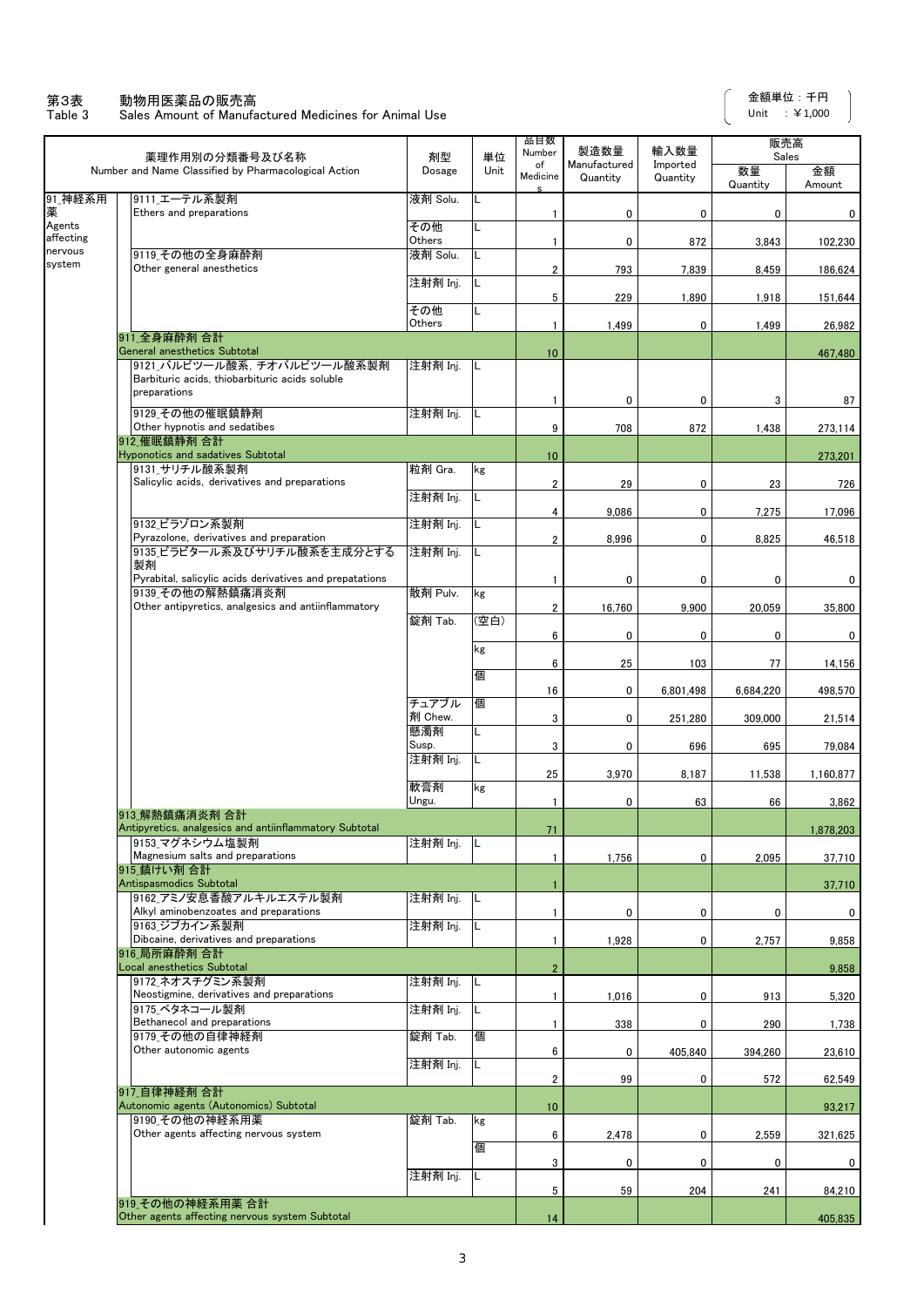|                                                             |  | 合計 Subtotal                                                                                                        |                   |     |                         |              |              |            |           |
|-------------------------------------------------------------|--|--------------------------------------------------------------------------------------------------------------------|-------------------|-----|-------------------------|--------------|--------------|------------|-----------|
| 92_循環器官,                                                    |  | 9212_カフェイン系及びプリン系製剤                                                                                                | 注射剤 Inj.          | IL  | 118                     |              |              |            | 3,165,504 |
| 呼吸器官及び<br>泌尿器官系                                             |  | Caffeine, purine, derivatives and preparations<br>9219 その他の強心剤                                                     | 錠剤 Tab.           | kg  | $\mathbf{1}$            | 169          | 0            | 134        | 939       |
| 用薬<br>Agents                                                |  | Other cardiotonics                                                                                                 |                   |     | 6                       | 4.888        | 0            | 4,862      | 1,981,015 |
| affecting<br>circulatory                                    |  |                                                                                                                    |                   | 個   | 6                       | $\mathbf{0}$ | 21,233,500   | 16.889.500 | 735,670   |
| organs,                                                     |  |                                                                                                                    | 注射剤 Inj.          | L   | $\mathbf{1}$            | $\mathbf{0}$ | 216          | 90         | 43,200    |
| respiratory<br>organs and                                   |  | 921 強心剤 合計<br>urinary organs Cardiotonics Subtotal                                                                 |                   |     |                         |              |              |            |           |
|                                                             |  | 9229 その他の利尿剤                                                                                                       | 散剤 Pulv.          | kg  | 14                      |              |              |            | 2.760.824 |
|                                                             |  | Other diuretics                                                                                                    | 舐剤 Elec.          | kg  | $\overline{2}$          | 4,630        | 0            | 2,711      | 51,795    |
|                                                             |  |                                                                                                                    | 注射剤 Inj.          | L   | $\mathbf{1}$            | 9,698        | 0            | 19,283     | 13,106    |
|                                                             |  |                                                                                                                    |                   |     | $\mathbf{1}$            | 0            | 0            | 0          | 0         |
|                                                             |  | 922 利尿剤 合計<br><b>Diuretics Subtotal</b>                                                                            |                   |     | $\overline{4}$          |              |              |            | 64,901    |
|                                                             |  | 9232 エフェドリン及びマオウ製剤<br>Ephedrine, ephedra and preparations                                                          | 注射剤 Inj.          | -lL | 3                       | 20,824       | 0            | 19,333     | 145,976   |
|                                                             |  | 9239 その他の鎮咳去たん剤<br>Other antitussives and expectorante                                                             | 注射剤 Inj.          | IL  | $\overline{\mathbf{2}}$ | 338          | 0            | 406        | 2,113     |
|                                                             |  | 923 鎮咳去たん剤 合計                                                                                                      |                   |     |                         |              |              |            |           |
|                                                             |  | Antitussives and expectorante Subtotal<br>9290 その他の循環器官, 呼吸器官及び泌尿器官系製                                              | 散剤 Pulv.          | kg  | $5\phantom{.0}$         |              |              |            | 148,089   |
|                                                             |  | 剳<br>Other agents affecting circulatory organs, respiratory                                                        | 錠剤 Tab.           | kg  | $\mathbf{1}$            | 25,305       | 0            | 24,070     | 12,511    |
|                                                             |  | organs and urinary organs                                                                                          |                   | 個   | 17                      | 3,208        | $\mathbf{1}$ | 3,114      | 1,046,135 |
|                                                             |  |                                                                                                                    |                   |     | 9                       | 0            | 37,697,248   | 34,103,024 | 1,468,300 |
|                                                             |  |                                                                                                                    | 液剤 Solu.          | L   | $\overline{\mathbf{2}}$ | 0            | 9,896        | 7,636      | 488,730   |
|                                                             |  | 929 その他の循環器官. 呼吸器官及び泌尿器官系製剤 合計<br>Other agents affecting circulatory organs, respiratory organs and urinary organs |                   |     |                         |              |              |            |           |
|                                                             |  | Subtotal<br>合計 Subtotal                                                                                            |                   |     | 29                      |              |              |            | 3,015,676 |
|                                                             |  | 9311 消化酵素製剤                                                                                                        | 散剤 Pulv.          | kg  | 52                      |              |              |            | 5,989,490 |
| 93 消化器官<br>用薬<br>Agents<br>affecting<br>digestive<br>organs |  | Digestive enzymes and preparations                                                                                 |                   |     | $\overline{\mathbf{2}}$ | 900          | 0            | 1,120      | 1,409     |
|                                                             |  | 9312 酵母製剤<br>Yeast and preparations                                                                                | 散剤 Pulv.          | kg  | 3                       | 230,880      | 0            | 133,956    | 133,044   |
|                                                             |  | 9316 制酸剤<br>Antacids                                                                                               | ペースト剤<br>Pas.     | 個   | $\mathbf{1}$            | 0            | 27,300       | 27,664     | 50,625    |
|                                                             |  | 9317 複合製剤                                                                                                          | 散剤 Pulv.          | kg  |                         |              |              |            |           |
|                                                             |  | Mixed digestive preparations                                                                                       | 錠剤 Tab.           | kg  | 4                       | 58,083       | 0            | 55,154     | 165,834   |
|                                                             |  |                                                                                                                    | 粒剤 Gra.           | kg  | $\overline{\mathbf{2}}$ | 0            | 0            | 0          | 0         |
|                                                             |  | 9319 その他の健胃消化剤及び制酸剤                                                                                                | 散剤 Pulv.          | kg  | $\overline{2}$          | 114          | 0            | 117        | 3,911     |
|                                                             |  | Other stomachics, digestive and antacids                                                                           |                   |     | 3                       | 8,257        | 0            | 8,257      | 26,297    |
|                                                             |  |                                                                                                                    | 錠剤 Tab.           | 個   | 1                       | 207          | 0            | 207        | 596       |
|                                                             |  |                                                                                                                    | 粒剤 Gra.           | kg  | $\mathbf{1}$            | 20,899       | 0            | 20,899     | 59.784    |
|                                                             |  | 931 健胃消化剤及び制酸剤 合計<br>Stomachics, digestive and antacids Subtotal                                                   |                   |     | 19                      |              |              |            | 441,500   |
|                                                             |  | 9321 収斂剤                                                                                                           | 散剤 Pulv.          | kg  |                         |              |              |            |           |
|                                                             |  | Astringents and preparations<br>9322 吸着剤                                                                           | 散剤 Pulv.          | kg  | 1                       | 19,910       | 0            | 17,750     | 19,470    |
|                                                             |  | Absorptives<br>9323 生菌製剤                                                                                           | 散剤 Pulv.          | kg  | $\mathbf{1}$            | 16,000       | 0            | 17,480     | 4,140     |
|                                                             |  | Viable bacterial preparations                                                                                      | 錠剤 Tab.           |     | 8                       | 945,348      | 0            | 879,937    | 706,093   |
|                                                             |  |                                                                                                                    |                   | kg  | 1                       | 2,929        | 0            | 2,803      | 190,688   |
|                                                             |  | 9324 ベルベリン系製剤<br>Berberin, derivatives and preparations                                                            | 散剤 Pulv.          | kg  | 2                       | 8,810        | 0            | 6,435      | 9,052     |
|                                                             |  |                                                                                                                    | 錠剤 Tab.           | kg  | 5                       | 4,528        | 0            | 4,035      | 255,713   |
|                                                             |  |                                                                                                                    | 注射剤 Inj.          | L   |                         |              |              |            |           |
|                                                             |  | 9325 消泡剤                                                                                                           | 液剤 Solu.          | L   | 2                       | 5,267        | 0            | 3,608      | 6,612     |
|                                                             |  | Antibubble and preparations                                                                                        | 懸濁剤               | L   | 2                       | 1,305        | 0            | 1,141      | 9,300     |
|                                                             |  | 9326 収斂剤と吸着剤を含む製剤                                                                                                  | Susp.<br>散剤 Pulv. | kg  | $\mathbf{1}$            | 0            | 0            | 0          | 0         |
|                                                             |  | Including astringents, absorptives and preparations                                                                |                   |     | 1                       | 330          | 0            | 331        | 9,255     |
|                                                             |  | 9327 複合整胃腸剤<br>Mixed antistomach, antidiarrhoics and preparations                                                  | 散剤 Pulv.          | kg  |                         |              |              |            |           |
|                                                             |  |                                                                                                                    |                   |     | 8                       | 124,325      | 0            | 125,321    | 273,063   |
|                                                             |  | 9329 その他の整胃腸剤<br>Other antistomach, antidiarrhoics and preparations                                                | 散剤 Pulv.          | kg  | 6                       | 7,627        | 0            | 6,783      | 81,263    |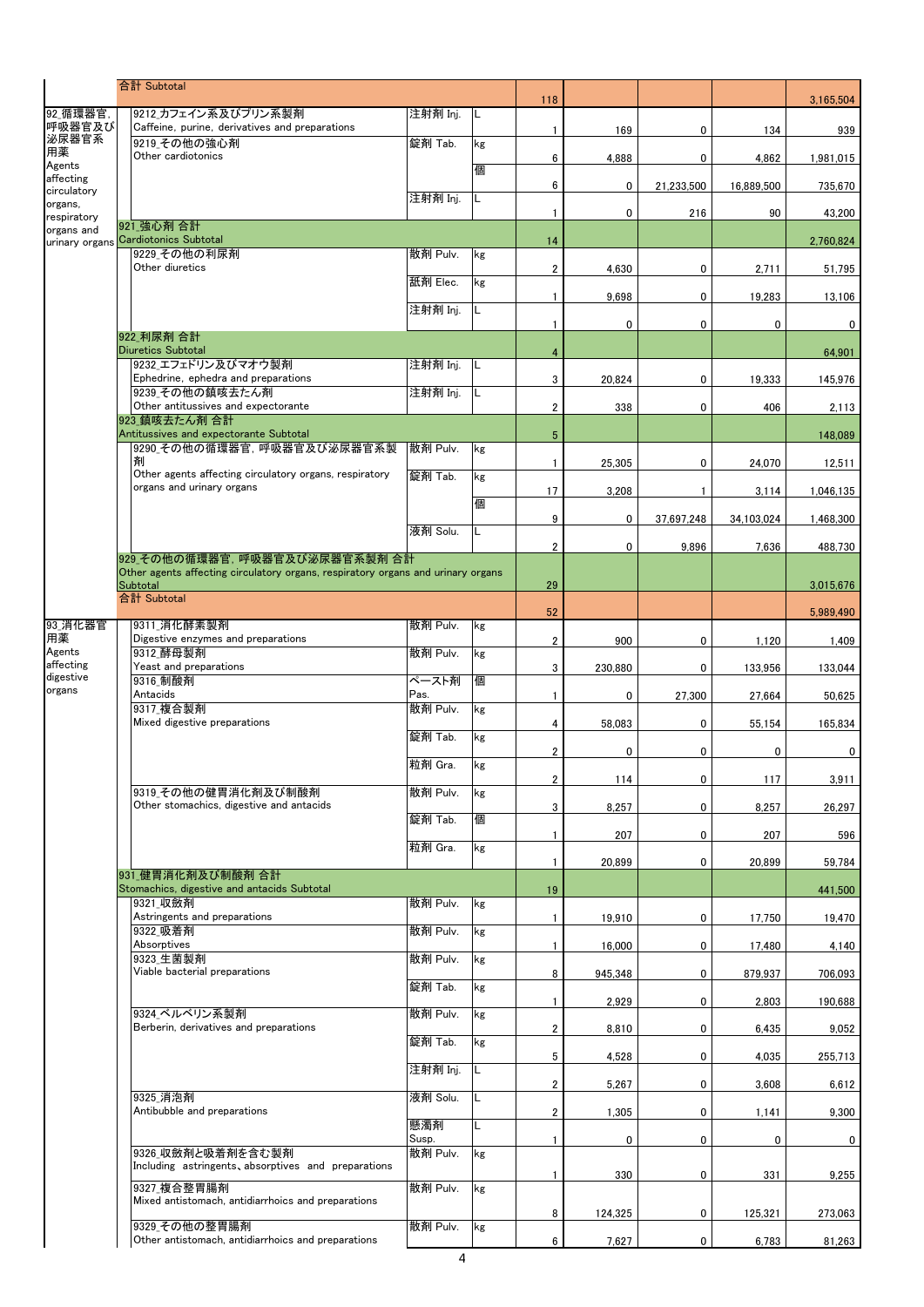|                       |                                                                                                                                                | 錠剤 Tab.            | kg    | 3                       | 913         | 0           | 823     | 102,501     |
|-----------------------|------------------------------------------------------------------------------------------------------------------------------------------------|--------------------|-------|-------------------------|-------------|-------------|---------|-------------|
|                       |                                                                                                                                                | 注射剤 Inj.           | L     | 6                       | 4,842       | 3,419       | 7,963   | 119,588     |
|                       | 932_整胃腸剤(止瀉, 吸着, 消泡剤を含む。)合計<br>Antistomachics, antidiarrhoics (including absorptives, antidiarrhoics, antibubble<br>and preparations) Subtotal |                    |       | 47                      |             |             |         | 1,786,738   |
|                       | 9351 胆汁酸製剤                                                                                                                                     | 散剤 Pulv.           | kg    |                         |             |             |         |             |
|                       | Bile acid, derivatives preparation                                                                                                             | 注射剤 Inj.           | L     | 9                       | 93.001      | 0           | 104,368 | 555,396     |
|                       | 935 利胆剤 合計                                                                                                                                     |                    |       | 8                       | 7,943       | 0           | 7,154   | 142,087     |
|                       | <b>Cholagogues Subtotal</b><br>9369 その他鎮吐剤, 催吐剤                                                                                                | 錠剤 Tab.            | 個     | 17                      |             |             |         | 697,483     |
|                       | Other antiemetics and emetics                                                                                                                  |                    |       | 3                       | 0           | 697,560     | 662,260 | 176,517     |
|                       |                                                                                                                                                | 注射剤 Inj.           | L     | $\mathbf{1}$            | 0           | 1,420       | 1,116   | 390,663     |
|                       | 936 鎮吐剤, 催吐剤 合計<br>Antiemetics and emetics Subtotal                                                                                            |                    |       | 4                       |             |             |         | 567,180     |
|                       | 9390 その他の消化器官用薬<br>Other agents affecting digestive organs                                                                                     | 散剤                 | kg    |                         |             |             |         |             |
|                       |                                                                                                                                                | 粒剤 Gra.            | kg    | $\overline{\mathbf{2}}$ | 0           | 0           | 0       | 0           |
|                       |                                                                                                                                                | 注射剤 Inj.           | L     | 1                       | 167         | 0           | 167     | 11,639      |
|                       | 939 その他の消化器官用薬 合計                                                                                                                              |                    |       | $\overline{\mathbf{c}}$ | 79          | 0           | 70      | 174,988     |
|                       | Other agents affecting digestive organs Subtotal                                                                                               |                    |       | $5\phantom{.0}$         |             |             |         | 186,627     |
|                       | 合計 Subtotal                                                                                                                                    |                    |       | 92                      |             |             |         | 3,679,528   |
| 94_繁殖用薬<br>Agents for | 9411 胎盤性性腺刺激ホルモン製剤<br>Chorionic gonadotrophic hormone and preparations                                                                         | 注射剤 Inj.           | IL    |                         |             |             |         |             |
| breeding              | 9412 血清性性腺刺激ホルモン製剤                                                                                                                             | 注射剤 Inj.           | L     | 17                      | 681         | 0           | 649     | 90,351      |
|                       | Equine gonadotropic hormone and preparations                                                                                                   |                    |       | 11                      | 2,775       | 0           | 2,743   | 314,659     |
|                       | 9413 脳下垂体前葉性性腺刺激ホルモン製剤                                                                                                                         | 注射剤 Inj.           | L     |                         |             |             |         |             |
|                       | Anterior pituitary gonadotrophic hormone and<br>preparations                                                                                   |                    |       | 5                       | 363         | 0           | 347     | 115,511     |
|                       | 9414 卵胞ホルモン製剤<br>Follicle stimulating hormone and preparations                                                                                 | 注射剤 Inj.           | L     | 4                       | 864         | 0           | 895     | 51,300      |
|                       | 9415 黄体ホルモン製剤<br>Luteinizing hormone and preparations                                                                                          | 注射剤 Inj.           | L     | 5                       | 411         | 13          | 430     | 25,283      |
|                       |                                                                                                                                                | その他<br>Others      | 個     |                         |             |             |         |             |
|                       | 9416 睾丸ホルモン製剤                                                                                                                                  | 注射剤 Inj.           | L     | 4                       | 2,435       | 494,870     | 462,040 | 707,150     |
|                       | Testicular hormone and preparations<br>9417 合成発情物質製剤                                                                                           | 注射剤 Inj.           | L     | $\mathbf{1}$            | 8           | 0           | 10      | 4,772       |
|                       | Synthetic oestrogenic substionces and preparations                                                                                             |                    |       | $\overline{\mathbf{c}}$ | $\mathbf 0$ | $\mathbf 0$ | 0       | 0           |
|                       | 9418 複合ホルモン製剤<br>Mixed hormone and preparations                                                                                                | 注射剤 Inj.           | L     | 3                       | 0           | 0           | 0       | $\mathbf 0$ |
|                       |                                                                                                                                                |                    | 千Dose |                         |             |             |         |             |
|                       |                                                                                                                                                | その他                | 個     | 1                       | 0           | 54          | 54      | 22,997      |
|                       | 9419 その他のホルモン製剤                                                                                                                                | Others<br>注射剤 Inj. | L     | $\overline{2}$          | 26,560      | 0           | 10,380  | 14,458      |
|                       | Other hormone preparations(except posterior pituitary<br>hormone and preparations)                                                             |                    |       |                         |             |             |         |             |
|                       | 941 ホルモン製剤(脳下垂体後葉ホルモン剤を除く。) 合計                                                                                                                 |                    |       | 28                      | 5,491       | 2,034       | 6,778   | 1.617.138   |
|                       | Hormone preparations (except posterior-pituitary hormone and preparations)<br>Subtotal                                                         |                    |       | 83                      |             |             |         | 2,963,619   |
|                       | 9421 スパルテイン製剤                                                                                                                                  | 注射剤 Inj.           | L     |                         |             |             |         |             |
|                       | Sparteine and preparation<br>9422 脳下垂体後葉ホルモン製剤                                                                                                 | 注射剤 Inj.           |       | 1                       | 0           | 0           | 0       | 0           |
|                       | Posterior pituitary hormone and preparations<br>9429 その他の子宮収縮剤                                                                                 | 注射剤 Inj.           | L     | 5                       | 3,346       | 0           | 3,082   | 117,450     |
|                       | Other oxytonics<br>942 子宮収縮剤 合計                                                                                                                |                    |       | 1                       | 1,486       | 0           | 1,330   | 35,181      |
|                       | <b>Oxytocics Subtotal</b>                                                                                                                      |                    |       | $\overline{7}$          |             |             |         | 152,631     |
|                       | 9433 ハロゲン系製剤<br>Halogen derivatives and preparations                                                                                           | 液剤 Solu.           |       |                         |             |             |         |             |
|                       | 943 子宮膣内殺菌剤(抗生物質製剤, サルファ剤, ニトロフラン系製剤を除く。)合                                                                                                     |                    |       | 1                       | 9,116       | 0           | 9,224   | 11,159      |
|                       | 計<br>Disinfectants for uterus and vagina                                                                                                       |                    |       |                         |             |             |         | 11,159      |
|                       | 9449 その他の乳房炎用剤                                                                                                                                 | 液剤 Solu.           | L     |                         |             |             |         |             |
|                       | Other agents for mastitist                                                                                                                     | 注射剤 Inj.           |       | 1                       | 456         | 0<br>0      | 576     | 42,716      |
|                       | 944 乳房炎用剤(抗生物質製剤, サルファ剤を除く。)合計                                                                                                                 |                    |       |                         |             |             | 0       | 0           |
|                       | Agents for mastitis (except antibiotics, sulfonamide derivatives and preparations)<br>Subtotal                                                 | $\overline{c}$     |       |                         |             | 42,716      |         |             |
|                       | 9490 その他の繁殖用薬<br>Other agents for breeding                                                                                                     | 液剤 Solu.           | L     | $\mathbf{1}$            | 771         | 0           | 7,636   | 12,141      |
|                       |                                                                                                                                                |                    |       |                         |             |             |         |             |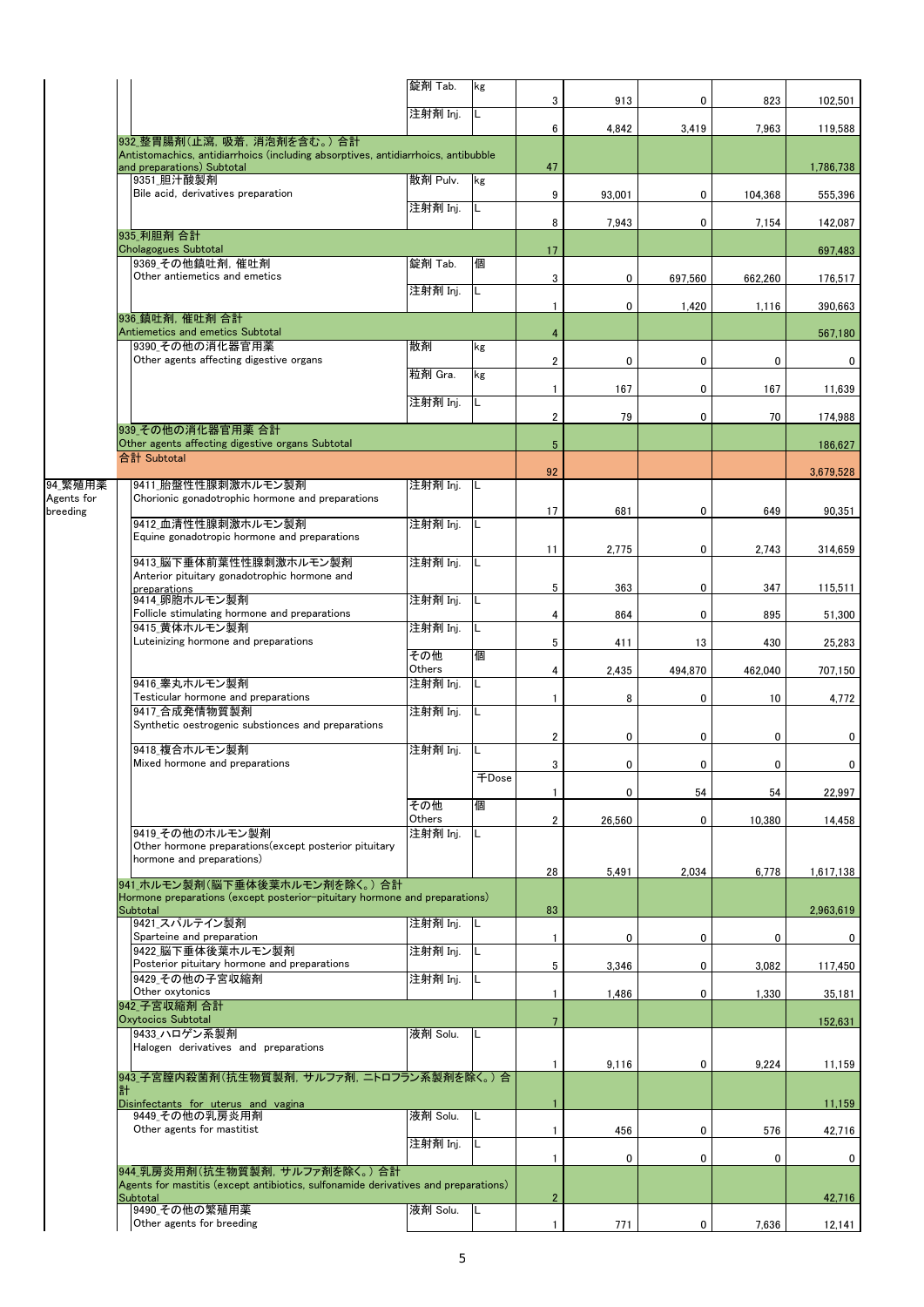|              |                                                                             | 注射剤 Inj.          | -lL |                         |           |           |           |           |
|--------------|-----------------------------------------------------------------------------|-------------------|-----|-------------------------|-----------|-----------|-----------|-----------|
|              | 949 その他の繁殖用薬 合計                                                             |                   |     | $\overline{2}$          | 0         | 2,033     | 1,846     | 344,323   |
|              | Other agents for breeding Subtotal                                          |                   |     | 3                       |           |           |           | 356,464   |
|              | 合計 Subtotal                                                                 |                   |     |                         |           |           |           |           |
| 95 外用薬       | 9511_ヨウ素化合物製剤                                                               | 液剤 Solu.          | kg  | 96                      |           |           |           | 3,526,589 |
| Agents for   | Iodine compounds and preparations                                           |                   |     | 7                       | 417,587   | 0         | 415,204   | 104,195   |
| external use |                                                                             |                   |     | 30                      | 753,664   | 5,328,711 | 6,004,442 | 2,096,900 |
|              |                                                                             |                   | 個   |                         |           |           |           |           |
|              |                                                                             |                   |     | 2                       | 0         | 0         | 0         | 0         |
|              |                                                                             | その他<br>Others     | kg  | 1                       | 0         | 0         | 52        | 176       |
|              | 9519 その他の外皮用殺菌消毒剤                                                           | 散剤 Pulv.          | kg  |                         |           |           |           |           |
|              | Other antimicrobials for dermatologic use                                   | 液剤 Solu.          | L.  | 1                       | 508       | 0         | 508       | 2,654     |
|              |                                                                             |                   |     | 8                       | 17,395    | 13,391    | 30,092    | 70,179    |
|              |                                                                             | 軟膏剤<br>Ungu.      | kg  | 1                       | 832       | 0         | 950       | 2,895     |
|              | 951 外皮用殺菌消毒剤 合計                                                             |                   |     |                         |           |           |           |           |
|              | Antimicrobials for dermatologic use Subtotal<br>9531 サリチル酸メチル製剤             | 液剤 Solu.          | L   | 50                      |           |           |           | 2,276,999 |
|              | Methyl salicylate and preparations                                          |                   |     | 1                       | 36,850    | 0         | 30,812    | 59,657    |
|              |                                                                             | 軟膏剤               | kg  |                         |           |           |           |           |
|              | 9532 抗ヒスタミン製剤                                                               | Ungu.<br>液剤 Solu. | L   | $\overline{\mathbf{c}}$ | 59,674    | 0         | 60,475    | 82.642    |
|              | Anti-histaminics and preparations                                           |                   |     | 1                       | 0         | 0         | 0         | 0         |
|              | 9537 外用ホルモン剤<br>Hormone preparations for external use                       | 液剤 Solu.          | L   | 4                       | 766       | 3,091     | 3,576     | 87,930    |
|              | 9539_その他の鎮痛, 鎮痒, 収斂, 消炎剤                                                    | 液剤 Solu.          | L   |                         |           |           |           |           |
|              | Other analgesics, anti-itchings, astringents and<br>inflammatory agents     | 軟膏剤               | kg  | 2                       | 0         | 0         | 0         | 0         |
|              |                                                                             | Ungu.             |     | 3                       | 20,594    | 0         | 20,718    | 38,119    |
|              |                                                                             | エアゾール             | L   |                         |           |           |           |           |
|              | 953 鎮痛, 鎮痒, 収斂, 消炎剤 合計                                                      | 剤 Aero.           |     | 1                       | 0         | 0         | 0         | 0         |
|              | Analgesics, anti-itchings, astringents and antiinflammatory agents Subtotal |                   |     |                         |           |           |           |           |
|              | 9541 サリチル酸系製剤                                                               | 液剤 Solu.          | IL. | 14                      |           |           |           | 268,348   |
|              | Salicylic acids, derivatives and preparations                               |                   |     | 3                       | 802       | 0         | 2,818     | 11,625    |
|              |                                                                             | その他<br>Others     | L   | 1                       | 0         | 1,760     | 2,146     | 10,458    |
|              | 9544 硫黄化合物製剤<br>Sulfur compounds and preparations                           | 懸濁剤               | kg  |                         |           |           |           |           |
|              |                                                                             | Susp.<br>軟膏剤      | kg  | 1                       | 0         | 0         | 0         | 0         |
|              |                                                                             | Ungu.             |     | 1                       | 0         | 0         | 0         | 0         |
|              | 9549 その他の寄生性皮ふ疾患用剤<br>Other anti-dermoinfectives                            | 液剤 Solu.          | kg  |                         |           |           |           |           |
|              |                                                                             | 軟膏剤               | kg  | 5                       | 1,257,777 | 0         | 1,261,657 | 238,171   |
|              |                                                                             | Ungu.             |     | 1                       | 0         | 0         | 0         | 0         |
|              | 954 寄生性皮ふ疾患用剤 合計<br>Anti-dermoinfectives Subtotal                           |                   |     | 12                      |           |           |           | 260.254   |
|              | 9559 その他の皮ふ軟化剤                                                              | 液剤 Solu.          | L   |                         |           |           |           |           |
|              | Other emollients<br>955 皮ふ軟化剤(腐食剤を含む。) 合計                                   |                   |     | 1                       | 391       | 0         | 554       | 3,142     |
|              | Emollients (including caustics) Subtotal                                    |                   |     |                         |           |           |           | 3,142     |
|              | 9561 硫黄製剤 硫化物製剤<br>Sulfur preparations, sulfide preparations                | その他<br>Others     | kg  | 1                       | 0         | 0         | 0         | 0         |
|              | 9562 皮ふ洗浄剤                                                                  | 液剤 Solu.          | kg  |                         |           |           |           |           |
|              | Disinfectants preparations<br>956 浴剤及び皮ふ洗浄剤 合計                              |                   |     | 1                       | 1,692,160 | 0         | 1,835,520 | 226,295   |
|              | Bath and disinfectants preparations Subtotal                                |                   |     | $\overline{2}$          |           |           |           | 226.295   |
|              | 9581 蹄用剤                                                                    | 軟膏剤               | kg  |                         |           |           |           |           |
|              | Agents for hoots<br>9589 その他の皮ふ保護剤                                          | Ungu.<br>液剤 Solu. | L.  | 1                       | 1,405     | 0         | 1,017     | 7,546     |
|              | Other agents for protective skin                                            |                   |     | 1                       | 1,630     | 0         | 1,670     | 10,057    |
|              |                                                                             | 軟膏剤<br>Ungu.      | kg  | 1                       | 459       | 0         | 573       | 2,125     |
|              | 958 皮ふ保護剤 合計                                                                |                   |     |                         |           |           |           |           |
|              | Agents for protective skin Subtotal<br>9590 その他の外用薬                         | 散剤 Pulv.          |     | 3                       |           |           |           | 19,728    |
|              | Other agents for external skin                                              |                   | kg  | 3                       | 584       | 0         | 538       | 14,711    |
|              |                                                                             | 液剤 Solu.          | L   |                         |           |           |           |           |
|              |                                                                             | 乳剤 Emu.           | L   | 9                       | 10,965    | 0         | 10,853    | 258,761   |
|              |                                                                             |                   |     | 1                       | 597       | 0         | 597       | 41,792    |
|              | 959 その他の外用薬 合計<br>Other agents for external skin Subtotal                   |                   |     | 13                      |           |           |           | 315,264   |
|              | 合計 Subtotal                                                                 |                   |     |                         |           |           |           |           |
| 96 代謝性用      | 9612 副腎ホルモン剤                                                                | 注射剤 Inj.  L       |     | 95                      |           |           |           | 3,370,030 |
| 薬            | Adrenal hormone preparations                                                |                   |     | $\overline{7}$          | 13,608    | 0         | 11,838    | 238,180   |
|              |                                                                             |                   |     |                         |           |           |           |           |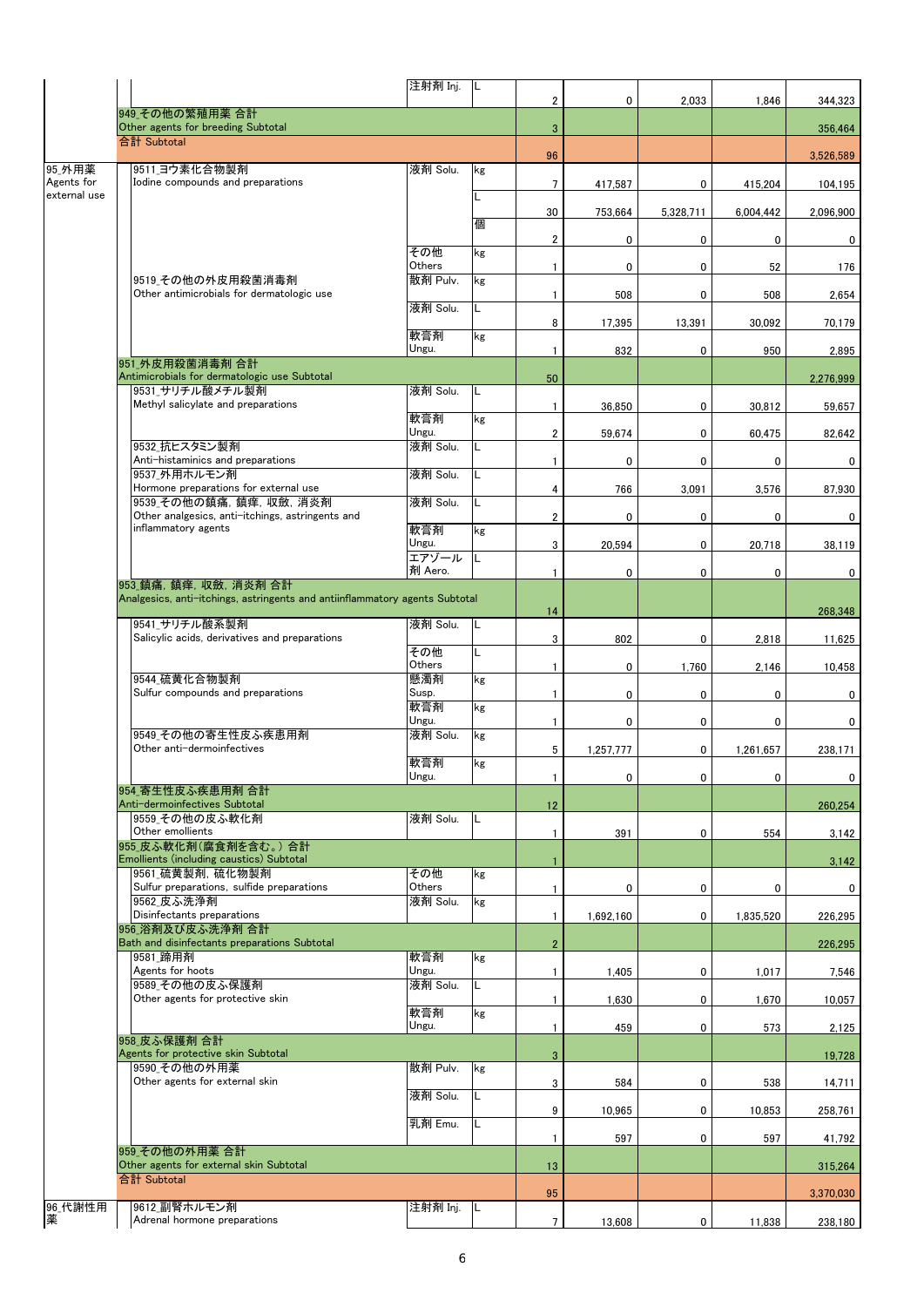| 9614_甲状腺, 副甲状腺ホルモン剤(抗甲状腺ホルモン                                                   | 液剤 Solu. | kg   |                         |             |             |             |              |
|--------------------------------------------------------------------------------|----------|------|-------------------------|-------------|-------------|-------------|--------------|
| 製剤を除く。)<br>metabolism<br>Thyroid and para-thyroid hormone preparations (except |          |      |                         |             |             |             |              |
| agents anti-thyroid)                                                           |          |      | 1                       | 0           | 409         | 394         | 61,464       |
| 9619 その他のホルモン剤                                                                 | 錠剤 Tab.  | kg   |                         |             |             |             |              |
| Other hormone preparations                                                     | カプセル剤    | kg   | 1                       | 17          | 0           | 17          | 16,835       |
|                                                                                | Cap.     |      | 4                       | 0           | 841         | 872         | 527,511      |
|                                                                                | 注射剤 Inj. | IL.  |                         |             |             |             |              |
| 961 ホルモン剤(繁殖及び外用に用いるホルモン製剤を除く。)合計                                              |          |      | 1                       | 0           | 320         | 320         | 122,780      |
| Hormone preparations (except agents for breeding and external use) Subtotal    |          |      |                         |             |             |             |              |
|                                                                                |          |      | 14                      |             |             |             | 966,770      |
| 9621 ビタミンA及びD製剤                                                                | 注射剤 Inj. | IL.  |                         |             |             |             |              |
| Vitamin A, D and preparations                                                  |          |      | 5                       | 464         | 165         | 566         | 47,450       |
| 9622 ビタミンB1製剤<br>Vitamin B1 and preparations                                   | 注射剤 Inj. | L    | 6                       | 9,557       | 1,471       | 11,742      | 115,066      |
| 9623 ビタミンB製剤(ビタミンB1製剤を除く。)                                                     | 注射剤 Inj. | L    |                         |             |             |             |              |
| Vitamin B and preparations (except vitamin B1<br>9624 ビタミンC製剤                  | 注射剤 Inj. | L    | 3                       | 4,052       | 0           | 4,084       | 16,562       |
| Vitamin C and preparations                                                     |          |      | $\mathbf{1}$            | 0           | 0           | 0           | 0            |
| 9625 ビタミンE製剤                                                                   | 散剤 Pulv. | kg   |                         |             |             |             |              |
| Vitamin E and preparations                                                     | 液剤 Solu. | L    | $\mathbf{1}$            | 0           | 0           | 0           | 0            |
|                                                                                |          |      | 1                       | $\mathbf 0$ | 0           | 0           | 0            |
|                                                                                | 注射剤 Inj. | L    |                         |             |             |             |              |
| 9626 ビタミンK製剤                                                                   | 注射剤 Inj. | L    | $\mathbf{1}$            | 678         | 0           | 680         | 16,594       |
| Vitamin K and preparations                                                     |          |      | $\mathbf{1}$            | 562         | 0           | 435         | 6,316        |
| 9627 混合ビタミン製剤                                                                  | 散剤 Pulv. | kg   |                         |             |             |             |              |
| Mixed vitamin preparations                                                     | 液剤 Solu. | L    | $\overline{2}$          | 87,080      | 0           | 74,440      | 60,296       |
|                                                                                |          |      | 6                       | 40,108      | 52,233      | 83,418      | 199,169      |
|                                                                                | 注射剤 Inj. | L    |                         |             |             |             |              |
|                                                                                | 空白       | (空白) | 11                      | 2,876       | 2,746       | 6,560       | 171,816      |
|                                                                                |          |      | $\mathbf{1}$            | 0           | 0           | 0           | 0            |
| 962 ビタミン類 合計<br>Vitamin preparerations Subtotal                                |          |      | 39                      |             |             |             | 633,269      |
| 9631_カルシウム製剤(ヨウ化カルシウム及び臭化カルシ 散剤 Pulv.                                          |          | kg   |                         |             |             |             |              |
| ウムを除く。)<br>Calcium compounds and preparations (except calcium                  | ペースト剤    |      | 3                       | 0           | 0           | 0           | 0            |
| iodid and calcium bromide)                                                     | Pas.     | kg   | $\mathbf{1}$            | 0           | 14,272      | 12,906      | 24,199       |
|                                                                                | 注射剤 Inj. | L    |                         |             |             |             |              |
| 9632 ハロゲン化合物製剤                                                                 | 注射剤 Inj. | L    | 12                      | 336,276     | 0           | 343,279     | 273,101      |
| Halogen compounds and preparations                                             |          |      | $\overline{\mathbf{2}}$ | 7,077       | 0           | 6,504       | 10,841       |
| 9634 金属化合物製剤                                                                   | 液剤 Solu. |      |                         |             |             |             |              |
| Mineral compounds and preparations                                             | 注射剤 Inj. |      | 1                       | 0           | 0           | 0           | 0            |
|                                                                                |          |      | 8                       | 26,179      | 1,949       | 27,872      | 206,833      |
| 9639 その他の無機質製剤<br>Other mineral and preparations                               | 注射剤 Inj. |      |                         |             |             |             |              |
| 963 無機質製剤 合計                                                                   |          |      | 1                       | 7,596       | 0           | 7,336       | 13,950       |
| Mineral and preparations Subtotal                                              |          |      | 28                      |             |             |             | 528,924      |
| 9641 ブドウ糖製剤<br>Dextrose and preparations                                       | 注射剤 Inj. | IL.  | 16                      | 464,065     | 0           | 483,850     | 134,891      |
| 9643 キシリトール製剤                                                                  | 注射剤 Inj. | L    |                         |             |             |             |              |
| Xylitol and preparations                                                       |          |      | $\overline{7}$          | 212,000     | 0           | 43,455      | 29,955       |
| 9644 生理食塩液類製剤<br>Physiological saline solutions and preparations               | 注射剤 Inj. | L    |                         |             |             |             |              |
|                                                                                |          |      | $\overline{7}$          | 582,931     | 0           | 1,047,955   | 200,537      |
| 9646 プロピレングリコール製剤<br>Propylene glycol and preparations                         | 液剤 Solu. | L    | 6                       | 132,744     | 0           | 119,133     | 78,339       |
| 9649 その他の糖類剤及び血液代用剤                                                            | 錠剤 Tab.  | 個    |                         |             |             |             |              |
| Other saccharide preparations and blood substitutes                            |          |      | $\mathbf{1}$            | 0           | 398,640     | 400,032     | 44,429       |
|                                                                                | 注射剤 Inj. | L    | 6                       | 664,780     | 0           | 684,260     | 158,299      |
| 964 糖類剤及び血液代用剤 合計                                                              |          |      |                         |             |             |             |              |
| Saccharide preparations and blood substitutes Subtotal<br>9659 その他の止血剤         | 注射剤 Inj. | L    | 43                      |             |             |             | 646,450      |
| Other hemostatics                                                              |          |      | $\overline{2}$          | 11,675      | 0           | 13,128      | 118,390      |
|                                                                                | その他      | 個    |                         |             |             |             |              |
| 965 止血剤 合計                                                                     | Others   |      | $\mathbf{1}$            | 0           | 42,000      | 0           | 61,276       |
| <b>Hemostatics Subtotal</b>                                                    |          |      | 3                       |             |             |             | 179,666      |
| 9671 メチオニン製剤                                                                   | 注射剤 Inj. | L    |                         |             |             |             |              |
| Methionine and preparations<br>9674 タウリン製剤                                     | 注射剤 Inj. | L    | 3                       | 7,334       | 0           | 7,132       | 9,662        |
| Taurine and preparations                                                       |          |      | 6                       | 12,572      | 0           | 11,203      | 22,901       |
| 9676 その他のアミノ酸製剤<br>Other amino acid and preparations                           | 散剤 Pulv. | kg   |                         |             |             |             |              |
|                                                                                | 注射剤 Inj. | L    | 6                       | 50,458      | 0           | 43,695      | 138,119      |
|                                                                                |          |      | 1                       | 0           | $\mathbf 0$ | $\mathbf 0$ | $\mathbf{0}$ |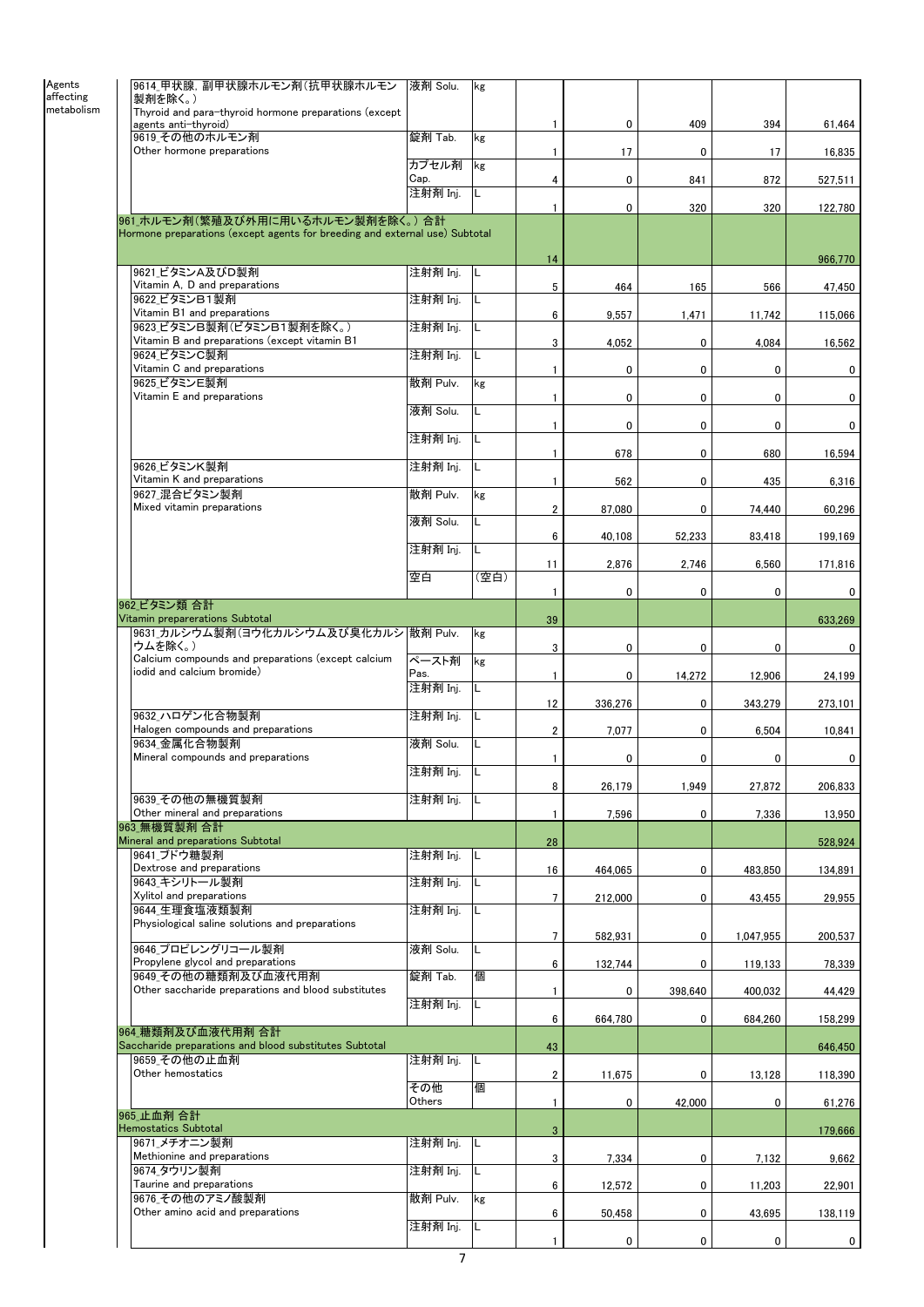|                            |                      | 9679 その他の肝臓疾患用剤及び解毒剤<br>Other agents for liver disease and antidotes      | 散剤 Pulv.      | kg   | $\overline{\mathbf{c}}$ | 3,658   | 0          | 3,477      | 76,227    |
|----------------------------|----------------------|---------------------------------------------------------------------------|---------------|------|-------------------------|---------|------------|------------|-----------|
|                            |                      |                                                                           | 粒剤 Gra.       | kg   | 1                       | 0       | 0          | 0          | 0         |
|                            |                      |                                                                           | 液剤 Solu.      | L    | 1                       | 74,242  | 0          | 79,958     | 14,126    |
|                            |                      |                                                                           | 注射剤 Inj.      | IL.  |                         |         |            |            |           |
|                            |                      | 967 肝臓疾患用剤及び解毒剤 合計                                                        |               |      | 9                       | 192,318 | 0          | 192,480    | 179,050   |
|                            |                      | Agents for liver disease and antidotes Subtotal<br>9682 クロルフェニラミン系製剤      | 注射剤 Inj.      | IL   | 29                      |         |            |            | 440,085   |
|                            |                      | Chlorpheniramine, derivatives and preparations                            |               |      | $\mathbf{1}$            | 93      | 0          | 93         | 205       |
|                            |                      | 9683 たん白製剤<br>Protein preparations                                        | 注射剤 Inj.      | L    | 10                      | 8       | 32         | 8          | 15,124    |
|                            |                      | 9689 その他のアレルギー用剤<br>Oher antillergic agents                               | 錠剤 Tab.       | 個    | 4                       | 0       | 27,940,700 | 25,619,600 | 3,323,571 |
|                            |                      |                                                                           | カプセル剤<br>Cap. | 個    |                         | 0       |            |            |           |
|                            |                      |                                                                           |               | (空白) | 4                       |         | 1,913,760  | 1,732,380  | 278,013   |
|                            |                      |                                                                           | 液剤 Solu.      | L    | 3                       | 0       | 0          | 0          | 0         |
|                            |                      | 968 アレルギー用剤(非特異性免疫原製剤を含む。)合計                                              |               |      | $\overline{\mathbf{c}}$ | 0       | 207        | 169        | 97,481    |
|                            |                      | Antiallergic agents (including nonspecific antigen preparations) Subtotal |               |      | 24                      |         |            |            | 3,714,394 |
|                            |                      | 9691 総合代謝性用薬<br>Combined preparations for metabolic disease               | 注射剤 Inj.      | IL   | 1                       | 67      | 0          | 67         | 935       |
|                            | 9694 臓器製剤            | Organotherapeutics                                                        | 注射剤 Inj.      | L    | 5                       |         |            |            |           |
|                            |                      | 9696 有機酸製剤                                                                | 散剤 Pulv.      | kg   |                         | 273     | 0          | 320        | 14,956    |
|                            |                      | Organic acid and preparations                                             | 液剤 Solu.      | L    | 1                       | 0       | 0          | 0          | 0         |
|                            |                      |                                                                           | 注射剤 Inj.      | L    | $\mathbf{1}$            | 2,874   | 0          | 3,789      | 3,789     |
|                            |                      | 9699 他に分類されない代謝性用薬                                                        | 散剤 Pulv.      | kg   | $\overline{\mathbf{c}}$ | 12,690  | 0          | 6,795      | 5,497     |
|                            |                      | Agents affecting metabolism, n.e.c                                        | カプセル剤         | kg   | 4                       | 68,696  | 0          | 65,813     | 128,352   |
|                            |                      |                                                                           | Cap.          |      | 6                       | 185     | 0          | 167        | 48,465    |
|                            |                      |                                                                           | 注射剤 Inj.      | IL   | 4                       | 0       | 815        | 1,059      | 165,221   |
|                            |                      |                                                                           | 軟膏剤<br>Ungu.  | kg   | 1                       | 0       | 278        | 230        | 117,284   |
|                            |                      | 969 その他の代謝性用薬 合計<br>Other agents affecting metabolism Subtotal            |               |      | 25                      |         |            |            | 484.499   |
|                            | 合計 Subtotal          |                                                                           |               |      | 205                     |         |            |            | 7,594,057 |
| 97_病原微生<br>物及び内寄生          |                      | 9711_注射に用いるサルファ剤<br>Sulfonamide preparations for injection use            |               |      |                         |         |            |            |           |
| 虫用薬(生物<br>学的製剤, 消          |                      | 97114 ピリミジン核を有するサルファ剤<br>Sulfonamide preparations with pyrimidin          | 散剤 Pulv.      | κg   |                         |         |            |            |           |
| 毒剤を除く。)<br>Agents          |                      |                                                                           | 注射剤 Inj.      |      | 1                       | 4,020   | 0          | 4,145      | 35,954    |
| against<br>pathogenic      |                      | 97117 複合製剤                                                                | 注射剤 Inj.      | L    | $\overline{7}$          | 8,251   | 0          | 7,827      | 27,745    |
| micro-<br>organisms        |                      | Mixed (sulfonamide) preparations<br>9712 経口及び飼料に添加して用いるサルファ剤              |               |      | 4                       | 2,176   | 0          | 2,431      | 38,116    |
| and parasites<br>(except   | use                  | Sulfonamide preparations for personal and feed additive                   |               |      |                         |         |            |            |           |
| biological<br>products and |                      | 97123 イソキサゾール核を有するサルファ剤<br>Sulfonamide preparations with isoxazole        | 散剤 Pulv.      | kg   |                         |         |            |            |           |
| disinfectants)             |                      | 97124 ピリミジン核を有するサルファ剤                                                     | 散剤 Pulv.      | kg   | 4                       | 448,360 | 0          | 486,820    | 215,191   |
|                            |                      | Sulfonamide preparations with pyrimidin<br>97127 複合製剤                     | 散剤 Pulv.      | Kg   | 13                      | 129,557 | 0          | 128,614    | 325,349   |
|                            |                      | Mixed (sulfonamide) preparations                                          | 液剤 Solu.      | kg   | 13                      | 248,027 | 0          | 244,128    | 94,076    |
|                            |                      |                                                                           |               | L    | 1                       | 0       | 0          | 0          | 0         |
|                            |                      | 9713 外用・注入・挿入剤として用いるサルファ剤                                                 |               |      | $\boldsymbol{2}$        | 34,048  | 0          | 52,099     | 175,698   |
|                            |                      | Sulfonamide preparations for external use, pessaries<br>and suppositories |               |      |                         |         |            |            |           |
|                            |                      | 97136 複合製剤<br>Mixed (sulfonamide) preparations                            | 散剤 Pulv.      | kg   | 1                       | 153     | 0          | 153        | 1,357     |
|                            |                      |                                                                           | 液剤 Solu.      | kg   |                         | 28      | 0          |            |           |
|                            |                      |                                                                           |               | L    | 1                       |         |            | 28         | 346       |
|                            | 971 サルファ剤 合計         |                                                                           |               |      | 1                       | 0       | 0          | 0          | 0         |
|                            | Sulfonamide Subtotal | 9723 ニトロフラゾン製剤                                                            | 散剤 Pulv.      | kg   | 48                      |         |            |            | 913,832   |
|                            |                      | Nitroflazone preparations                                                 |               |      | 1                       | 20      | 0          | 20         | 124       |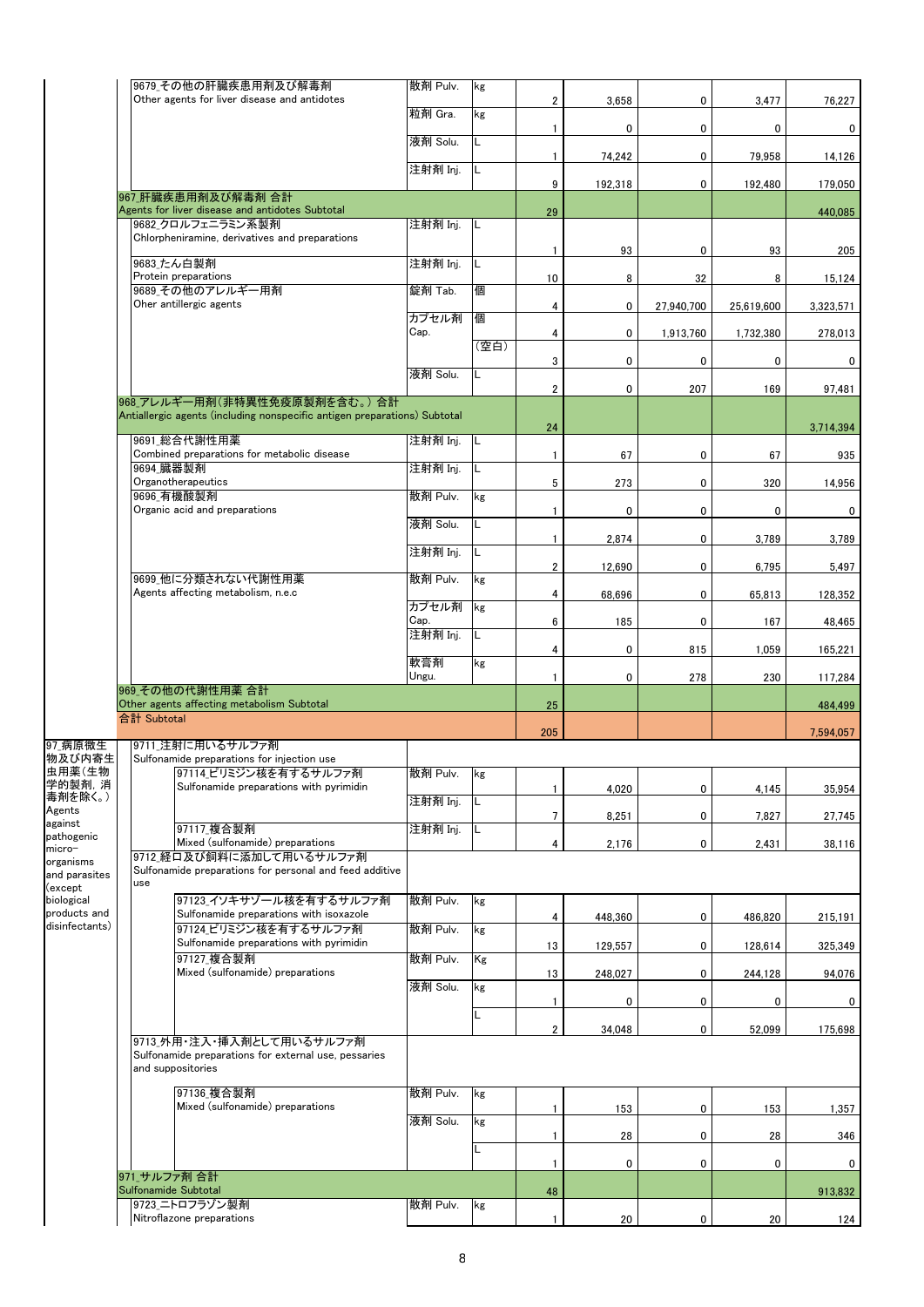|                                                                | 粒剤 Gra.           | kg   | 1                       | 367     | 0           | 367       | 8,495       |
|----------------------------------------------------------------|-------------------|------|-------------------------|---------|-------------|-----------|-------------|
| 9724 ニフルスチレン酸ナトリウム製剤<br>Sodium nifurstyrenate preparations     | 散剤 Pulv.          | kg   |                         |         |             |           |             |
|                                                                | 粒剤 Gra.           | kg   | $\mathbf{1}$            | 1,992   | 0           | 1,847     | 9,285       |
| 972 ニトロフラン系製剤 合計                                               |                   |      | 3                       | 12,562  | 0           | 9,910     | 89,149      |
| Agents affecting nitrofuran Subtotal<br>9731 チアンフェニコール製剤       | 散剤 Pulv.          | kg   | $6\phantom{.0}$         |         |             |           | 107,053     |
| Thiamphenicol and preparations                                 |                   |      | 22                      | 271,840 | 0           | 291,780   | 121,663     |
|                                                                |                   | (空白) | 4                       | 0       | 0           | 0         | 0           |
|                                                                | 液剤 Solu.          | L    | 4                       | 0       | $\mathbf 0$ | 0         | 0           |
|                                                                | 注射剤 Inj.          | L    | $\overline{7}$          | 3,577   | 1,385       | 5,022     | 164,905     |
| 9732 オキソリン酸製剤<br>Oxolinic acid and preparations                | 散剤 Pulv.          | kg   | 9                       | 20,570  | 0           | 21,885    | 49,906      |
|                                                                |                   | (空白) | $\overline{2}$          | 0       | 0           | 0         | 0           |
|                                                                | 粒剤 Gra.           | kg   |                         |         |             |           |             |
|                                                                | 液剤 Solu.          | L    | 1                       | 254     | 0           | 255       | 1,387       |
|                                                                | 懸濁剤               | L    | 5                       | 4,992   | 0           | 4,898     | 16,770      |
|                                                                | Susp.<br>油剤 Oil   | L    | 3                       | 7,375   | 0           | 6,332     | 23,479      |
|                                                                |                   |      | 1                       | 0       | 0           | 285       | 2,280       |
| 9734 キノロン系製剤<br>Quinolone, derivatives and preparations        | 散剤 Pulv.          | kg   | 3                       | 32,979  | 0           | 43.250    | 125,486     |
|                                                                | 錠剤 Tab.           | kg   | 16                      | 1,776   | 648         | 2,156     | 784,055     |
|                                                                |                   | 個    | 9                       | 0       | 1,262,150   | 1,481,750 | 93,286      |
|                                                                | 粒剤 Gra.           | kg   | $\mathbf{1}$            | 0       | 0           | 0         | 0           |
|                                                                | 液剤 Solu.          | L    | 7                       | 26,338  | 17,800      | 44,799    | 1,060,391   |
|                                                                | 注射剤 Inj.          | L    |                         |         |             |           |             |
|                                                                | 軟膏剤               | kg   | 16                      | 17,773  | 28,086      | 38,498    | 2,394,399   |
| 9739 その他の合成抗菌剤                                                 | Ungu.<br>散剤 Pulv. | kg   | $\mathbf{1}$            | 1,864   | 0           | 2,164     | 308,539     |
| Other synthetic antimicrobials                                 | 錠剤 Tab.           | kg   | 12                      | 961,585 | 0           | 983,755   | 633,313     |
|                                                                | 液剤 Solu.          | L    | 3                       | 0       | 1,358       | 1,346     | 67,542      |
|                                                                |                   |      | 8                       | 254,930 | 16.322      | 220,815   | 786,287     |
|                                                                | 注射剤 Inj.          | kg   | $\overline{2}$          | 0       | 2,354       | 1,040     | 97,895      |
|                                                                |                   | L    | 8                       | 15,430  | 3,620       | 18,490    | 777,988     |
|                                                                | その他<br>Others     | kg   | 1                       | 0       | 0           | 775       | 64,605      |
| 973_合成抗菌剤 合計<br>Synthetic antimicrobials Subtotal              |                   |      |                         |         |             |           |             |
| 9741 アミノキノリン製剤                                                 | 注射剤 Inj.          | L    | 145                     |         |             |           | 7,574,176   |
| Aminoquinoline and preparations<br>9745 抗チアミン系製剤               | 注射剤 Inj.          | L    | $\overline{\mathbf{c}}$ | 0       | 0           | 0         | 0           |
| Antithiamine, derivatives and preparations<br>9746 複合製剤        | 散剤 Pulv.          | kg   | 1                       | 0       | 0           | 5         | 158         |
| Mixed preparations                                             | 注射剤 Inj.          | L    | 6                       | 2,340   | 0           | 2,250     | 6,925       |
|                                                                |                   |      | $\mathbf{1}$            | 0       | 0           | 0         | $\mathbf 0$ |
| 9749 その他の抗原虫剤<br>Other antiprotozoan agents                    | 散剤 Pulv.          | kg   | 8                       | 38,521  | 0           | 37,200    | 125,718     |
|                                                                | 液剤 Solu.          | L    | 3                       | 0       | 2,240       | 3,869     | 156,369     |
|                                                                | 懸濁剤<br>Susp.      | Г    | 6                       | 850     | 8,887       | 12,594    | 600,959     |
|                                                                | 注射剤 Inj.          | kg   | 1                       |         |             |           |             |
| 974 抗原虫剤 合計                                                    |                   |      |                         | 3       | 0           | 3         | 3,393       |
| Antiprotozoan agents Subtotal<br>9751 ピペラジン系製剤                 | 散剤 Pulv.          | kg   | 28                      |         |             |           | 893,522     |
| Piperazine and preparations                                    | 錠剤 Tab.           | kg   | 1                       | 95      | 0           | 94        | 7,422       |
|                                                                | 液剤 Solu.          | L    | 4                       | 86      | 0           | 88        | 5,637       |
|                                                                | その他               | kg   | 3                       | 671     | 0           | 640       | 3,858       |
|                                                                | Others            |      | $\overline{\mathbf{c}}$ | 160     | 0           | 130       | 813         |
| 9752 チアベンダゾール系製剤<br>Thiabendazole derivatives and preparations | 散剤 Pulv.          | kg   | $5\phantom{.0}$         | 294,445 | $\mathbf 0$ | 253,166   | 296,801     |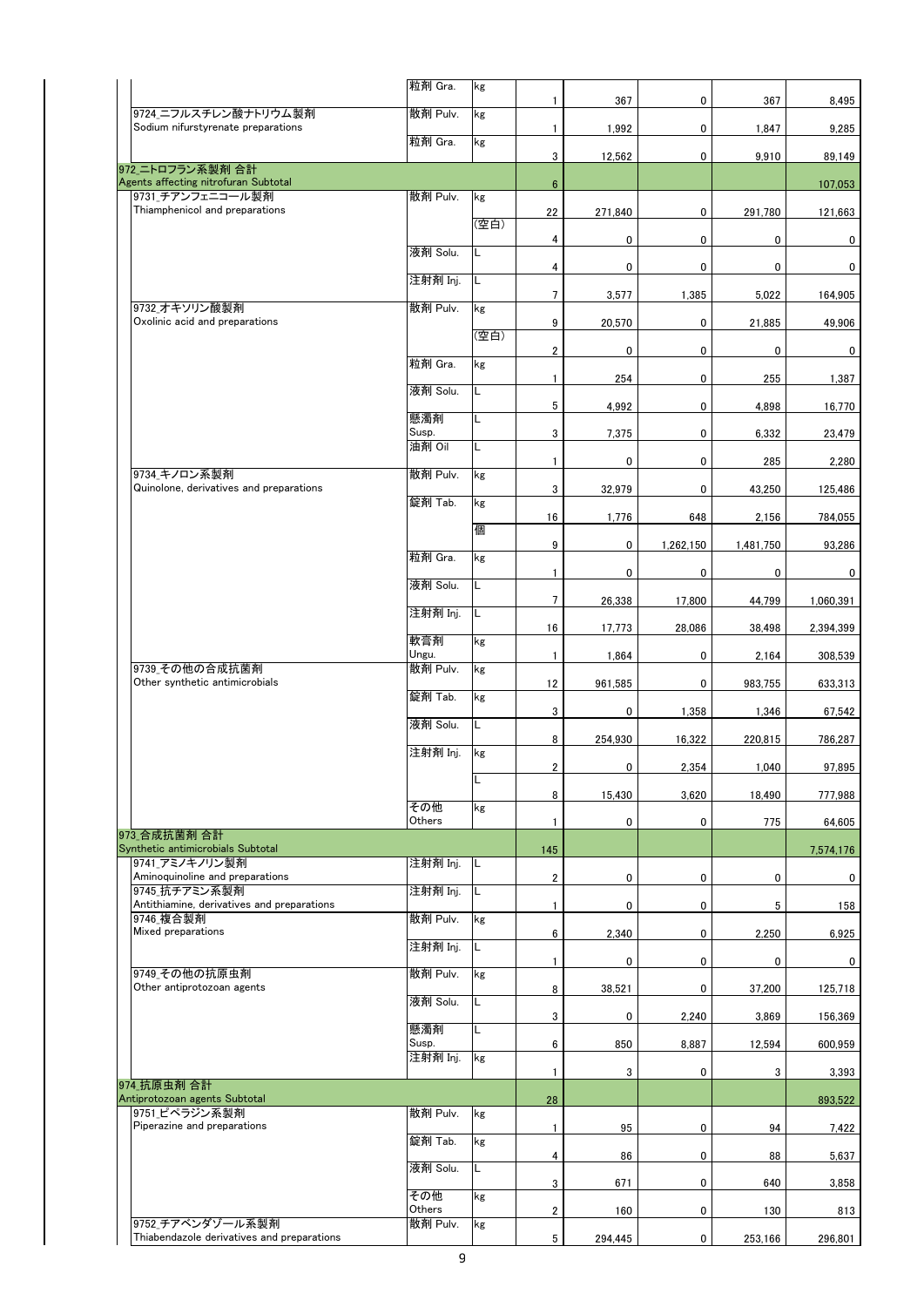| 9754 アンチモン化合物製剤<br>Antimony compounds and preparations                                             | 散剤 Pulv.            | kg   | 1                       | 0           | 0         | 502       | 5,258      |
|----------------------------------------------------------------------------------------------------|---------------------|------|-------------------------|-------------|-----------|-----------|------------|
| 9755 ヒ素化合物製剤<br>Arsenic compounds and preparations                                                 | 注射剤 Inj.            | kg   |                         |             |           |           |            |
|                                                                                                    |                     | L    | 1                       | $\mathbf 0$ | 0         | 0         | 0          |
| 9757_複合製剤                                                                                          | 散剤 Pulv.            | kg   | 1                       | $\mathbf 0$ | 0         | 0         | 0          |
| Mixed preparations                                                                                 | 錠剤 Tab.             | kg   | 1                       | 1,233       | 0         | 1,196     | 6,941      |
|                                                                                                    |                     |      | 16                      | 34,174      | 0         | 32,341    | 680,169    |
|                                                                                                    |                     | 個    | 15                      | 154,842     | 652,720   | 999,152   | 358,698    |
|                                                                                                    | 粒剤 Gra.             | kg   | $\overline{\mathbf{c}}$ | 0           | 0         | 0         | 0          |
|                                                                                                    | チュアブル               | 個    |                         |             |           |           |            |
| 9759 その他の内寄生虫駆除剤                                                                                   | 剤 Chew.<br>散剤 Pulv. | kg   | 4                       | $\mathbf 0$ | 3,451,620 | 2,775,702 | 325,204    |
| Other anthelmintics for digestive organs                                                           | 錠剤 Tab.             | kg   | 18                      | 81,798      | 7,737     | 84,850    | 302,948    |
|                                                                                                    |                     | 個    | 36                      | 1,442       | 181       | 2,006     | 394,602    |
|                                                                                                    |                     |      | 14                      | 4,637,340   | 0         | 3,521,000 | 293,485    |
|                                                                                                    | 粒剤 Gra.             | kg   | 3                       | 9,476       | 0         | 6,058     | 84,195     |
|                                                                                                    | チュアブル<br>剤 Chew.    | 個    | 5                       | 0           |           |           |            |
|                                                                                                    | ペースト剤               | kg   |                         |             | 8,704,680 | 8,572,980 | 6,245,339  |
|                                                                                                    | Pas.                | 個    | 3                       | 0           | 133       | 233       | 43,183     |
|                                                                                                    | 液剤 Solu.            | kg   | $\overline{\mathbf{2}}$ | 0           | 99,960    | 98.780    | 88,578     |
|                                                                                                    |                     |      | $\mathbf{1}$            | 0           | 0         | 0         | 0          |
|                                                                                                    |                     | L    | 17                      | 23,916      | 50,419    | 84,914    | 2,068,822  |
|                                                                                                    | 懸濁剤<br>Susp.        | L    | 2                       | 680         | 0         | 482       | 24,220     |
|                                                                                                    | 注射剤 Inj.            | kg   | 2                       | 0           | 7         | 14        |            |
|                                                                                                    |                     |      |                         |             |           |           | 392,650    |
|                                                                                                    | その他                 | kg   | 11                      | 1,584       | 2,346     | 4,239     | 254,209    |
|                                                                                                    | Others              | 個    | 6                       | 0           | 0         | 0         | 0          |
|                                                                                                    | 空白                  | kg   | 4                       | $\mathbf 0$ | 0         | 0         | 0          |
|                                                                                                    |                     |      | 3                       | $\mathbf 0$ | 0         | 0         | 0          |
|                                                                                                    |                     | 個    | 5                       | 0           | 0         | 0         | 0          |
| 975 内寄生虫駆除剤 合計<br>Anthelmintics for digestive organs Subtotal                                      |                     |      | 188                     |             |           |           | 11,883,032 |
| 9761 注射に用いる抗生物質製剤<br>Antibiotic preparations for injection use                                     |                     |      |                         |             |           |           |            |
| 97611 主としてグラム陽性菌に作用するもの:                                                                           | 懸濁剤                 | L    |                         |             |           |           |            |
| ペニシリン等<br>Antibiotic preparations acting mainly on gram-                                           | Susp.<br>注射剤 Inj.   | kg   | 3                       | 45,430      | 0         | 43,145    | 207,207    |
| positive bacteria; penicillin, etc.                                                                |                     |      | $\mathbf{1}$            | 0           | 0         | 0         | 0          |
|                                                                                                    |                     | 個    | 4                       | 18,152      | 0         | 19,181    | 83,899     |
|                                                                                                    |                     |      | 1                       | 18,360      | 0         | 24,220    | 10,778     |
| 97613 主としてグラム陽性・陰性菌に作用する<br>もの:アンピシリン等                                                             | 錠剤 Tab.             | kg   | 1                       | 0           | 0         | 75        | 12,801     |
| Antibiotic preparations acting mainly on gram-<br>positive and gram-negative bacteria; ampicillin, | 注射剤 Inj.            | kg   | 12                      | 9,052       | 2,712     | 10,366    | 4,045,411  |
| etc.                                                                                               |                     |      |                         |             |           |           |            |
| 97614_主としてグラム陽性菌, マイコプラズマに 注射剤 Inj.                                                                |                     | (空白) | 12                      | 783         | 4,917     | 2,921     | 286,421    |
| 作用するもの:エリスロマイシン, タイロシン等<br>Antibiotic preparations acting mainly on gram-                          |                     |      | $\overline{2}$          | 0           | 0         | 0         | 0          |
| positive bacteria mycoplasma; erithrimycin,<br>97615_主としてグラム陽性·陰性菌, リケッチ                           | 注射剤 Inj.            | (空白) | 19                      | 7,600       | 7,316     | 13,725    | 1,485,440  |
| ア, クラミジアに作用するもの : クロラムフェニ                                                                          |                     |      | $\mathbf{1}$            | 0           | 0         | 0         | 0          |
| コール, テトラサイクリン等<br>Antibiotic preparations acting mainly on gram-                                   |                     |      |                         |             |           |           |            |
| positive and gram-negative bacteria, rickettsia<br>and chlamydia; chloramphenicol, tetracycline,   |                     |      |                         |             |           |           |            |
| etc.<br>97616_主として抗酸菌に作用するもの: ストレプ                                                                 | 注射剤 Inj.            | kg   | 8                       | 10,560      | 3,062     | 15,132    | 243,302    |
| トマイシン,カナマイシン等                                                                                      |                     |      | 1                       | 0           | 688       | 608       | 79,040     |
| Antibiotic preparations acting mainly on acid-<br>fast bacteria; streptomysin, kanamysin, etc.     |                     | L    | 12                      | 12,882      | 5,614     | 16,317    | 179,265    |
|                                                                                                    | その他<br>Others       | kg   | $\overline{2}$          | 0           | 0         | 0         | 0          |
|                                                                                                    |                     |      |                         |             |           |           |            |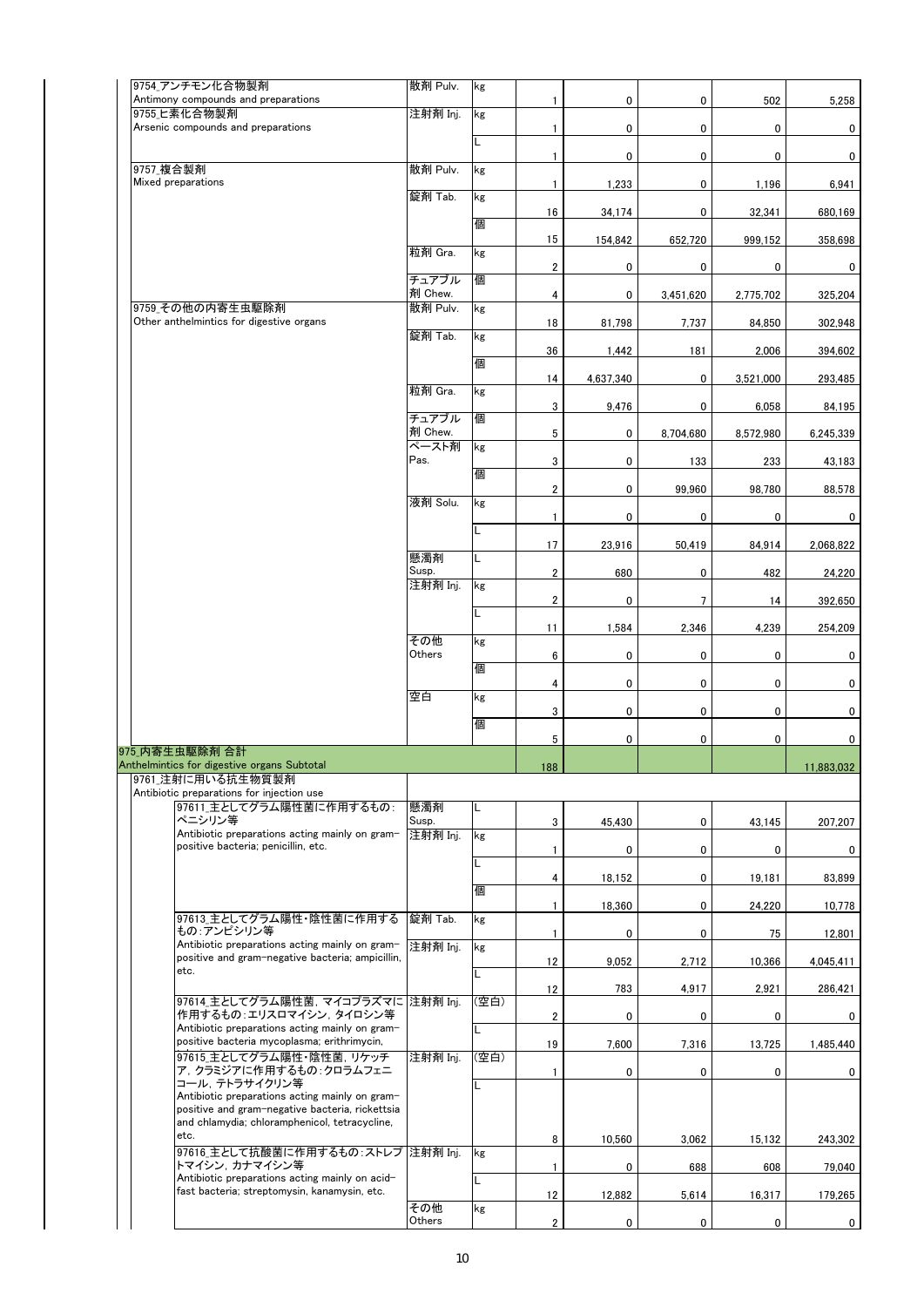| 97618 複合抗生物質製剤(サルファ剤等を含有 懸濁剤                                                                       |                   | L    |                         |           |         |           |           |
|----------------------------------------------------------------------------------------------------|-------------------|------|-------------------------|-----------|---------|-----------|-----------|
| するものを含む。)<br>Mixed antibiotic prepararions (including                                              | Susp.<br>注射剤 Inj. | kg   | 1                       | 7,825     | 0       | 6,762     | 51,263    |
| sulfonamide. Preparations, etc.)                                                                   |                   |      | 1                       | 133       | 0       | 173       | 18,860    |
|                                                                                                    |                   | L    | 4                       | 4,976     | 0       | 5,422     | 33,237    |
| 97619 その他の注射に用いる抗生物質製剤                                                                             | 注射剤 Inj.          | kg   |                         |           |         |           |           |
| Other antibiotic preparations for injecton use                                                     |                   | Г    | $\overline{2}$          | 415       | 0       | 343       | 58,700    |
| 9762 経口及び飼料に添加して用いる抗生物質製剤                                                                          |                   |      | 1                       | 0         | 0       | 0         |           |
| Antibiotics preparations for peroral and feed additive                                             |                   |      |                         |           |         |           |           |
| 97621 主としてグラム陽性菌に作用するもの:<br>ペニシリン等<br>Antibiotic preparations acting mainly on gram-               | 散剤 Pulv.          | kg   | $\overline{7}$          | 313,680   | 0       | 316,450   | 264,017   |
| positive bacteria; penicillin, etc.                                                                | 錠剤 Tab.           | kg   | 3                       | 0         | 0       | 0         |           |
|                                                                                                    |                   | (空白) | 3                       | 0         | 0       | 0         |           |
| 97622_主としてグラム陰性菌に作用するもの:<br>コリスチン等                                                                 | 散剤 Pulv.          | kg   |                         |           |         |           |           |
| Antibiotic preparations acting mainly on gram-<br>negaitive bacteria; colistin, etc.               |                   |      | 12                      | 594,239   | 0       | 612,482   | 307,936   |
| 97623_主としてグラム陽性·陰性菌に作用する<br>もの:アンピシリン等                                                             | 散剤 Pulv.          | kg   | 35                      | 625,347   | 13,876  | 630,844   | 1,141,738 |
| Antibiotic preparations acting mainly on gram-<br>positive and gram-negative bacteria; ampicillin, | 錠剤 Tab.           | kg   | 7                       | 3,872     | 2,407   | 6,277     | 395,121   |
| etc.                                                                                               |                   | 個    |                         |           |         |           |           |
|                                                                                                    | 粒剤 Gra.           | (空白) | $\overline{2}$          | 2,841,800 | 0       | 1,526,800 | 119,701   |
|                                                                                                    |                   | kg   | 4                       | 0         | 0       | 0         |           |
|                                                                                                    |                   |      | $\mathbf{1}$            | 859       | 0       | 666       | 16,468    |
|                                                                                                    | カプセル剤<br>Cap.     | 個    | 1                       | 0         | 435,600 | 1,164,000 | 11,640    |
| 97624_主としてグラム陽性菌, マイコプラズマに<br>作用するもの:エリスロマイシン, タイロシン等                                              | 散剤 Pulv.          | (空白) | 4                       | 0         | 0       | 0         |           |
| Antibiotic preparations acting mainly on gram-<br>positive bacteria mycoplasma; erithrimycin,      |                   | Kg   | 75                      | 1,599,770 | 449,855 | 2,154,785 | 3,348,317 |
| tylosin, etc.                                                                                      | 錠剤 Tab.           | kg   |                         |           |         |           |           |
|                                                                                                    | 粒剤 Gra.           | kg   | $\boldsymbol{2}$        | 0         | 919     | 743       | 70,970    |
|                                                                                                    |                   | (空白) | $\overline{2}$          | 103,920   | 0       | 104,780   | 77,185    |
|                                                                                                    |                   |      | 6                       | 0         | 0       | 0         |           |
|                                                                                                    | ペースト剤<br>Pas.     | kg   | $\mathbf{1}$            | 0         | 0       | 0         |           |
|                                                                                                    | 液剤 Solu.          | IL.  |                         |           |         |           |           |
|                                                                                                    | 注射剤 Inj.          | L    | 4                       | 576       | 1,253   | 1,538     | 31,737    |
| 97625_主としてグラム陽性・陰性菌, リケッチ                                                                          | 散剤 Pulv.          | kg   | 1                       | 0         | 0       | 0         |           |
| ア, クラミジアに作用するもの :クロラムフェニ                                                                           |                   |      | 70                      | 2,955,270 | 0       | 2,909,438 | 1,871,952 |
| コール, テトラサイクリン等<br>Antibiotic preparations acting mainly on gram-                                   | 粒剤 Gra.           | (空白) | 6                       | 0         | 0       | 0         |           |
| positive and gram-negative bacteria, rickettsia<br>and chlamydia: chloramphenicol, tetracycline.   | 液剤 Solu.          | L    | 2                       | 0         | 0       | 0         |           |
| 97626_主として抗酸菌に作用するもの: ストレプ<br>トマイシン,カナマイシン等                                                        | 散剤 Pulv.          | kg   | $\mathbf{1}$            | 0         | 0       | 0         |           |
| Antibiotic preparations acting mainly on acid-<br>fast bacteria; streptomysin, kanamysin, etc.     | 粒剤 Gra.           | kg   |                         |           |         |           |           |
|                                                                                                    | 液剤 Solu.          | (空白) | $\overline{\mathbf{2}}$ | 2,469     | 0       | 2,675     | 59,323    |
| 97627_主としてカビに作用するもの:ナイスタチ                                                                          | 錠剤 Tab.           | kg   | $\mathbf{1}$            | 0         | 0       | 0         |           |
| ン等<br>Antibiotic preparations acting mainly on mold;<br>nystatin, etc.                             |                   |      |                         |           |         |           |           |
| 97628_複合抗生物質製剤(サルファ剤等を含有 散剤 Pulv.                                                                  |                   | kg   | 2                       | 268       | 0       | 178       | 72,115    |
| するものを含む。)<br>Mixed antibiotic prepararions (including<br>sulfonamide. Preparations, etc.)          |                   |      |                         |           |         |           |           |
| 97629 その他の経口及び飼料に添加して用い                                                                            | 散剤 Pulv.          | kg   | 17                      | 325,740   | 0       | 304,300   | 250,910   |
| る抗生物質製剤<br>Other antibiotic preparations for peroral and                                           | 錠剤 Tab.           | kg   | 11                      | 887,470   | 0       | 856,950   | 552,603   |
| feed additive use                                                                                  |                   |      | 4                       | 1,798     | 0       | 1,799     | 131,012   |
|                                                                                                    | 粒剤 Gra.           | kg   | $\mathbf{1}$            | 215       | 0       | 233       | 13,998    |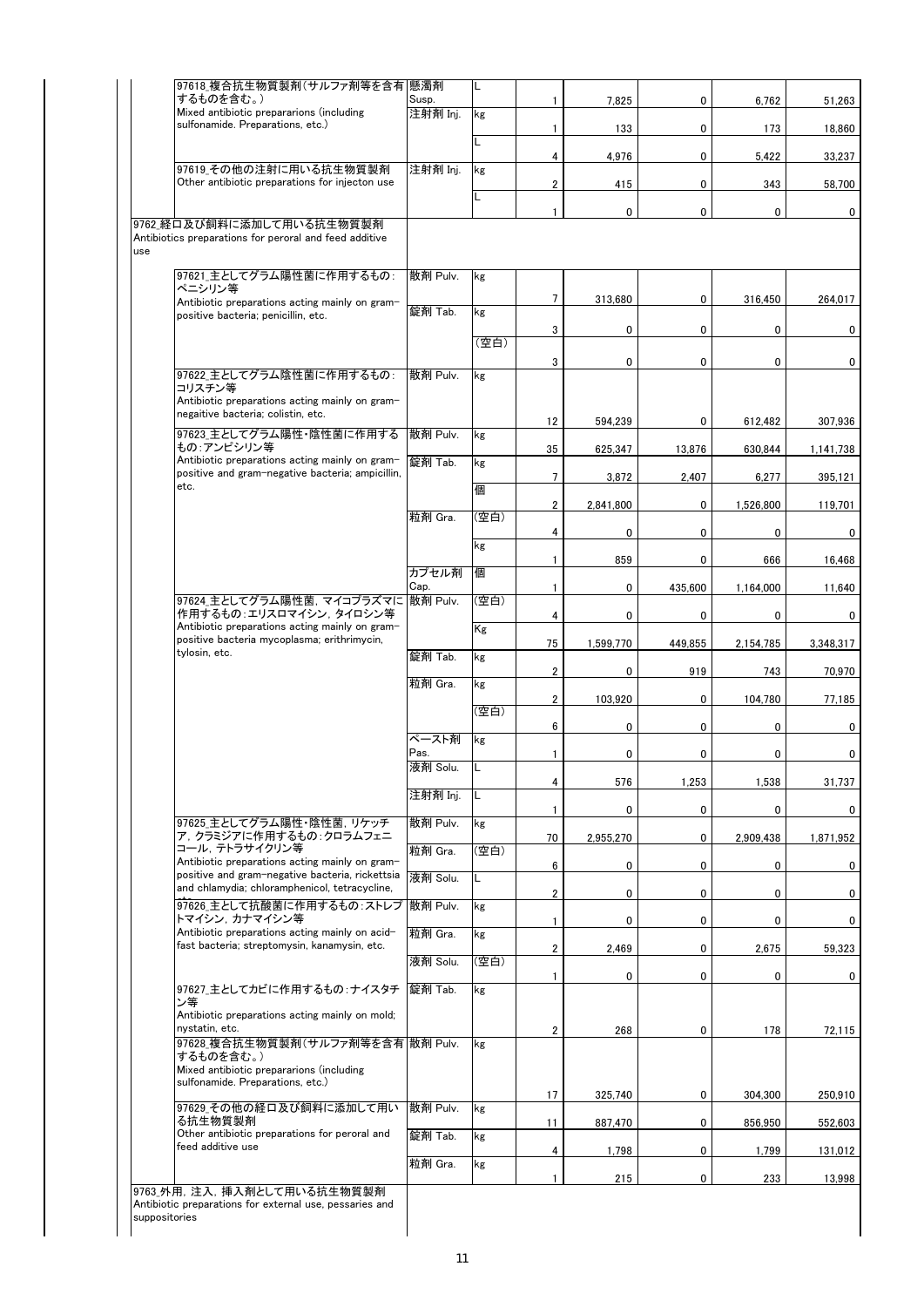|                           |             | 97631_主としてグラム陽性菌に作用するもの:<br>ペニシリン等                                                                 | 液剤 Solu.           | 個  | 1              | 0      | 164,448    | 123,888   | 41,998       |
|---------------------------|-------------|----------------------------------------------------------------------------------------------------|--------------------|----|----------------|--------|------------|-----------|--------------|
|                           |             | Antibiotic preparations acting mainly on gram-<br>positive bacteria; penicillin, etc.              | 軟膏剤                | kg |                |        |            |           |              |
|                           |             |                                                                                                    | Ungu.<br>その他       | kg | 5              | 0      | 252        | 204       | 7,422        |
|                           |             | 97633 主としてグラム陽性・陰性菌に作用する                                                                           | Others<br>液剤 Solu. |    | 1              | 0      | 2,739      | 2,739     | 135,052      |
|                           |             | もの:アンピシリン等                                                                                         |                    |    | $\mathbf{1}$   | 0      | 331        | 311       | 31,982       |
|                           |             | Antibiotic preparations acting mainly on gram-<br>positive and gram-negative bacteria; ampicillin, | 油剤 Oil             | kg | 5              | 11,140 | 0          | 10,568    | 439,835      |
|                           |             | etc.                                                                                               | 軟膏剤                | kg |                |        |            |           |              |
|                           |             |                                                                                                    | Ungu.<br>その他       | kg | 14             | 3,576  | 4,282      | 4,559     | 259,414      |
|                           |             |                                                                                                    | Others             |    | $\mathbf{1}$   | 0      | 0          | 0         | 0            |
|                           |             | 97634 主としてグラム陽性菌. マイコプラズマに 軟膏剤<br>作用するもの:エリスロマイシン, タイロシン等                                          | Ungu.              | kg |                |        |            |           |              |
|                           |             | Antibiotic preparations acting mainly on gram-<br>positive bacteria mycoplasma; erithrimycin,      |                    |    |                |        |            |           |              |
|                           |             | tylosin, etc.                                                                                      |                    |    | $\overline{2}$ | 0      | 0          | 0         | 0            |
|                           |             | 97635_主としてグラム陽性・陰性菌, リケッチ                                                                          | 乳剤 Emu.            | kg |                |        |            |           |              |
|                           |             | ア. クラミジアに作用するもの:クロラムフェニ<br>コール等                                                                    |                    |    |                |        |            |           |              |
|                           |             | Antibiotic preparations acting mainly on gram-<br>positive and gram-negative bacteria, rickettsia  |                    |    | $\mathbf{1}$   | 1,988  | 0          | 2,409     | 2,409        |
|                           |             | and chlamydia; chloramphenicol, tetracycline,                                                      | 軟膏剤<br>Ungu.       | kg |                |        |            |           |              |
|                           |             | etc.                                                                                               |                    |    | 1              | 35     | 0          | 36        | 2,767        |
|                           |             | 97636_主として抗酸菌に作用するもの:ストレプ  液剤 Solu.                                                                |                    |    |                |        |            |           |              |
|                           |             | トマイシン, カナマイシン等<br>Antibiotic preparations acting mainly on acid-                                   |                    |    |                |        |            |           |              |
|                           |             | fast bacteria; streptomysin, kanamysin, etc.                                                       |                    |    | $\mathbf{1}$   | 0      | 451        | 398       | 4,772        |
|                           |             | 97637 主としてカビに作用するもの:ナイスタチ                                                                          | 液剤 Solu.           | L  |                |        |            |           |              |
|                           |             | ン等<br>Antibiotic preparations acting mainly on mold;                                               | 油剤 Oil             | L  | $\mathbf{1}$   | 0      | 49,614     | 49,022    | 268,699      |
|                           |             | nystatin, etc.                                                                                     |                    |    | $\mathbf{1}$   | 2,775  | 0          | 3,718     | 55,026       |
|                           |             | 97638_複合抗生物質製剤(サルファ剤等を含有  液剤 Solu.<br>するものを含む。)                                                    |                    | kg | $\mathbf{1}$   | 0      | 1,415      | 1,925     | 104,612      |
|                           |             | Mixed antibiotic prepararions (including<br>sulfonamide. Preparations, etc.)                       |                    | Г  | 2              | 1,097  | 459        | 1,778     | 564,301      |
|                           |             |                                                                                                    | 懸濁剤                | Г  |                |        |            |           |              |
|                           |             |                                                                                                    | Susp.<br>乳剤 Emu.   | kg | 1              | 156    | 0          | 156       | 10,944       |
|                           |             |                                                                                                    |                    |    | $\mathbf{1}$   | 0      | 0          | 0         | 0            |
|                           |             |                                                                                                    | 油剤 Oil             | kg | 5              | 5,656  | 0          | 4,661     | 93.848       |
|                           |             |                                                                                                    | 軟膏剤<br>Ungu.       | kg | 2              |        | 0          | 1,080     | 64,649       |
|                           |             |                                                                                                    |                    | L  |                | 1,402  |            |           |              |
|                           |             | 97639_その他の外用,注入, 挿入剤として用い 夜剤 Solu.                                                                 |                    | kg | $\overline{2}$ | 2,597  | 0          | 2,750     | 132,291      |
|                           |             | る抗生物質製剤<br>Other antibiotic preparations for external use,                                         |                    |    | 1              | 0      | 2,598      | 1,983     | 132,701      |
|                           |             | pessaries and suppositories                                                                        |                    | L  | 2              | 1,123  | 0          | 1,098     | 16,476       |
|                           |             |                                                                                                    | 軟膏剤<br>Ungu.       | kg | 1              | 0      | 0          | 3         | 0            |
|                           |             | 976 抗生物質製剤 合計                                                                                      |                    |    |                |        |            |           |              |
|                           |             | Antibiotic preparations Subtotal<br>9790 その他の病原微生物及び内寄生虫用薬                                         | 錠剤 Tab.            | kg | 428            |        |            |           | 17,901,565   |
|                           |             | Other agents pathogenic micro-organisms and parasites                                              |                    |    | 1              | 0      | 0          | 0         | 0            |
|                           |             |                                                                                                    | 懸濁剤                | L  |                |        |            |           |              |
|                           |             |                                                                                                    | Susp.              |    | 1              | 0      | 230        | 210       | 43,312       |
|                           |             | 979 その他の病原微生物及び内寄生虫用薬 合計<br>Other agents pathogenic micro-organisms and parasites Subtotal         |                    |    |                |        |            |           |              |
|                           |             |                                                                                                    |                    |    | $\overline{2}$ |        |            |           | 43,312       |
|                           | 合計 Subtotal |                                                                                                    |                    |    | 845            |        |            |           | 39,316,492   |
| 99_治療を主<br>目的としない         |             | 9911_ビタミン製剤<br>Vitamin preparations                                                                |                    |    |                |        |            |           |              |
| 医薬品                       |             | 99116 混合ビタミン剤                                                                                      | 散剤 Pulv.           | kg |                |        |            |           |              |
| Agents for<br>not mainly  |             | Mixed Vitamin preparations                                                                         | 液剤 Solu.           | L  | 4              | 0      | 0          | 0         | 0            |
| purpose of<br>therapeutic |             | 99119 その他のビタミン製剤                                                                                   | 散剤 Pulv.           |    | 4              | 42,160 | 0          | 40,640    | 52,492       |
|                           |             | Other vitamin preparations                                                                         |                    | kg | 1              | 0      | 0          | 0         | 0            |
|                           |             | 9912 ミネラル類製剤<br>Minerals and preparations                                                          |                    |    |                |        |            |           |              |
|                           |             | 99129 その他のミネラル類製剤                                                                                  | 舐剤 Elec.           | kg |                |        |            |           |              |
|                           |             | Other minerals and preparations<br>9915 ビタミン, ミネラル, アミノ酸等複合製剤                                      | 散剤 Pulv.           | kg | 8              | 0      | 29,348,300 | 8,540,672 | 842,972      |
|                           |             | Mixed vitamin, minerals and amino acids preparations                                               |                    |    | 1              | 0      | 0          | 0         | $\mathbf{0}$ |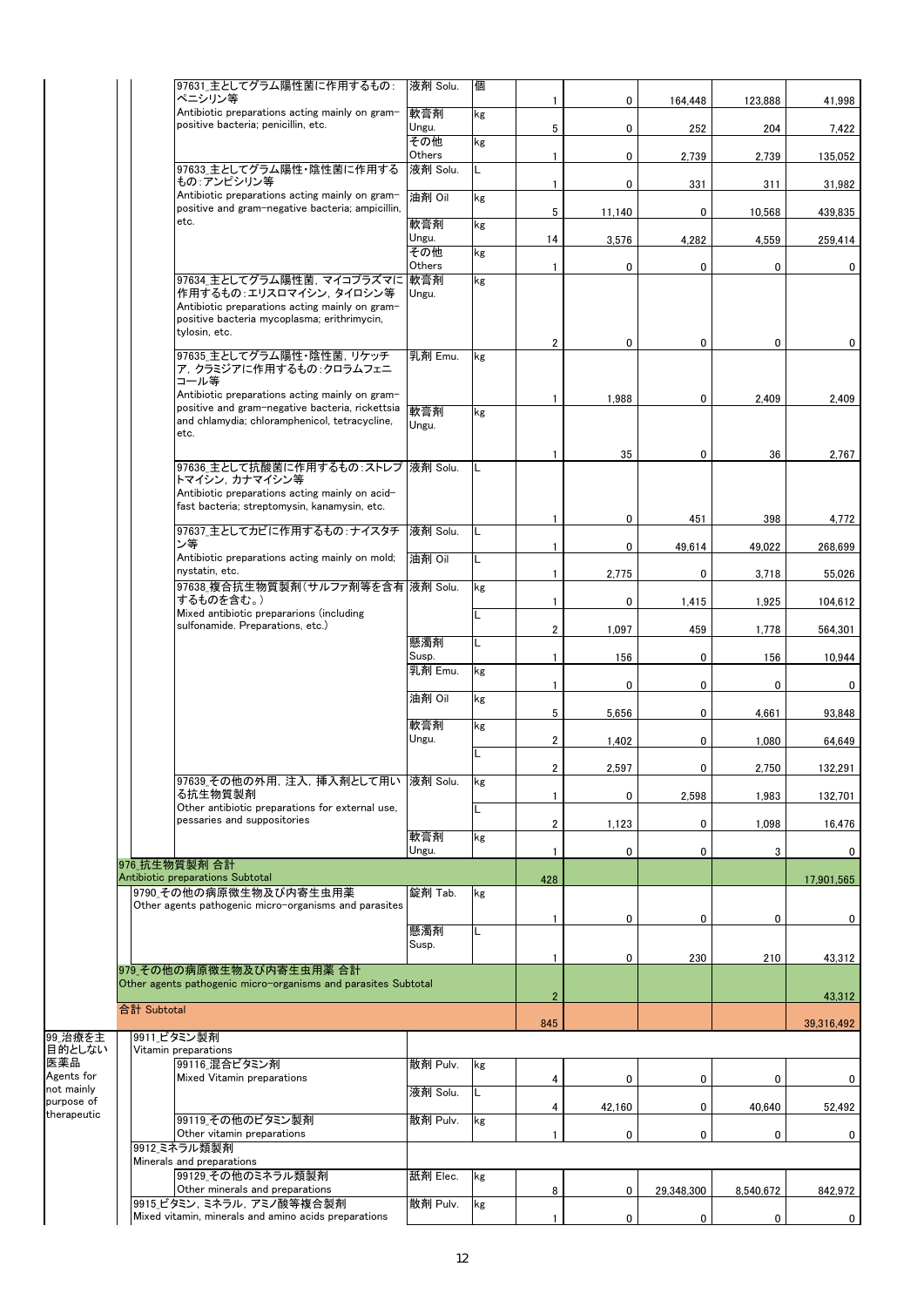|                                                                                                          | 液剤 Solu.      | IL.  |                         |           |              |             |                |
|----------------------------------------------------------------------------------------------------------|---------------|------|-------------------------|-----------|--------------|-------------|----------------|
| 991 飼料に添加して用いる製剤(抗生物質製剤及びサルファ剤を除く。)合計                                                                    |               |      | $\mathbf{1}$            | 0         | 0            | 0           | 0              |
| Feed additive use preparations (except antibiotic, sulfonamide derivatives and<br>preparations) Subtotal |               |      |                         |           |              |             |                |
| 9921 アルコール及びアルデヒド製剤                                                                                      | 液剤 Solu.      | kg   | 19                      |           |              |             | 895,464        |
| Alchol, aldehyde and preparations                                                                        |               |      | $\mathbf{1}$            | 148,153   | 0            | 148,153     | 162,114        |
|                                                                                                          |               | Г    | 5                       | 140,022   | 0            | 140,162     | 163,869        |
|                                                                                                          |               | (空白) |                         |           |              |             |                |
| 9923 逆性石けん製剤                                                                                             | 散剤 Pulv.      | kg   | $\overline{2}$          | 0         | 0            | 0           | 0              |
| Invert soap and preparations                                                                             |               |      | $\overline{\mathbf{c}}$ | 0         | 0            | 0           | $\overline{0}$ |
|                                                                                                          | 液剤 Solu.      | kg   | $\mathbf{1}$            | 0         | 0            | 128,520     | 72,333         |
|                                                                                                          |               | L    | 21                      | 1,293,475 | 0            | 1,479,101   | 601,875        |
|                                                                                                          |               | (空白) |                         |           |              |             |                |
|                                                                                                          | 空白            | (空白) | $\mathbf{2}$            | 0         | 0            | $\mathbf 0$ | $\mathbf{0}$   |
| 9924 両性石けん製剤                                                                                             | 液剤 Solu.      | kg   | $\mathbf{1}$            | 0         | 0            | 0           | 0              |
| Amphoteric soap and preparations                                                                         |               |      | $\mathbf{1}$            | 7,596     | 0            | 7,596       | 4,304          |
|                                                                                                          |               | L    | $7\overline{ }$         | 19.631    | 0            | 21,878      | 8,746          |
| 9926 ハロゲン塩製剤<br>Halogen salts and preparations                                                           | 散剤 Pulv.      | kg   | 3                       | 22,500    | 0            | 22,500      | 15,525         |
|                                                                                                          | 錠剤 Tab.       | kg   |                         |           |              |             |                |
|                                                                                                          | 液剤 Solu.      | kg   | $\mathbf{1}$            | 4,635     | 0            | 4,635       | 5,278          |
|                                                                                                          |               | L    | $\mathbf{1}$            | 5,385     | 0            | 5,643       | 33,160         |
|                                                                                                          |               |      | $\overline{2}$          | 969       | 129,675      | 106,484     | 127,348        |
| 9927 複合製剤<br>Mixed prepararions                                                                          | 液剤 Solu.      | kg   | 3                       | 142,451   | 0            | 130,137     | 70,654         |
|                                                                                                          | 乳剤 Emu.       | kg   | $\mathbf{1}$            | 47,660    | 0            | 47,660      | 42,292         |
| 9929 その他の殺菌消毒剤                                                                                           | 散剤 Pulv.      | kg   |                         |           |              |             |                |
| Other agents for disinfections                                                                           | 粒剤 Gra.       | kg   | 4                       | 0         | 293,602      | 251,098     | 389,924        |
|                                                                                                          | 液剤 Solu.      | kg   | $\overline{2}$          | 0         | 8,640        | 12,268      | 77,363         |
|                                                                                                          |               |      | $\mathbf{1}$            | 0         | 0            | 0           | 0              |
|                                                                                                          |               | L    | 4                       | 215,604   | 5,408        | 202.854     | 109,458        |
|                                                                                                          | その他<br>Others | kg   | 4                       | 0         | 0            | 0           | 0              |
|                                                                                                          |               | Г    |                         |           |              |             |                |
| 992 殺菌消毒剤 合計                                                                                             |               |      | $\mathbf{1}$            | 0         | $\mathbf{0}$ | 0           | $\overline{0}$ |
| Amphoteric soap and preparations Subtotal<br>9931 除虫菊製剤(合成を含む。)                                          | 液剤 Solu.      | (空白) | 70                      |           |              |             | 1.884.243      |
| Pyrethrum and preparations (includind synthetic)                                                         |               |      | $\mathbf{1}$            | 0         | 0            | 0           | 0              |
|                                                                                                          |               | kg   | $\mathbf{1}$            | 7,336     | 0            | 7,328       | 31,185         |
|                                                                                                          |               | Г    | 3                       | 21,003    | 14,785       | 35,809      | 266,616        |
|                                                                                                          | 乳剤 Emu.       | kg   |                         |           |              |             |                |
|                                                                                                          |               | Г    | $\overline{2}$          | 12,072    | 0            | 12,072      | 68,572         |
|                                                                                                          | 油剤 Oil        | Г    | 6                       | 25,487    | 0            | 28.203      | 140,637        |
|                                                                                                          | その他           | 個    | 1                       | 2,325     | 0            | 2,466       | 27,507         |
|                                                                                                          | Others        |      | 5                       | 83,540    | 0            | 83,540      | 43,243         |
|                                                                                                          | 空白            | (空白) | $7\overline{ }$         | 0         | 0            | 0           | 0              |
| 9932_有機リン製剤<br>Organic phosphorus and preparations                                                       | 散剤 Pulv.      | kg   | 4                       | 98,115    | 0            | 119,168     | 333,509        |
|                                                                                                          |               | (空白) |                         |           |              |             |                |
|                                                                                                          | 粒剤 Gra.       | kg   | $\overline{2}$          | 0         | 0            | 0           | 0              |
|                                                                                                          | 液剤 Solu.      | Г    | 1                       | 542       | 0            | 542         | 2,495          |
|                                                                                                          |               |      | 1                       | 0         | 0            | 1,017       | 8,037          |
|                                                                                                          | 乳剤 Emu.       | Г    | 5                       | 55,296    | 0            | 48,130      | 32,336         |
|                                                                                                          |               | (空白) | $\overline{\mathbf{2}}$ | 0         | 0            | 0           | 0              |
|                                                                                                          | その他           | kg   |                         |           |              |             |                |
|                                                                                                          | Others        |      | $\mathbf{1}$            | 0         | 0            | 0           | $\mathbf{0}$   |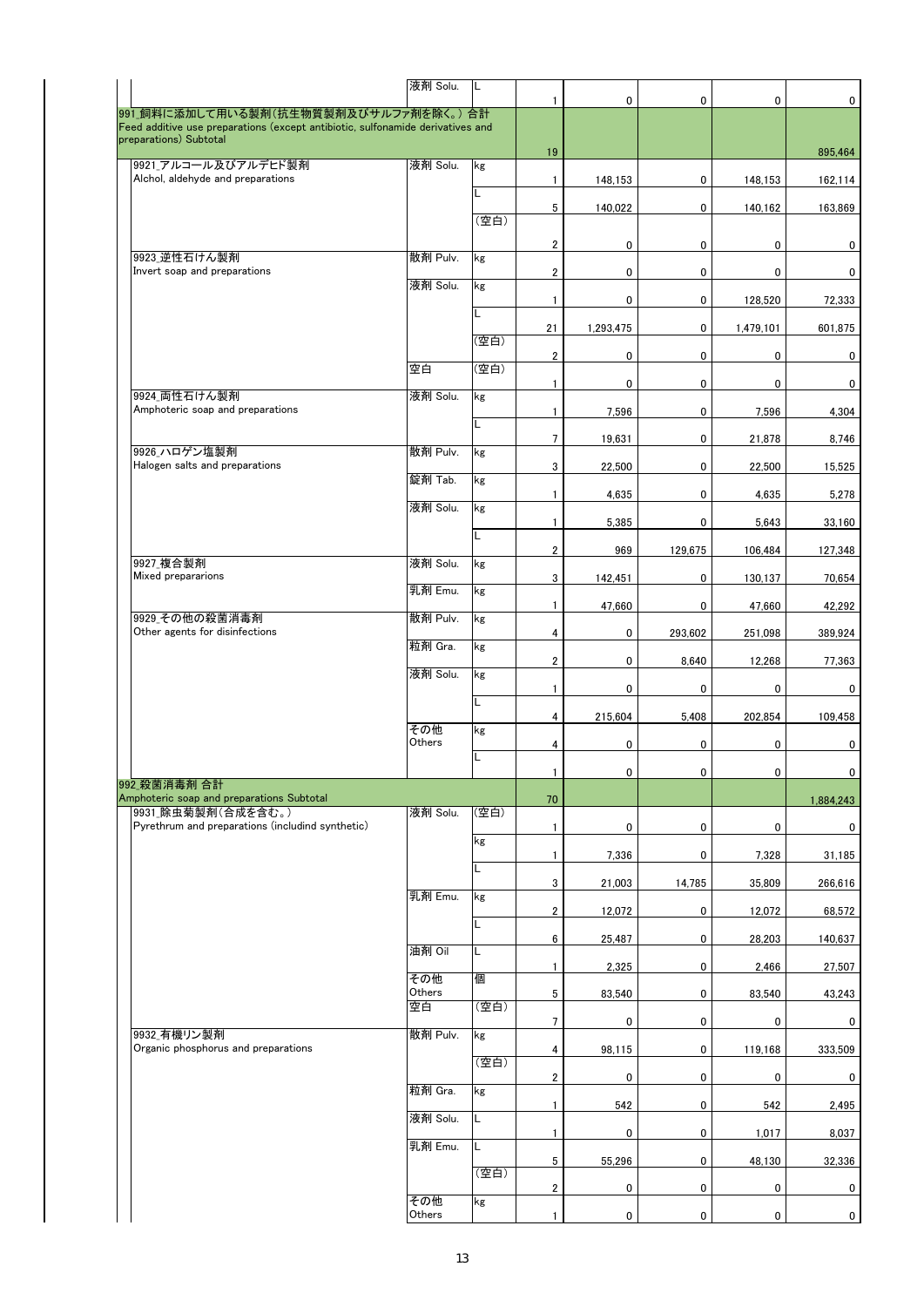|                                                                               | 空白               | (空白) |                         |                  |             |                  |           |
|-------------------------------------------------------------------------------|------------------|------|-------------------------|------------------|-------------|------------------|-----------|
|                                                                               |                  |      | 3                       | $\mathbf 0$      | 0           | 0                | 0         |
| 9933 除虫菊製剤・有機リン酸等含有製剤<br>Mixed prepararions of pyrecthrum, organic phosphorus | 粒剤 Gra.          | kg   | $\overline{\mathbf{c}}$ | 4,365            | 0           | 4,365            | 5,584     |
| and preparations                                                              | 乳剤 Emu.          | kg   |                         |                  |             |                  |           |
|                                                                               |                  | L    | 1                       | 1,980            | 0           | 1,980            | 4,396     |
|                                                                               |                  | (空白) | 1                       | 1,895            | 0           | 1,895            | 14,993    |
|                                                                               |                  |      | 6                       | $\mathbf 0$      | 0           | 0                | 0         |
| 9935 カーバメイト系製剤<br>Carbamate, derivatives and preparations                     | 散剤 Pulv.         | kg   | 4                       | 37,870           | 0           | 36,985           | 228,566   |
|                                                                               |                  | (空白) | 1                       | $\boldsymbol{0}$ | 0           | $\boldsymbol{0}$ | 0         |
|                                                                               | 液剤 Solu.         |      |                         |                  |             |                  |           |
|                                                                               | 乳剤 Emu.          | L    | 1                       | 5,330            | $\mathbf 0$ | 6,400            | 17,600    |
|                                                                               | 首輪剤              | 個    | $\mathbf{1}$            | 8,177            | $\mathbf 0$ | 8,177            | 8,466     |
|                                                                               | Collor           |      | $\overline{\mathbf{c}}$ | $\mathbf 0$      | 12,600      | 10,091           | 9,662     |
|                                                                               | その他<br>Others    | 個    | $\mathbf{1}$            | $\mathbf 0$      | 62,653      | 53,208           | 152,028   |
| 9936 ジクロルベンゼン系製剤<br>Dichilorobenzene, derivatives and preparations            | 乳剤 Emu.          | (空白) |                         |                  |             |                  |           |
| 9939 その他の防虫剤, 殺虫剤                                                             | 散剤 Pulv.         | kg   | 1                       | $\pmb{0}$        | 0           | 0                | 0         |
| Other insecticides and insect repellents                                      |                  |      | 6                       | 788              | 1,993       | 3,722            | 80,955    |
|                                                                               |                  | (空白) | $\overline{2}$          | 0                | 0           | 0                | 0         |
|                                                                               | 錠剤 Tab.          | kg   | 5                       | $\mathbf 0$      | 434         | 856              | 716,475   |
|                                                                               |                  | 個    |                         |                  |             |                  |           |
|                                                                               | 粒剤 Gra.          | kg   | 11                      | $\mathbf 0$      | 231,120     | 303,150          | 168,049   |
|                                                                               |                  | (空白) | 16                      | 907,764          | 9,816       | 373,145          | 300,569   |
|                                                                               |                  |      | 4                       | $\mathbf 0$      | 0           | 0                | 0         |
|                                                                               | チュアブル<br>剤 Chew. | 個    | 9                       | 0                | 2,608,140   | 2,378,004        | 1,409,969 |
|                                                                               | 液剤 Solu.         | L    | 32                      |                  |             |                  |           |
|                                                                               |                  | (空白) |                         | 32,534           | 10,150      | 41,576           | 3,446,112 |
|                                                                               | 懸濁剤              | L    | 4                       | $\pmb{0}$        | 0           | 0                | 0         |
|                                                                               | Susp.<br>乳剤 Emu. | L    | $\mathbf{1}$            | $\mathbf 0$      | 2,952       | 5,156            | 117,210   |
|                                                                               |                  |      |                         |                  |             |                  |           |
|                                                                               | 油剤 Oil           | L    | $\overline{\mathbf{2}}$ | 6,298            | 0           | 6,298            | 82,796    |
|                                                                               | 首輪剤<br>Collor    | L    |                         |                  |             |                  |           |
|                                                                               |                  | 個    | 1                       | 0                | 0           | 0                | 0         |
|                                                                               | その他              | 個    | $\mathbf{1}$            | 0                | 0           | 0                | 0         |
|                                                                               | Others           |      | $\overline{\mathbf{2}}$ | 0                | 30,499      | 35,743           | 89,856    |
|                                                                               |                  |      | $\mathbf{1}$            | 0                | 252         | 62               | 97,267    |
|                                                                               | 空白               | L    | $\mathbf{1}$            | 0                | 0           | 0                | 0         |
| 993 防虫剤, 殺虫剤 合計<br>Insecticides and insect-repellents Subtotal                |                  |      | 164                     |                  |             |                  | 7,904,690 |
| 9951 血液検査用試薬                                                                  | 液剤 Solu.         | kit  |                         |                  |             |                  |           |
| Reagents for blood tests                                                      | 懸濁剤              | kit  | $\overline{\mathbf{2}}$ | 3,500            | 0           | 3,500            | 84,000    |
|                                                                               | Susp.<br>その他     | kit  | $\mathbf{1}$            | $\mathbf 0$      | 0           | 0                | 0         |
|                                                                               | Others           |      | $\overline{7}$          | 233              | 140,043     | 128,503          | 202,536   |
|                                                                               |                  | 個    | 25                      | 2,843,398        | 678,894     | 2,887,210        | 375,495   |
| 9952 診断用試薬: 尿検査用試薬<br>Reagents for urine tests                                | その他<br>Others    | kit  | $\mathbf{1}$            | 0                | 2,014       | 2,014            | 4,229     |
| 9953 乳汁検査用試薬                                                                  | 液剤 Solu.         | L.   |                         |                  |             |                  |           |
| Reagents for milk tests                                                       | その他              | kit  | $\mathbf{1}$            | 35,238           | 0           | 36,763           | 41,321    |
|                                                                               | Others           | 個    | $\overline{2}$          | 0                | 347         | 286              | 47,586    |
|                                                                               |                  |      | $\mathbf{1}$            | 4,200            | 0           | 4,200            | 15,125    |
| 9955 微生物感受性試薬<br>Reagents for bacterial sensitivity tests                     | その他<br>Others    | 個    | $7\overline{ }$         | 5,670            | 0           | 5,670            | 8,845     |
| 995 診断用試薬 合計<br>Diagnostic reagents Subtotal                                  |                  |      | 47                      |                  |             |                  | 779,137   |
| 9990 その他の治療を主目的としない医薬品                                                        | 液剤 Solu.         | L    |                         |                  |             |                  |           |
| Other agents for not mainly purpose of therapeutic                            |                  |      | 6                       | 84,421           | $\mathbf 0$ | 54,641           | 126,533   |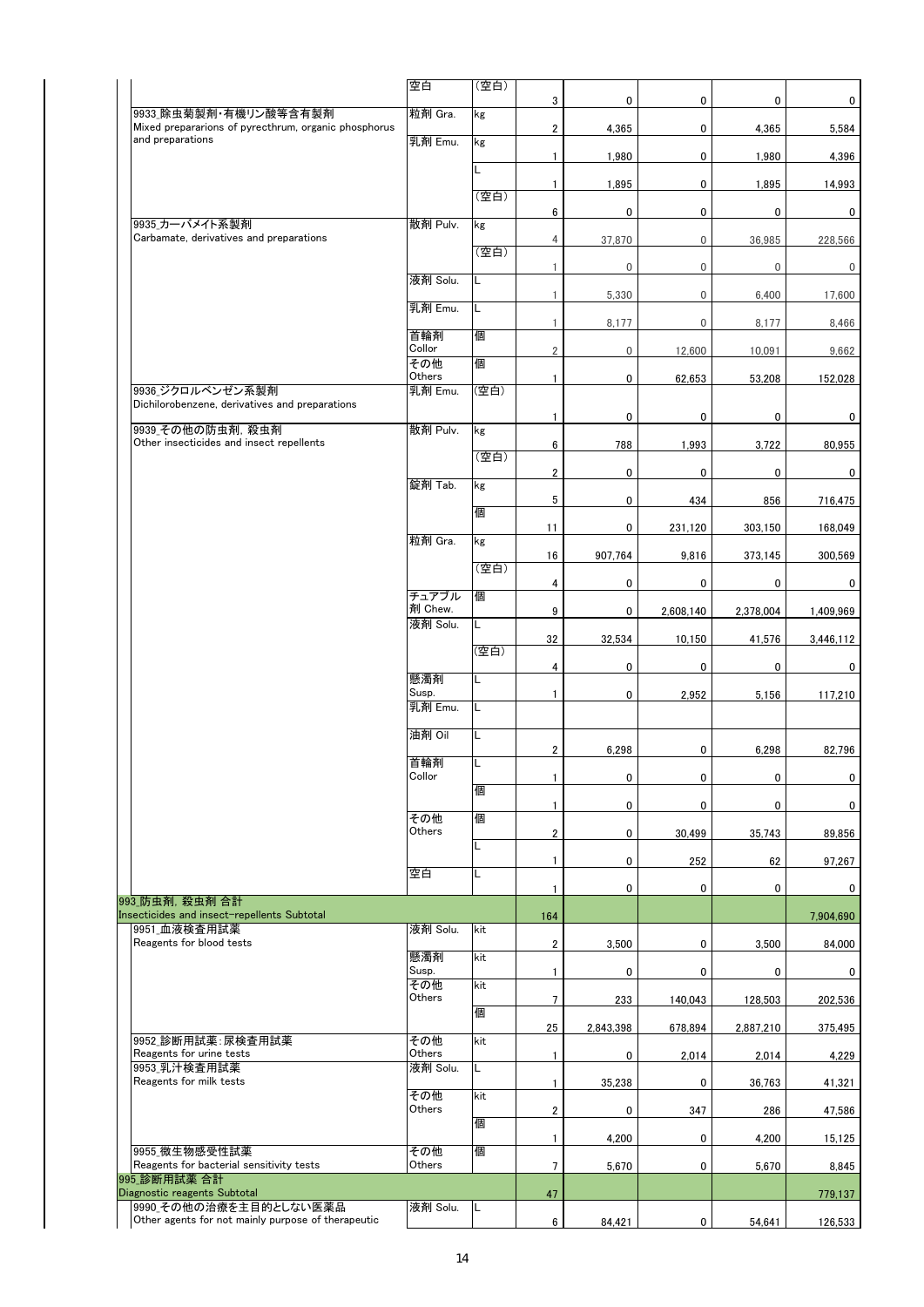|                                                             | 注射剤 Inj. |      |     |        |             |         |             |
|-------------------------------------------------------------|----------|------|-----|--------|-------------|---------|-------------|
|                                                             |          |      | 11  | 37,178 | 4,585       | 29,454  | 34,473      |
|                                                             |          | (空白) |     |        |             |         |             |
|                                                             |          |      |     |        | 0           |         | $\mathbf 0$ |
|                                                             | 空白       |      |     |        |             |         |             |
|                                                             |          |      |     |        | $\mathbf 0$ |         | $\mathbf 0$ |
| 9999_上記のどれにも該当しない医薬品(インターフェロ                                | 散剤 Pulv. | kg   |     |        |             |         |             |
| ン、抗がん剤等)                                                    |          |      |     |        | 0           |         | $\mathbf 0$ |
| Pharmaceutical products (interferon, anticancer agent)      |          | 個    |     |        |             |         |             |
| which correspond to nothing mentioned above                 |          |      |     | 8.750  | 0           | 8.400   | 17,640      |
|                                                             | 錠剤 Tab.  | 個    |     |        |             |         |             |
|                                                             |          |      |     |        | 414.320     | 442.460 | 242,540     |
|                                                             | 注射剤 Inj. |      |     |        |             |         |             |
|                                                             |          |      |     | 324    |             | 319     | 484.648     |
| 999_その他の治療を主目的としない医薬品 合計                                    |          |      |     |        |             |         |             |
| Other agents for not mainly purpose of therapeutic Subtotal |          |      | 27  |        |             |         | 905,834     |
| 合計 Subtotal                                                 |          |      |     |        |             |         |             |
|                                                             |          |      | 327 |        |             |         | 12,369,368  |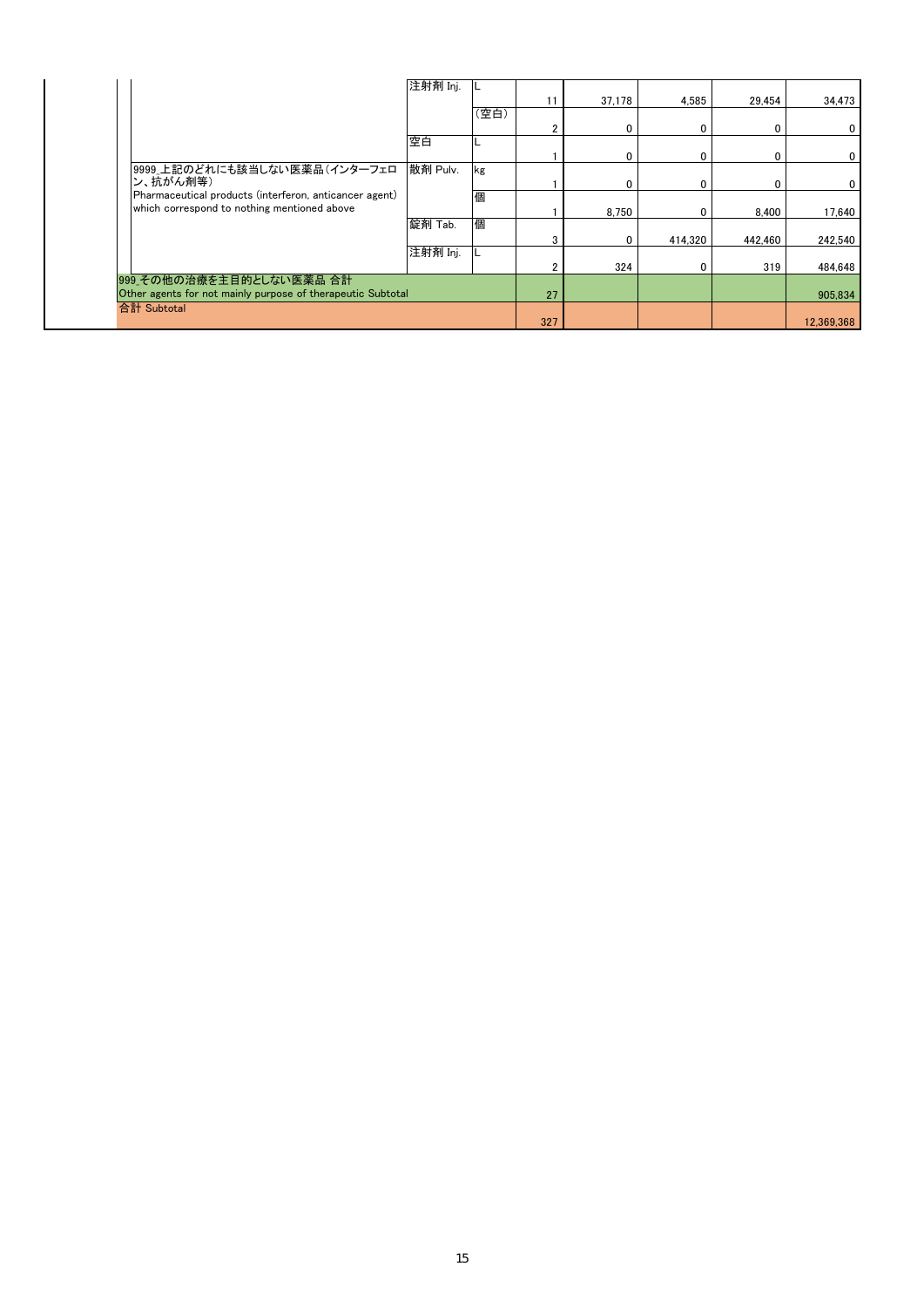#### 第4表 動物用医薬部外品の販売高

Table 4 Sales Amount of Manufactured Quasi-Drugs for Animal Use

金額単位 : 千円 Unit : ¥1,000

 $\overline{\phantom{a}}$ 

ſ

|                           | 薬理作用別の分類番号及び名称                                                              | 剤型             | 単位   | 品目数<br>Number           | 製造数量                     | 輸入数量                 | 販売高<br>Sales   |              |
|---------------------------|-----------------------------------------------------------------------------|----------------|------|-------------------------|--------------------------|----------------------|----------------|--------------|
|                           | Number and Name Classified by Pharmacological Action                        | Dosage         | Unit | of<br>Medicines         | Manufactured<br>Quantity | Imported<br>Quantity | 数量<br>Quantity | 金額<br>Amount |
| 93_消化器官<br>用薬             | 9343_油脂製剤<br>Oil and prepargatives                                          | 舐剤 Elec.       | kg   | $\overline{2}$          | 1,868                    | 0                    | 1,996          | 16,766       |
| Agents<br>affecting       | 9349 その他の下剤<br>Other purgatives                                             | ペースト剤<br>Pas.  | kg   | $\mathbf{1}$            | 0                        | 4,851                | 4,761          | 40,652       |
| digestive<br>organs       |                                                                             |                | 個    | 1                       | 0                        | 23,200               | 1,790          | 8,230        |
|                           | 934 下剤 合計                                                                   |                |      |                         |                          |                      |                |              |
|                           | <b>Purgatives Subtotal</b><br>9379 その他の浣腸剤                                  | ペースト剤          | (空白) | 4                       |                          |                      |                | 65,648       |
|                           | Other clysters<br>937 浣腸剤 合計                                                | Pas.           |      | $\mathbf{1}$            | 0                        | 0                    | 0              | 0            |
|                           | <b>Clysters Subtotal</b><br>合計 Subtotal                                     |                |      | $\overline{1}$          |                          |                      |                | 0            |
|                           |                                                                             |                |      | 5                       |                          |                      |                | 65,648       |
| 95_外用薬<br>Agents for      | 9519_その他の外皮用殺菌消毒剤<br>Other antimicrobials for dermatologic use              | 液剤 Solu.       |      | 1                       | 0                        | 1,005,631            | 9,851          | 19,989       |
| external use              |                                                                             | その他<br>Others  |      | 1                       | 23,632                   | 0                    | 26,362         | 60,273       |
|                           | 951 外皮用殺菌消毒剤 合計<br>Antimicrobials for dermatologic use Subtotal             |                |      | $\overline{\mathbf{c}}$ |                          |                      |                | 80,262       |
|                           | 9539_その他の鎮痛,鎮痒,収斂,消炎剤                                                       | 液剤 Solu.       |      |                         |                          |                      |                |              |
|                           | Other analgesics, anti-itchings, astringents and<br>953 鎮痛, 鎮痒, 収斂, 消炎剤 合計  |                |      |                         | 0                        | 0                    | 0              | 0            |
|                           | Analgesics, anti-itchings, astringents and antiinflammatory agents Subtotal |                |      |                         |                          |                      |                | O            |
|                           | 9561 硫黄製剤, 硫化物製剤<br>Sulfur preparations, sulfide preparations               | 液剤 Solu.       | (空白) | 1                       | 0                        | 0                    | 0              |              |
|                           | 9562 皮ふ洗浄剤<br>Disinfectants preparations                                    | 液剤 Solu.       | kg   | $\overline{2}$          | $\Omega$                 | $\Omega$             | U              |              |
|                           |                                                                             |                |      |                         |                          |                      |                |              |
|                           |                                                                             |                | (空白) | 67                      | 204,088                  | 91,843               | 271,785        | 336,319      |
|                           |                                                                             | 散剤 Pulv.       | kg   | $\overline{2}$          | 0                        | 0                    | 0              | 0            |
|                           | 9569 その他の浴剤及び皮ふ洗浄剤                                                          | 散剤 Pulv.       | kg   | $\sqrt{2}$              | 81                       | 0                    | 151            | 124          |
|                           | Other bath and disinfectants preparations                                   |                |      | $\mathbf{1}$            | $\mathbf 0$              | $\mathbf{0}$         | 0              | 0            |
|                           |                                                                             | 粒剤 Gra.        | kg   | $\mathbf{1}$            | 0                        | 0                    | 0              | 0            |
|                           |                                                                             | 液剤 Solu.       |      | 23                      | 2,500                    | $\overline{0}$       | 2,368          | 1,506        |
|                           |                                                                             | その他<br>Others  | L    | 3                       | 1,966                    | 0                    | 1,587          | 4,584        |
|                           | 956 浴剤及び皮ふ洗浄剤 合計<br>Bath and disinfectants preparations Subtotal            |                |      |                         |                          |                      |                |              |
|                           | 9572 複合製剤                                                                   | 軟膏剤            | kg   | 102                     |                          |                      |                | 342,533      |
|                           | Mixed repellants                                                            | Ungu.<br>エアゾール | 個    | $\mathbf{1}$            |                          | 0                    |                | 23           |
|                           | 957 嫌忌剤 合計                                                                  | 剤 Aero.        |      | 1                       | 0                        | ol                   | 0              | $\mathbf 0$  |
|                           | Repellants Subtotal<br>9590 その他の外用薬                                         | 液剤 Solu.       |      | $\overline{2}$          |                          |                      |                | 23           |
|                           | Other agents for external skin                                              |                | kg   | $\mathbf{1}$            | 0                        | $\overline{0}$       | 0              | $\mathbf 0$  |
|                           |                                                                             |                |      | $\overline{2}$          | 941                      | $\overline{0}$       | 941            | 4,971        |
|                           | 959 その他の外用薬 合計<br>Other agents for external skin Subtotal                   |                |      | 3                       |                          |                      |                | 4,971        |
|                           | 合計 Subtotal                                                                 |                |      | 110                     |                          |                      |                | 427,789      |
| 99_治療を主                   | 9924 両性石けん製剤                                                                | 液剤 Solu.       | L    |                         |                          |                      |                |              |
| 目的としない<br>医薬品             | Amphoteric soap and preparations<br>9929 その他の殺菌消毒剤                          | 液剤 Solu.       |      | 4                       | 12,915                   | $\overline{0}$       | 7,769          | 27,565       |
| Agents for<br>not mainly  | Other agents for disinfections                                              |                | 個    | 1                       | 9,000                    | 0                    | 4,289          | 4,474        |
| purpose of<br>therapeutic |                                                                             | (空白)           | (空白) | 5                       | 0                        | 0                    | 0              | 0            |
|                           |                                                                             |                |      | 10                      | $\mathbf 0$              | $\mathbf{0}$         | $\Omega$       | 0            |
|                           | 992 殺菌消毒剤 合計<br>Amphoteric soap and preparations Subtotal                   |                |      | 20                      |                          |                      |                | 32,039       |
|                           | 9931 除虫菊製剤(合成を含む。)<br>Pyrethrum and preparations (includind synthetic)      | 散剤 Pulv.       | (空白) | 3                       | 0                        | $\overline{0}$       | 0              | 0            |
|                           |                                                                             |                | kg   |                         |                          |                      |                |              |
|                           |                                                                             |                | 個    | 5                       | 4,095                    | $\mathbf 0$          | 3,666          | 13,490       |
|                           |                                                                             | 液剤 Solu.       | kg   | 3                       | 0                        | $\mathbf 0$          | 0              | $\mathbf 0$  |
|                           |                                                                             |                |      | $\overline{2}$          | 900                      | $\mathbf{0}$         | 378            | 590          |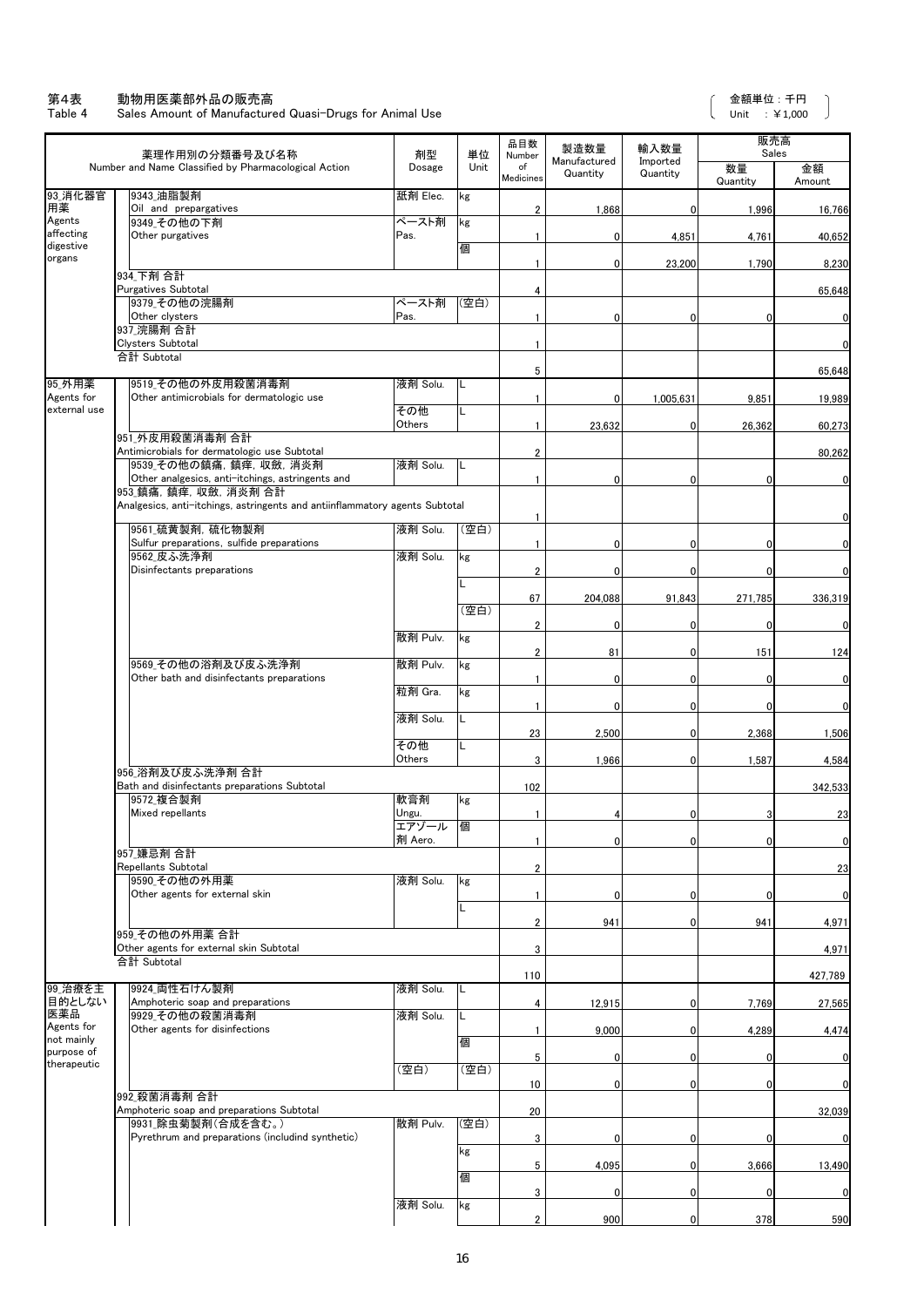|                                                                      |                  | L    | 16                      | 88,173         | $\mathbf 0$ | 51,926         | 171,140                 |
|----------------------------------------------------------------------|------------------|------|-------------------------|----------------|-------------|----------------|-------------------------|
|                                                                      |                  | 個    | 13                      | $\mathbf 0$    | $\mathbf 0$ | $\pmb{0}$      | $\mathbf 0$             |
|                                                                      |                  | (空白) | 48                      | $\mathbf 0$    | $\mathbf 0$ | 0              | $\overline{0}$          |
|                                                                      | 乳剤 Emu.          | L    |                         |                |             |                |                         |
|                                                                      |                  | 個    | $\overline{\mathbf{c}}$ | $\overline{0}$ | 0           | $\overline{0}$ | $\mathbf 0$             |
|                                                                      | 油剤 Oil           | L    | $\mathbf{1}$            | $\mathbf 0$    | 0           | $\pmb{0}$      | $\overline{\mathbf{0}}$ |
|                                                                      |                  | (空白) | $\mathbf{1}$            | $\mathbf 0$    | $\mathbf 0$ | $\pmb{0}$      | $\overline{0}$          |
|                                                                      | エアゾール            | kg   | $\mathbf{1}$            | $\overline{0}$ | $\pmb{0}$   | $\pmb{0}$      | $\bf{0}$                |
|                                                                      | 剤 Aero.          | L.   | $\boldsymbol{2}$        | $\overline{0}$ | $\pmb{0}$   | $\pmb{0}$      | $\mathbf 0$             |
|                                                                      |                  | 個    | 5                       | $\overline{0}$ | 0           | $\pmb{0}$      | $\mathbf 0$             |
|                                                                      |                  |      | $\boldsymbol{2}$        | 70,224         | $\mathbf 0$ | 70,224         | 24,981                  |
|                                                                      |                  | (空白) | 6                       | $\mathbf 0$    | 0           | $\pmb{0}$      | $\mathbf 0$             |
|                                                                      | 首輪剤<br>Collor    | 個    | 38                      | 160,320        | 0           | 160,320        | 42,919                  |
|                                                                      |                  | (空白) | 29                      | $\mathbf 0$    | $\mathbf 0$ | $\mathbf 0$    | $\overline{0}$          |
|                                                                      | 燻煙剤<br>Smoke     | kg   | 26                      | 2,580          | 721,581     | 661,241        | 253,986                 |
|                                                                      |                  | 個    | 3                       | 1,376          | 15,360      | 37,881         | 10,581                  |
|                                                                      |                  | (空白) | 49                      | $\pmb{0}$      | 0           | $\mathbf 0$    | $\overline{0}$          |
|                                                                      | 蒸散剤              | L.   |                         |                |             |                |                         |
|                                                                      | Tranpiration     | 個    | $\overline{7}$          | 6,420          | 0           | 4,531          | 39,371                  |
|                                                                      | その他              | L.   | $\overline{7}$          | 243,840        | $\mathbf 0$ | 235,587        | 89,714                  |
|                                                                      | Others           | 個    | $\mathbf{1}$            | $\overline{0}$ | $\mathbf 0$ | $\pmb{0}$      | $\mathbf 0$             |
|                                                                      |                  | (空白) | 14                      | 30,567         | $\mathbf 0$ | 30,280         | 10,014                  |
|                                                                      | (空白)             | kg   | 29                      | $\pmb{0}$      | 0           | $\pmb{0}$      | $\overline{0}$          |
|                                                                      |                  | (空白) | 5                       | 0              | 0           | 0              | $\mathbf 0$             |
|                                                                      |                  |      | 204                     | $\mathbf 0$    | $\mathbf 0$ | $\mathbf 0$    | $\mathbf 0$             |
| 9939 その他の防虫剤, 殺虫剤<br>Other insecticides and insect repellents        | 散剤 Pulv.         | kg   | $\overline{2}$          | $\mathbf 0$    | $\mathbf 0$ | 41             | 97                      |
|                                                                      | 液剤 Solu.         | kg   | 22                      | 3,644          | $\mathbf 0$ | 2,165          | 243,897                 |
|                                                                      |                  | 個    | 11                      | 0              | 0           | $\overline{0}$ | $\overline{\mathbf{0}}$ |
|                                                                      |                  | (空白) | $\mathbf{1}$            | $\mathbf 0$    | $\mathbf 0$ | $\mathbf 0$    | $\overline{0}$          |
|                                                                      | エアゾール<br>剤 Aero. | L    | 9                       | 38,523         | $\mathbf 0$ | 24,319         | 35,169                  |
|                                                                      |                  | (空白) |                         |                |             |                |                         |
|                                                                      | 首輪剤              | 個    | $\overline{7}$          | $\overline{0}$ | $\mathbf 0$ | $\overline{0}$ | $\mathbf 0$             |
|                                                                      | Collor           | (空白) | 28                      | 492,400        | $\mathbf 0$ | 421,532        | 223,094                 |
|                                                                      | その他              | 個    | $\overline{2}$          | $\mathbf{0}$   | $\mathbf 0$ | $\pmb{0}$      | $\overline{0}$          |
|                                                                      | Others           | (空白) | 5                       | $\mathbf 0$    | 0           | $\mathbf 0$    | $\mathbf 0$             |
|                                                                      | (空白)             | (空白) | $\overline{4}$          | $\mathbf{0}$   | $\mathbf 0$ | $\mathbf 0$    | $\mathbf 0$             |
| 993 防虫剤, 殺虫剤 合計                                                      |                  |      | 16                      | $\overline{0}$ | $\mathbf 0$ | $\mathbf 0$    | $\mathbf 0$             |
| Insecticides and insect-repellents Subtotal<br>9943 クマリン系製剤          | 散剤 Pulv.         | kg   | 629                     |                |             |                | 1,159,043               |
| Cumarin, derivatives and preparations                                |                  |      | $\overline{2}$          | 1,202          | $\mathbf 0$ | 1,230          | 1,747                   |
|                                                                      | 錠剤 Tab.          | kg   | $\mathbf{1}$            | 60,000         | 0           | 59,950         | 160,441                 |
|                                                                      | 粒剤 Gra.          | kg   | 4                       | $\overline{0}$ | 16,012      | 17,982         | 36,631                  |
|                                                                      | 舐剤 Elec.         | kg   | $\overline{2}$          | $\overline{0}$ | $\mathbf 0$ | $\overline{0}$ | $\mathbf 0$             |
|                                                                      | その他<br>Others    | kg   | $\mathbf{1}$            | 360            | $\mathbf 0$ | 498            | 964                     |
| 9944_タリウム及びバリウム化合物製剤<br>Thallium, barium, compounds and preparations | 粒剤 Gra.          | kg   |                         |                |             |                |                         |
| 9949 その他の殺そ剤                                                         | 粒剤 Gra.          | kg   | $\mathbf{1}$            | $\mathbf 0$    | $\mathbf 0$ | $\overline{0}$ | $\mathbf 0$             |
| Other rodenticides                                                   |                  | (空白) | 1                       | $\mathbf 0$    | $\mathbf 0$ | $\mathbf 0$    | $\bf{0}$                |
|                                                                      |                  |      | $\overline{\mathbf{2}}$ | $\mathbf 0$    | $\mathbf 0$ | $\mathbf 0$    | $\mathbf 0$             |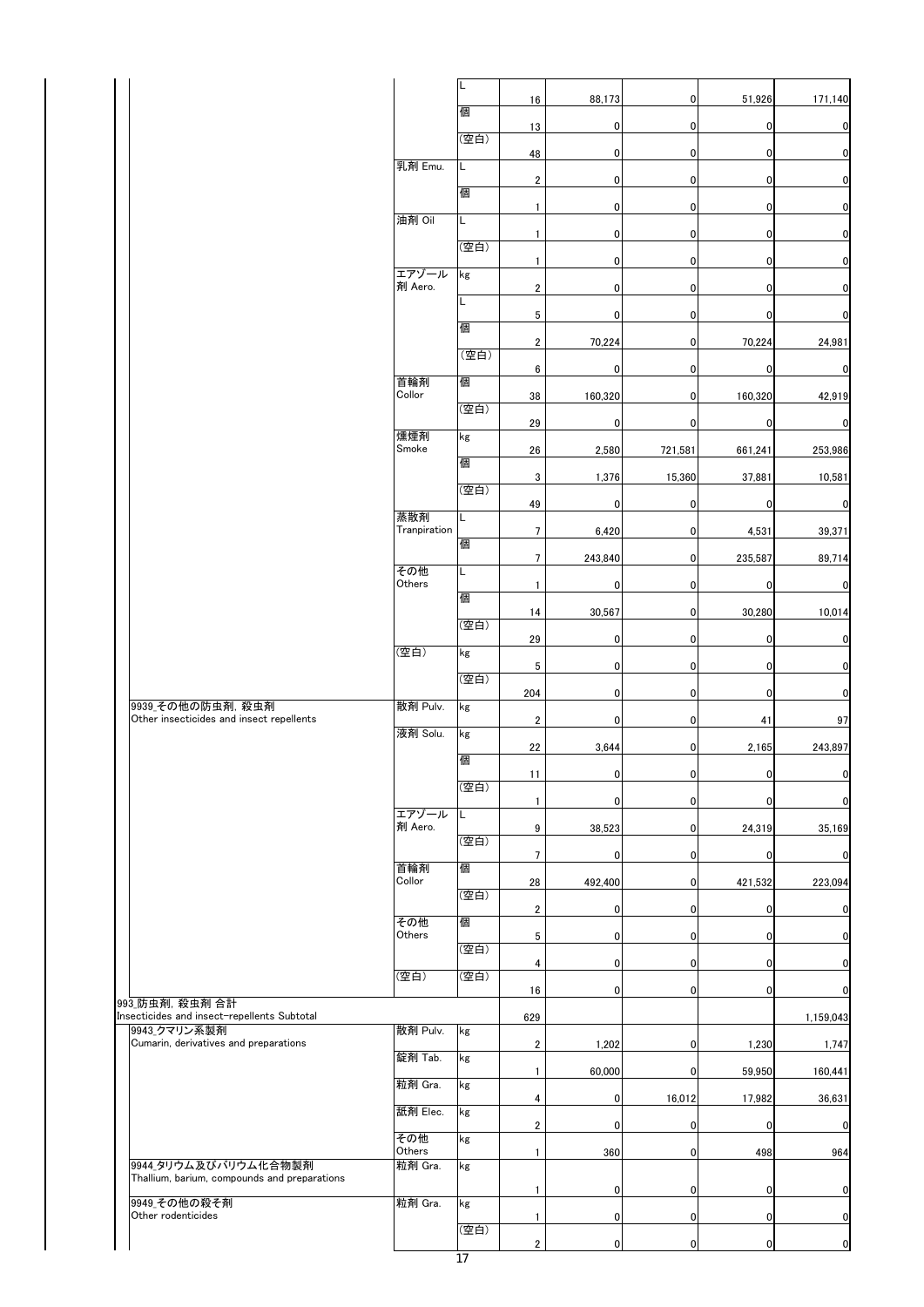|                                                             | その他<br>Others | <b>kg</b> |     | 770 | 1.093 | 3.588    |
|-------------------------------------------------------------|---------------|-----------|-----|-----|-------|----------|
|                                                             |               | (空白)      |     |     |       |          |
|                                                             |               |           |     |     |       | 01       |
| 994_殺そ剤 合計                                                  |               |           |     |     |       |          |
| Rodentickides Subtotal                                      |               |           | 16  |     |       | 203,371  |
| 9990 その他の治療を主目的としない医薬品                                      | 首輪剤           | (空白)      |     |     |       |          |
| Other agents for not mainly purpose of therapeutic          | Collor        |           |     |     |       |          |
|                                                             | (空白)          | (空白)      |     |     |       |          |
|                                                             |               |           |     |     |       | 01       |
| 999 その他の治療を主目的としない医薬品 合計                                    |               |           |     |     |       |          |
| Other agents for not mainly purpose of therapeutic Subtotal |               |           |     |     |       |          |
| 合計 Subtotal                                                 |               |           |     |     |       |          |
|                                                             |               |           | 673 |     |       | ,394,453 |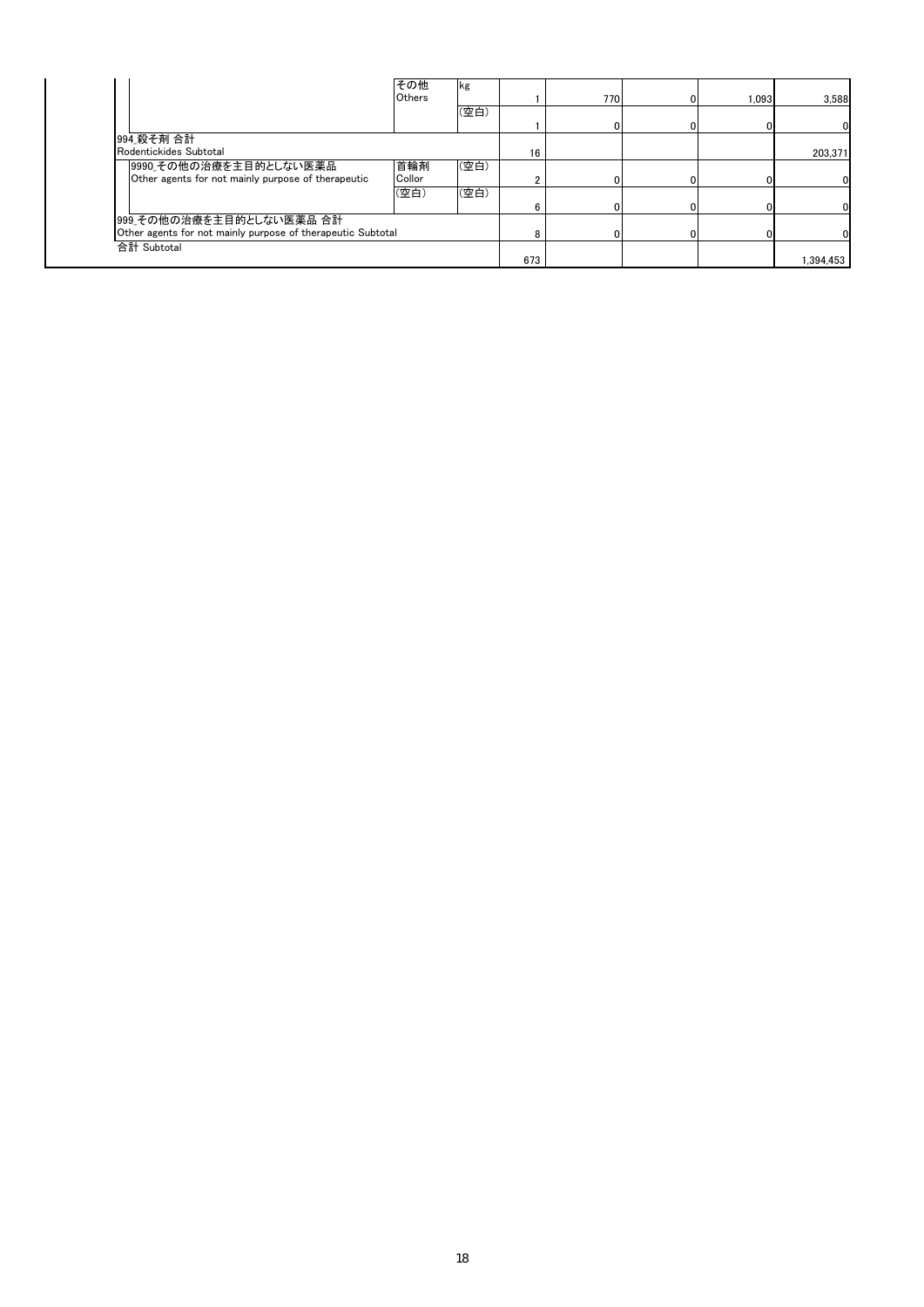#### 第5表 動物用生物学的製剤の販売高 金額単位:千円

Table 5 Sales Amount of Manufactured Biological Products for Animal Use the state of the state of the unit  $\pm$ 41,000

 $\big)$ 

|                                                    | 薬理作用別の分類番号及び名称                                                                                                                                                                                                                                                                 | 単位           | 品目数                           | 製造数量                     | 輸入数量                 | 販売高<br>Sales   |              |  |
|----------------------------------------------------|--------------------------------------------------------------------------------------------------------------------------------------------------------------------------------------------------------------------------------------------------------------------------------|--------------|-------------------------------|--------------------------|----------------------|----------------|--------------|--|
|                                                    | Number and Name Classified by Pharmacological Action                                                                                                                                                                                                                           | Unit         | Number of<br><b>Medicines</b> | Manufactured<br>Quantity | Imported<br>Quantity | 数量<br>Quantity | 金額<br>Amount |  |
| 1血清類<br>Serum                                      | 破傷風抗毒素 Tetanus Antitoxin                                                                                                                                                                                                                                                       | L            | $\mathbf{1}$                  | 19                       | 0                    | 6              | 1,025        |  |
|                                                    | 乾燥犬プラズマ Canine Plasma, Dried                                                                                                                                                                                                                                                   | L            | 1                             | $\mathbf 0$              | 0                    | 0              | 0            |  |
|                                                    | 合計 Subtotal                                                                                                                                                                                                                                                                    |              | $\overline{2}$                |                          |                      |                | 1,025        |  |
| 2 牛用ワクチ                                            | アカバネ病生ワクチン Akabane Disease Vaccine, Live                                                                                                                                                                                                                                       | 千Dose        | $\mathbf{1}$                  | 0                        | 0                    | $\mathbf{0}$   | 0            |  |
| ン(シードロッ<br>ト製剤を除く)<br><b>Bovine</b><br>(except for |                                                                                                                                                                                                                                                                                | (空白)         | $\mathbf{1}$                  | $\mathbf{0}$             | 0                    | 0              | 0            |  |
| Vaccines                                           | 牛アデノウイルス感染症生ワクチン Bovine Adenovirus Infection                                                                                                                                                                                                                                   | <b>FDose</b> | $\mathbf{1}$                  | 0                        | 0                    | $\mathbf{0}$   | 0            |  |
| Seed)                                              | Vaccine. Live<br>牛ウイルス性下痢-粘膜病生ワクチン Bovine Viral Diarrhea-Mucosal                                                                                                                                                                                                               | <b>千Dose</b> | $\mathbf{1}$                  | 0                        | 0                    | 0              | 0            |  |
|                                                    | Disease Vaccine, Live<br>牛伝染性鼻気管炎生ワクチン Infectious Bovine Rhinotracheitis                                                                                                                                                                                                       | 千Dose        | $\overline{2}$                | 0                        | 0                    | $\mathbf{0}$   | $\mathbf 0$  |  |
|                                                    | Vaccine, Live<br>牛パラインフルエンザ生ワクチン Bovine Parainfluenza Vaccine, Live                                                                                                                                                                                                            |              |                               |                          |                      |                |              |  |
|                                                    |                                                                                                                                                                                                                                                                                | 千Dose        | $\mathbf{1}$                  | 0                        | 0                    | $\mathbf{0}$   | $\mathbf 0$  |  |
|                                                    | 牛流行熱生ワクチン_Bovine Ephemeral Fever Vaccine, Live                                                                                                                                                                                                                                 | (空白)         | $\mathbf{1}$                  | 0                        | 0                    | 0              | $\mathbf 0$  |  |
|                                                    |                                                                                                                                                                                                                                                                                | <b>千Dose</b> | $\mathbf{1}$                  | 0                        | 0                    | $\mathbf{0}$   | $\mathbf 0$  |  |
|                                                    | 牛流行熱(アジュバント加)不活化ワクチン Bovine Ephemeral Fever<br>Vaccine (adjuvant), Inactivated                                                                                                                                                                                                 | L            | 1                             | 0                        | 0                    | 0              | 0            |  |
|                                                    | 牛疫生ワクチン Rinderpest Vaccine . Live                                                                                                                                                                                                                                              | <b>FDose</b> | $\mathbf{1}$                  | $\mathbf{0}$             | $\mathbf 0$          | $\mathbf{0}$   | 0            |  |
|                                                    | チュウザン病(アジュバント加)不活化ワクチン_Chuzan Disease Vaccine<br>(adjuvant), Inactivated                                                                                                                                                                                                       | L            | $\mathbf{1}$                  | 0                        | 0                    | $\mathbf{0}$   | 0            |  |
|                                                    | 牛流行熱・イバラキ病混合(アジュバント加)不活化ワクチン Bovine<br>Ephemeral Fever, Ibaraki Disease Vaccine (adjuvant), Inactivated                                                                                                                                                                        | L            | $\overline{2}$                | 0                        | 0                    | 0              | 0            |  |
|                                                    | アカバネ病・チュウザン病・アイノウイルス感染症混合(アジュバント加)<br>不活化ワクチン Akabane Disease, Chuzan Disease, Ainovirus Infection<br>Vaccine (adjuvant), Inactivated                                                                                                                                          | L            | $\mathbf{1}$                  | 0                        | 0                    | 389            | 115,918      |  |
|                                                    |                                                                                                                                                                                                                                                                                | <b>FDose</b> | $\mathbf{1}$                  | $\mathbf 0$              | 0                    | 0              | 0            |  |
|                                                    | 牛伝染性鼻気管炎・牛ウイルス性下痢-粘膜病・牛パラインフルエンザ<br>混合生ワクチン Infectious Bovine Rhinotracheitis, Bovine Viral<br>Diarrhea-Mucosal Disease, Bovine Parainfluenza Vaccine, Live                                                                                                                    | 千Dose        | $\overline{2}$                | 0                        | 0                    | 0              | 0            |  |
|                                                    | 牛伝染性鼻気管炎・牛ウイルス性下痢-粘膜病・牛パラインフルエンザ・<br>牛RSウイルス感染症混合生ワクチン_Infectious Bovine Rhinotracheitis,<br>Bovine Viral Diarrhea-Mucosal Disease, Bovine Parainfluenza, Bovine<br>Respiratory Syncytial Virus Infection Vaccine, Live                                                        | 千Dose        | $\mathbf{1}$                  | 0                        | 0                    | 0              | 0            |  |
|                                                    | 牛伝染性鼻気管炎・牛ウイルス性下痢-粘膜病・牛パラインフルエンザ・<br>牛アデノウイルス感染症混合生ワクチン Infectious Bovine<br>Rhinotracheitis, Bovine Viral Diarrhea-Mucosal Disease, Bovine<br>Parainfluenza. Bovine Adenovirus Infection Vaccine. Live                                                                        | 千Dose        | 1                             | 0                        | 0                    | 0              | 0            |  |
|                                                    | 牛伝染性鼻気管炎・牛ウイルス性下痢-粘膜病2価・牛パラインフルエ<br>ンザ・牛RSウイルス感染症混合(アジュバント加)不活化ワクチン                                                                                                                                                                                                            | L            | 1                             | 0                        | 189                  | 182            | 76,448       |  |
|                                                    | Infectious Bovine Rhinotracheitis, Bovine Viral Diarrhea-Mucosal<br>Disease (bivalent), Bovine Parainfluenza, Bovine Respiratory Syncytial<br>Virus Infection Vaccine (adjuvant). Inactivated                                                                                  | <b>千Dose</b> | $\overline{2}$                | 591                      | 0                    | 667            | 508,240      |  |
|                                                    | 牛伝染性鼻気管炎・牛ウイルス性下痢-粘膜病・牛パラインフルエンザ・<br>牛RSウイルス感染症・牛アデノウイルス感染症混合生ワクチン<br>Infectious Bovine Rhinotracheitis, Bovine Viral Diarrhea-Mucosal<br>Disease, Bovine Parainfluenza, Bovine Respiratory Synctial Virus<br>Infection, Bovine Adenovirus Infection Vaccine, Live             | 千Dose        | $\overline{2}$                | 819                      | 0                    | 694            | 228,205      |  |
|                                                    | 牛伝染性鼻気管炎・牛ウイルス性下痢-粘膜病2価・牛パラインフルエ<br>ンザ・牛RSウイルス感染症・牛アデノウイルス感染症混合生ワクチン<br>Infectious Bovine Rhinotracheitis, Bovine Viral Diarrhea-Mucosal<br>Disease(bivalent), Bovine Parainfluenza, Bovine Respiratory Synctial<br>Virus Infection, Bovine Adenovirus infection Vaccine, Live | L            | 1                             | 245                      | 0                    | 272            | 262,038      |  |
|                                                    | 牛伝染性鼻気管炎・牛ウイルス性下痢-粘膜病2価・牛パラインフルエ<br>ンザ・牛RSウイルス感染症・牛アデノウイルス感染症混合ワクチン<br>Infectious Bovine Rhinotracheitis, Bovine Viral Diarrhea-Mucosal<br>Disease(bivalent), Bovine Parainfluenza, Bovine Respiratory Synctial<br>Virus Infection, Bovine Adenovirus infection Vaccine, Mixed | <b>千Dose</b> | 1                             | 287                      | 0                    | 288            | 280,433      |  |
|                                                    | 牛サルモネラ症(サルモネラ・ダブリン・サルモネラ・ティフィムリウム)(ア<br>ジュバント加)不活化ワクチン Bovine Salmonellosis (Salmonella dublin.<br>Salmonella typhimurium) Vaccine (adjuvant), Inactivated                                                                                                                     | L            | $\overline{2}$                | 141                      | 647                  | 290            | 43,410       |  |
|                                                    | 牛大腸菌性下痢症(K99保有全菌体·FY保有全菌体·31A保有全菌<br>体・O78全菌体)(アジュバント加)不活化ワクチン_Bovine Colibacillosis<br>(K99, FY, 31A, O78) Vaccine (adjuvant), Inactivated                                                                                                                                    | L            | -1                            | 127                      | 300                  | 121            | 27,043       |  |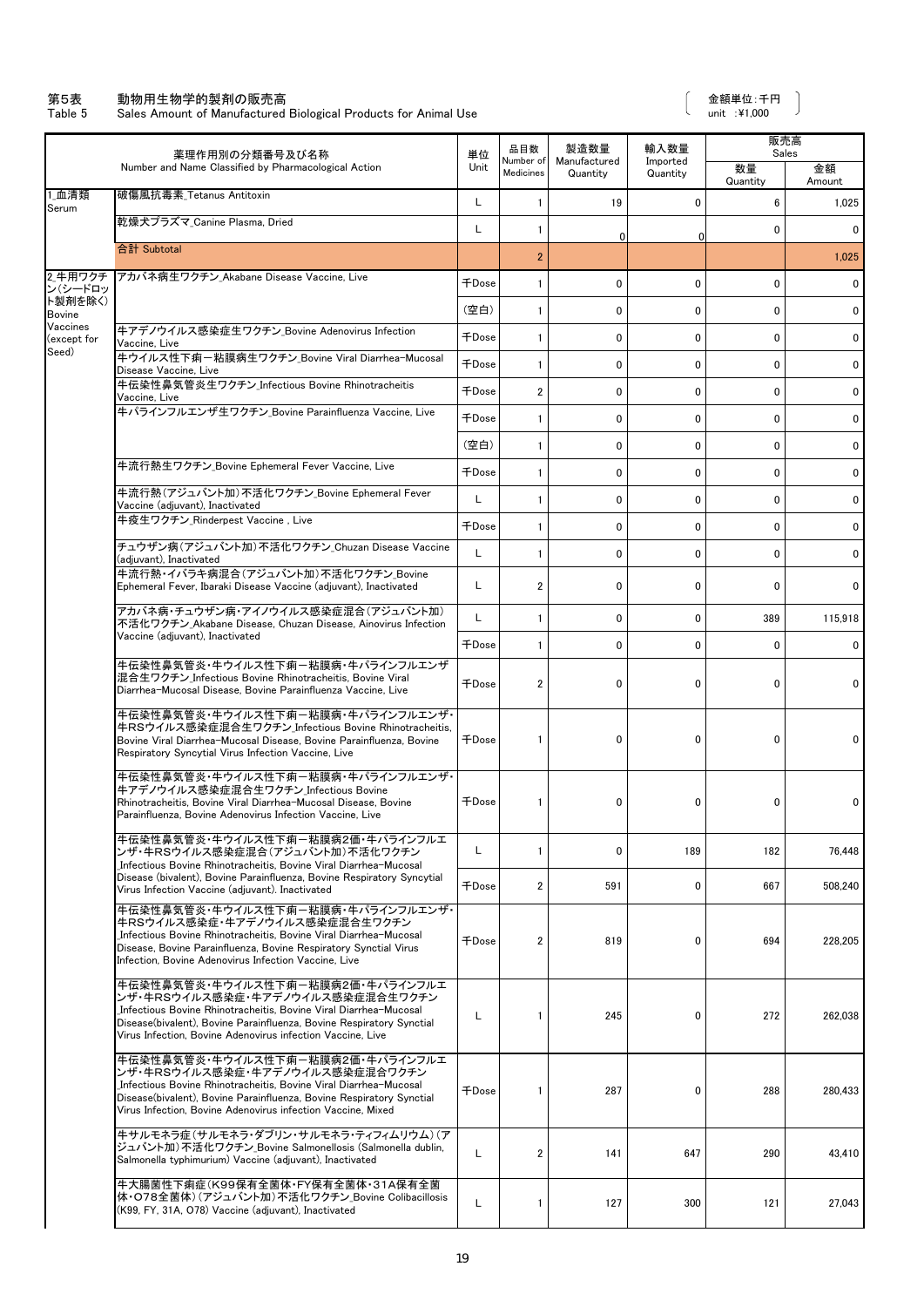|                                                     | 炭疽生ワクチン_Anthrax Vaccine, Live                                                                                                                                                                                                                                                                                                                                                       | (空白)         | 1  | 0            | 0           | 0            | 0         |
|-----------------------------------------------------|-------------------------------------------------------------------------------------------------------------------------------------------------------------------------------------------------------------------------------------------------------------------------------------------------------------------------------------------------------------------------------------|--------------|----|--------------|-------------|--------------|-----------|
| 3 馬用ワクチ<br>ン(シードロッ<br>ト製剤を除く)<br>Equine<br>Vaccines | ヒストフィルス・ソムニ(ヘモフィルス・ソムナス)感染症・パスツレラ・ムルト<br>シダ感染症・マンヘミア・ヘモリチカ感染症混合(アジュバント加)不活化<br>ワクチン Histophilus somni (Haemophilus somnus), Pasteurella<br>multocida and Mannheimia haemolytica Infections Vaccine (adjuvant),<br>Inactivated                                                                                                                                                       | L            | 1  | 499          | 0           | 429          | 160,225   |
|                                                     | 牛伝染性鼻気管炎・牛ウイルス性下痢-粘膜病・牛パラインフルエンザ・<br>牛RSウイルス感染症・牛アデノウイルス感染症・牛ヒストフィルス・ソムニ<br>(ヘモフィルス・ソムナス)感染症混合(アジュバント加)ワクチン<br>Infectious Bovine Rhinotracheitis, Bovine Viral Diarrhea-Mucosal<br>Disease, Bovine Parainfluenza, Bovine Respiratory Synctial Virus<br>Infection, Bovine Adenovirus infection, Bovine Histophilus somni<br>(Haemophilus somnus) Infection Vaccine (adjuvant), Mixed | <b>千Dose</b> |    | 275          | 0           | 241          | 297,927   |
|                                                     | 乳房炎(黄色ブドウ球菌)・乳房炎(大腸菌)混合(油性アジュバント加)不<br> 活化ワクチン_Bovine mastitis (Staphylococcus aureus, Escherichia coli)<br>Vaccine (Oil adjuvant), Inactivated                                                                                                                                                                                                                                     | <b>+Dose</b> |    | 0            | 441         | 352          | 268,525   |
|                                                     | 合計 Subtotal                                                                                                                                                                                                                                                                                                                                                                         |              | 34 |              |             |              | 2,268,412 |
|                                                     | ウエストナイルウイルス感染症(油性アジュバント加)不活化ワクチン<br>West Nile Virus Vaccine (Oil adjuvant), Inactivated                                                                                                                                                                                                                                                                                             | (空白)         | 1  | 0            | 0           | $\mathbf{0}$ | 0         |
|                                                     | 馬インフルエンザ不活化ワクチン Equine Influenza Vaccine Inactivated                                                                                                                                                                                                                                                                                                                                | L            | 3  | 55           | 0           | 56           | 43,793    |
| (except for<br>Seed)                                | 馬ウイルス性動脈炎不活化ワクチン(アジュバント加溶解用液) Equine<br>Viral Arteritis Vaccine (adjuvant), Inactivated                                                                                                                                                                                                                                                                                             | L            |    | 0            | $\mathbf 0$ | $\mathbf{0}$ | 0         |
|                                                     | 馬鼻肺炎生ワクチン_Equine Viral Rhinopneumonitis Vaccine, Live                                                                                                                                                                                                                                                                                                                               | 千Dose        | 1  | 30           | 0           | 34           | 285.593   |
|                                                     | ゲタウイルス感染症不活化ワクチン Equine Getahvirus Infection<br>Vaccine, Inactivated                                                                                                                                                                                                                                                                                                                | L            | 1  | 0            | 0           | $\mathbf{0}$ | 0         |
|                                                     | 馬インフルエンザ不活化・日本脳炎不活化・破傷風トキソイド混合(アジュ<br>バント加)ワクチン Equine Influenza, Japanese Encephalitis and Tetanus<br>Toxoid Combined Vaccine (adjuvant), Inactivated                                                                                                                                                                                                                              | L            | 3  | 63           | $\mathbf 0$ | 61           | 105,956   |
|                                                     | 合計 Subtotal                                                                                                                                                                                                                                                                                                                                                                         |              | 10 |              |             |              | 435,342   |
| ン(シードロッ                                             | 4_豚用ワクチ  豚コレラ生ワクチン_Hog Cholera Vaccine, Live                                                                                                                                                                                                                                                                                                                                        | (空白)         | 1  | $\mathbf{0}$ | 0           | $\mathbf{0}$ | 0         |
| ト製剤を除く)<br>Swine                                    | 日本脳炎(アジュバント加)不活化ワクチン_Japanese Encephalitis<br>Vaccine (adjuvant), Inactivated                                                                                                                                                                                                                                                                                                       | L            | 1  | 618          | 0           | 638          | 37,606    |
| Vaccines<br>(except for                             | 豚インフルエンザ不活化ワクチン(油性アジュバント加溶解用液) Swine<br>Influenza Vacine (Oid adjuvant), Inactivated                                                                                                                                                                                                                                                                                                | (空白)         | 1  | 0            | 0           | 0            | 0         |
| Seed)                                               | 豚オーエスキー病(gI-、tk-)生ワクチン_Swine Aujeszky's Disease<br>(Type gI-, tk-) Vaccine, Live                                                                                                                                                                                                                                                                                                    | <b>千Dose</b> | 1  | 0            | $\mathbf 0$ | $\mathbf{0}$ | 0         |
|                                                     | 豚オーエスキー病(gI-、tk-)生ワクチン(酢酸トコフェロールアジュバ<br>ント加溶解用液)_Swine Aujeszky's Disease (Type gI-, tk-) Vaccine<br>(Tocopherolacetate adjuvant), Live                                                                                                                                                                                                                                             | 千Dose        | 2  | 0            | 1,138       | 1,676        | 117,315   |
|                                                     | 豚サーコウイルス(2型)感染症(1型-2型キメラ)(デキストリン誘導体<br>アジュバント加)不活化ワクチン_Porcine Circovirus (Type 2) Infection<br>(Type 1, type 2 chimera) Vaccine (Dextrin derivative adjuvant),<br>Inactivated                                                                                                                                                                                                      | L            |    | 0            | 876         | 953          | 119,175   |
|                                                     | 豚サーコウイルス(2型)感染症(1型-2型キメラ)(油性アジュバント加)<br>不活化ワクチン_Porcine Circovirus (Type 2) Infection (Type 1, type 2<br>chimera) Vaccine (Oil adiuvant) Inactivated                                                                                                                                                                                                                                | (空白)         | 1  | 0            | 0           | 0            | 0         |
|                                                     | 豚サーコウイルス(2型・組換え型)感染症(カルボキシビニルポリマーア<br>ジュバント加)不活化ワクチン_Porcine Circovirus (Type 2•recombinant)<br>Infection Vaccine (Carboxyvinylpolymer adjuvant) Inactivated                                                                                                                                                                                                                        | <b>千Dose</b> | 1  | 0            | 3,143       | 4,008        | 1,202,385 |
|                                                     | 豚サーコウイルス(2型・組換え型)感染症(酢酸トコフェロール・油性ア<br>ジュバント加)不活化ワクチン Porcine Circovirus (Type 2 recombinant)<br>Infection Vaccine (Tocopherolacetate Oil adjuvant) Inactivated                                                                                                                                                                                                                      | L            | 1  | 0            | 15,296      | 18,162       | 2,416,391 |
|                                                     | 豚サーコウイルス(2型)感染症不活化ワクチン(油性アジュバント加懸濁<br>用液) Porcine Circovirus (Type 2) Infection Vaccine (Oil adjuvant)<br>Inactivated                                                                                                                                                                                                                                                               | 千Dose        | 1  | 0            | 126         | 121          | 67,984    |
|                                                     | 豚伝染性胃腸炎生ワクチン(母豚用) Swine Transmissible<br>Gastroenteritis Vaccine, Live (for sow)                                                                                                                                                                                                                                                                                                    | $\mp$ Dose   | 1  | 0            | 0           | 30           | 8,660     |
|                                                     | 豚パルボウイルス感染症生ワクチン Porcine Parvovirus Vaccine, Live                                                                                                                                                                                                                                                                                                                                   | <b>千Dose</b> | 1  | 54           | 0           | 57           | 18,674    |
|                                                     | 豚パルボウイルス感染症不活化ワクチン_Porcine Parvovirus Vaccine,<br>Inactivated                                                                                                                                                                                                                                                                                                                       | L            | 1  | 426          | 0           | 359          | 50,163    |
|                                                     | 豚パルボウイルス感染症(油性アジュバント加)不活化ワクチン Porcine<br>Parvovirus Vaccine (Oil adjuvant), Inactivated                                                                                                                                                                                                                                                                                             | (空白)         | 1  | 0            | 0           | 0            | 0         |
|                                                     | 豚繁殖・呼吸障害症候群生ワクチン Porcine Reproductive and<br>Respiratory Syndrome Vaccine, Live                                                                                                                                                                                                                                                                                                     | $\mp$ Dose   | 1  | 0            | 297         | 552          | 101,550   |
|                                                     | 豚繁殖・呼吸障害症候群(油性アジュバント加)不活化ワクチン Porcine<br>Reproductive and Respiratory Syndrome Vaccine (Oil adjuvant),<br>Inactivated                                                                                                                                                                                                                                                               | L            | 1  | 0            | 0           | 0            | 0         |
|                                                     | 日本脳炎・豚パルボウイルス感染症混合生ワクチン Japanese<br>Encephalitis, Porcine Parvovirus Vaccine, Live                                                                                                                                                                                                                                                                                                  | 千Dose        | 2  | 547          | 0           | 278          | 154,668   |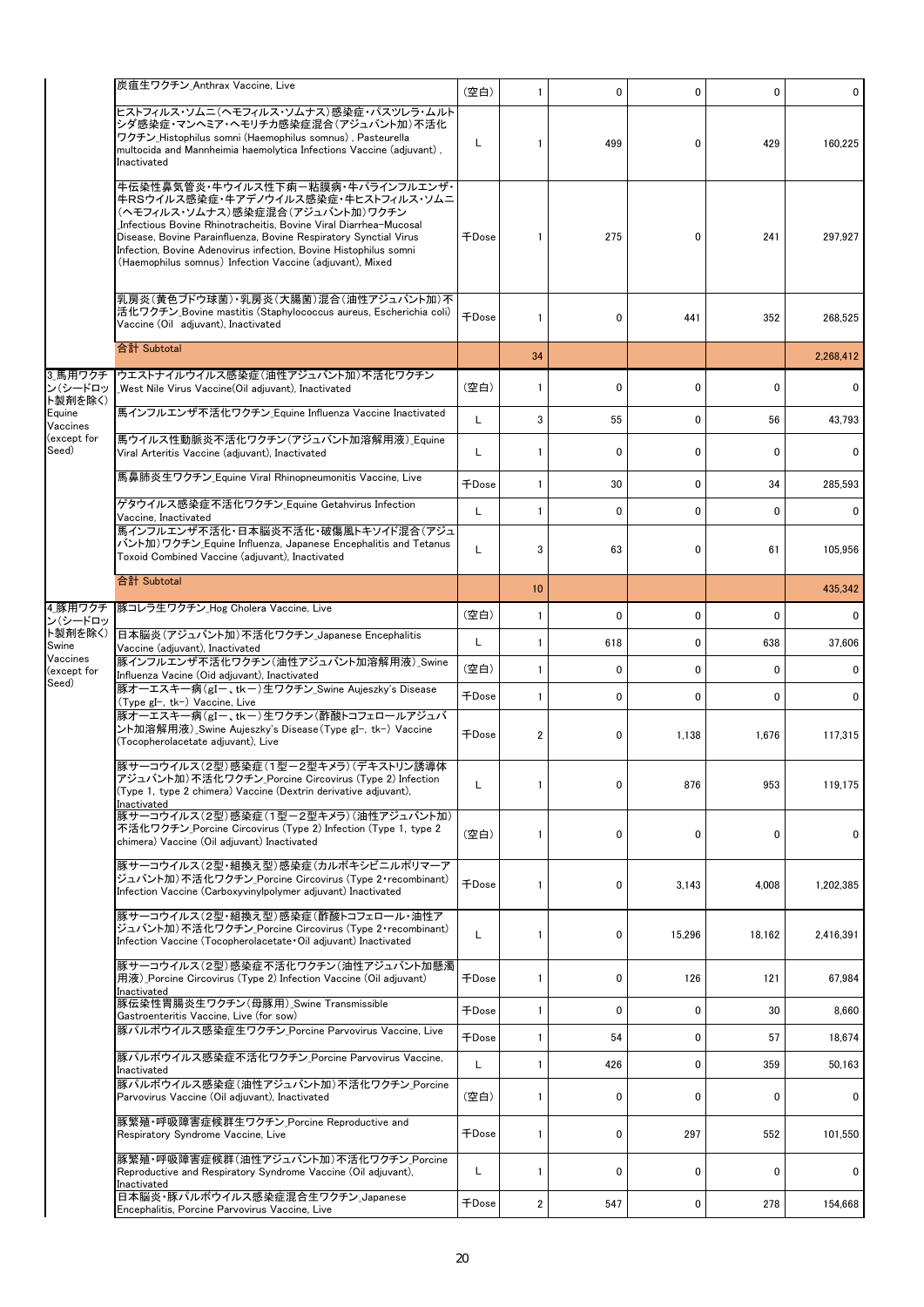| 豚伝染性胃腸炎・豚流行性下痢混合生ワクチン_Swine Transmissible<br>Gastroenteritis, Porcine Epidemic Diarrhea Vaccine, Live                                                                                                                                                                                                            | <b>千Dose</b>        | 1                | 561          | 0            | 520          | 177,820   |
|------------------------------------------------------------------------------------------------------------------------------------------------------------------------------------------------------------------------------------------------------------------------------------------------------------------|---------------------|------------------|--------------|--------------|--------------|-----------|
| 豚丹毒(アジュバント加)不活化ワクチン_Swine Erysipelas Vaccine<br>(adjuvant), Inactivated                                                                                                                                                                                                                                          | L                   | $\mathbf{1}$     | $\mathbf 0$  | $\mathbf 0$  | 530          | 6,338     |
| 豚丹毒(酢酸トコフェロールアジュバント加)不活化ワクチン Swine<br>Erysipelas Vaccine (Tocopherolacetate adjuvant), Inactivated                                                                                                                                                                                                               | L                   | $\boldsymbol{2}$ | $\mathbf{0}$ | 1,041        | 2,213        | 42,043    |
| 豚丹毒(アジュバント加)ワクチン(組換え型) Swine Erysipelas Vaccine<br>(adjuvant recombinant)                                                                                                                                                                                                                                        | <b>千Dose</b>        | $\mathbf{1}$     | 2,447        | 0            | 2,580        | 55,477    |
| 豚丹毒(油性アジュバント加)ワクチン(組換え型) Swine Erysipelas<br>Vaccine (Oil adjuvant), Inactivated                                                                                                                                                                                                                                 | $\mp$ Dose          | $\mathbf{1}$     | 0            | 0            | $\mathbf{0}$ | 0         |
| 豚アクチノバシラス・プルロニューモニエ(1・2・5型、組換え型毒素)感染<br>症(アジュバント・油性アジュバント加)不活化ワクチン Porcine<br>Actinobacillus pleuropneumoniae (Serotype 1, 2, 5 recombinant toxin)<br>Infection Vaccine (adjuvant Oil adjuvant), Inactivated                                                                                                     | L                   | $\mathbf{1}$     | 2,009        | 0            | 1,481        | 188,698   |
| 豚増殖性腸炎生ワクチン Porcine Proliferative Enteropathies Vaccine,<br>Live                                                                                                                                                                                                                                                 | <b>千Dose</b>        | $\overline{4}$   | $\mathbf 0$  | 1,759        | 1,569        | 395,968   |
| マイコプラズマ・ハイオニューモニエ感染症(カルボキシビニルポリマーア<br>ジュバント加)不活化ワクチン_Mycoplasma hyopneumoniae Infection<br>Vaccine (Carboxyvinylpolymer adjuvant), Inactivated                                                                                                                                                                   | <b>千Dose</b>        | $\mathbf{1}$     | 0            | 151          | 205          | 38,950    |
| マイコプラズマ・ハイオニューモニエ感染症(油性アジュバント加)不活化<br>ワクチン Mycoplasma hyopneumoniae Infection Vaccine (Oil adiuvant).<br>Inactivated                                                                                                                                                                                             | (空白)                | $\mathbf{1}$     | 0            | 0            | $\mathbf{0}$ | 0         |
| マイコプラズマ・ハイオニューモニエ感染症(アジュバント・油性アジュバ<br>ント加)不活化ワクチン Mycoplasma hyopneumoniae Infection Vaccine<br>(adjuvant Oil adjuvant). Inactivated                                                                                                                                                                             | L                   | 1                | 0            | 6,939        | 4,985        | 348,524   |
| 豚アクチノバシラス・プルロニューモニエ(1・2・5型、組換え型毒素)感染<br> 症・マイコプラズマ・ハイオニューモニエ感染症混合(アジュバント加)不<br>活化ワクチン Porcine Actinobacillus pleuropneumoniae (Serotype 1, 2,<br>5 recombinant toxin) Infection, Mycoplasma hyopneumoniae Infection<br>Vaccine (adjuvant), Inactivated                                                           | L                   | 1                | 10.923       | 0            | 2.709        | 200,648   |
| 豚ボルデテラ感染症・豚パスツレラ症混合(アジュバント加)不活化ワクチ<br>ン Swine Bordetellosis, Swine Pasteurellosis Vaccine (adjuvant),<br>Inactivated                                                                                                                                                                                             | (空白)                | $\mathbf{1}$     | 0            | $\mathbf{0}$ | 0            | 0         |
| ボルデテラ・ブロンキセプチカトキソイド・パスツレラ・ムルトシダトキソイ<br>ド・豚丹毒混合(アジュバント加)ワクチン(組換え型)_Bordetella<br>bronchiseptica toxoid, Pasteurella multocida toxoid, Swine Erysipelas<br>Vaccine (adjuvant recombinant), mixed                                                                                                                   | L                   | $\mathbf{1}$     | 1,613        | 0            | 844          | 147,147   |
| ボルデテラ・ブロンキセプチカ・パスツレラ・ムルトシダ混合(アジュバント<br> 加)トキソイド(組換え型) Bordetella bronchiseptica toxoid, Pasteurella<br>multocida toxoid (adjuvant recombinant)                                                                                                                                                                   | L                   | $\mathbf{1}$     | 407          | 0            | 621          | 99.140    |
| 豚ボルデテラ感染症精製(アフィニティークロマトグラフィー部分精製)・パ<br>スツレラ・ムルトシダトキソイド・豚丹毒(組換え型)混合(油性アジュバン<br>ト加) 不活化ワクチン Swine Bordetellosis (partially purified by affinity<br>chromatography), Pasteurella multocidea toxoid, Swine erysipelas<br>(recombinant) Vaccine (Oil adiuvant). Inactivated                                           | 千Dose               | 1                | 69           | 0            | 136          | 46,262    |
| 豚コレラ・豚丹毒混合生ワクチン_Hog Cholera, Swine Erysipelas Vaccine,<br>Live                                                                                                                                                                                                                                                   | <b><i>FDose</i></b> | 4                | 0            | 0            | 0            | 0         |
| 豚インフルエンザ・豚丹毒混合(油性アジュバント加)不活化ワクチン<br>Swine Influenza, Swine Erysipelas Vaccine (Oil adjuvant), Inactivated                                                                                                                                                                                                        | $\mp$ Dose          | 1                | 0            | 1,760        | 1,512        | 181,422   |
| 豚サーコウイルス(2型・組換え型)感染症(カルボキシビニルポリマーア<br> ジュバント加)不活化ワクチン・マイコプラズマ・ハイオニューモニエ感染<br>症(カルボキシビニルポリマーアジュバント加)不活化ワクチン Porcine<br>Circovirus (Type 2 · recombinant) Infection Vaccine<br>(Carboxyvinylpolymer adjuvant) • Mycoplasma hyopneumoniae Infection<br>Vaccine (Carboxyvinylpolymer adjuvant), Inactivated          | (空白)                | 1                | 0            | 0            | 0            | 0         |
| 豚サーコウイルス(2型・組換え型)感染症・マイコプラズマ・ハイオニュー<br>モニエ感染症混合(カルボキシビニルポリマーアジュバント加)不活化ワ<br>クチン Porcine circovirus (Type 2 recombinant) Infection, Mycoplasma<br>hyopneumoniae Infection Vaccine (Carboxyvinylpolymer adjuvant)<br>Inactivated                                                                                   | <b>千Dose</b>        | 1                | 0            | 3,779        | 3,061        | 1,392,528 |
| 豚サーコウイルス(2型)感染症(1型ー2型キメラ)・マイコプラズマ・ハイ<br> オニューモニエ感染症混合(油性アジュバント加)不活化ワクチン<br>Porcine Circovirus (Type 2) Infection (Type 1, type 2 chimera),<br>Mycoplasma hyopneumoniae Infection Vaccine (Oil adjuvant) Inactivated                                                                                              | (空白)                | 1                | 0            | 0            | 0            | 0         |
| 豚サーコウイルス(2型・組換え型)感染症(カルボキシビニルポリマーア<br> ジュバント加) 豚繁殖・呼吸障害症候群・マイコプラズマ・ハイオニューモ<br>ニエ感染症(カルボキシビニルポリマーアジュバント加)混合ワクチン<br>Porcine Circovirus (Type 2 recombinant) Infection, Porcine<br>reproductive and respiratory syndrome, Mycoplasma hyopneumoniae<br>Infection Vaccine (Carboxyvinylpolymer adjuvant), Inactivated | $\mp$ Dose          | 1                | 0            | 1,989        | 1,765        | 1,217,850 |
| 合計 Subtotal                                                                                                                                                                                                                                                                                                      |                     |                  |              |              |              |           |
| 5 鶏用ワクチ 鶏痘生ワクチン Fowl Pox Vaccine, Live                                                                                                                                                                                                                                                                           |                     | 47               |              |              |              | 8,833,386 |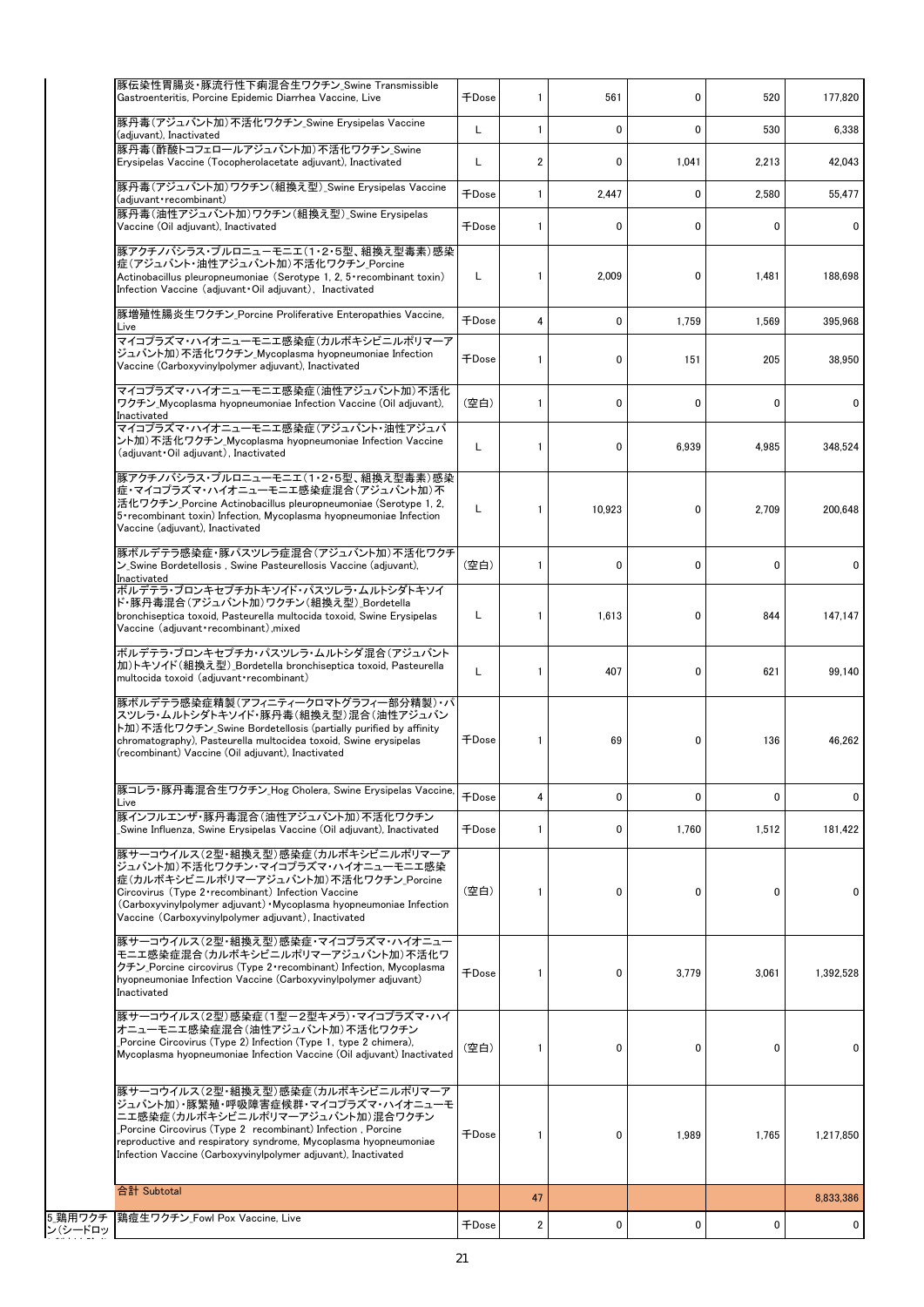|                         | ト製剤を除く) 産卵低下症候群-1976(油性アジュバント加)不活化ワクチン_Egg                                                                                                                                                                                                 |              |                         |             |              |              |          |
|-------------------------|--------------------------------------------------------------------------------------------------------------------------------------------------------------------------------------------------------------------------------------------|--------------|-------------------------|-------------|--------------|--------------|----------|
| Vaccines<br>(except for | Drop Syndrome-1976 Vaccine (Oil adjuvant) Inactivated                                                                                                                                                                                      | L            | 3                       | 0           | 1,232        | 3,467        | 76,724   |
|                         |                                                                                                                                                                                                                                            | <b>千Dose</b> | 1                       | 0           | 0            | 49           | 368      |
|                         |                                                                                                                                                                                                                                            | (空白)         | 1                       | 0           | $\mathbf{0}$ | 0            | 0        |
|                         | 鳥インフルエンザ(油性アジュバント加)不活化ワクチン_Avian Influenza<br>Vaccine (Oil adjuvant) Inactivated                                                                                                                                                           | L            | 3                       | 969         | $\mathbf{0}$ | 850          | 30,600   |
|                         |                                                                                                                                                                                                                                            | (空白)         | $\overline{\mathbf{c}}$ | $\mathbf 0$ | $\mathbf{0}$ | $\mathbf{0}$ | $\Omega$ |
|                         | トリニューモウイルス感染症生ワクチン Avian Pneumovirus Infection<br>Vaccine, Live                                                                                                                                                                            | <b>FDose</b> | 1                       | 0           | 20,398       | 23,334       | 26,170   |
|                         | トリニューモウイルス感染症(油性アジュバント加)不活化ワクチン Avian<br>Pneumovirus Infection Vaccine (Oil adjuvant) Inactivated                                                                                                                                          | L            | 1                       | 0           | 996          | 885          | 13,831   |
|                         | トリレオウイルス感染症生ワクチン_Avian Reovirus Infection Vaccine,<br>Live                                                                                                                                                                                 | <b>FDose</b> | 1                       | 0           | 0            | 0            | 0        |
|                         | トリレオウイルス感染症(アジュバント加)不活化ワクチン_Avian Reovirus<br>Infection Vaccine (adjuvant) Inactivated                                                                                                                                                     | L            | 1                       | 0           | 996          | 1,172        | 32,464   |
|                         | ニューカッスル病生ワクチン Newcastle Disease Vaccine, Live                                                                                                                                                                                              | <b>千Dose</b> | 1                       | 0           | 0            | $\mathbf{0}$ | 0        |
|                         | ニューカッスル病(油性アジュバント加)不活化ワクチン_Newcastle<br>Disease Vaccine (Oil adjuvant) Inactivated                                                                                                                                                         | L            | 1                       | 0           | 0            | 0            | 0        |
|                         | 鶏伝染性気管支炎生ワクチン Avian Infectious Bronchitis Vaccine, Live                                                                                                                                                                                    | <b>+Dose</b> | 3                       | 0           | 58,380       | 46,420       | 20,274   |
|                         | 鶏伝染性ファブリキウス嚢病生ワクチン(ひな用) Avian Infectious Bursal<br>Disease Vaccine, Live (for chicks)                                                                                                                                                      | <b>千Dose</b> | $\overline{\mathbf{c}}$ | 0           | 0            | 0            | 0        |
|                         | 鶏伝染性ファブリキウス嚢病生ワクチン(ひな用中等毒) Avian<br>Infectious Bursal Disease Vaccine, Live (for chicks, mesopathogenic<br>type)                                                                                                                           | <b>千Dose</b> | $\overline{\mathbf{c}}$ | 20,289      | 0            | 20,041       | 59,444   |
|                         | 鶏伝染性ファブリキウス嚢病(抗血清加)生ワクチン_Avian Infectious<br>Bursal Disease Vaccine (antiserum) Live                                                                                                                                                       | (空白)         | $\overline{2}$          | 0           | $\mathbf{0}$ | 0            | 0        |
|                         | マレック病(七面鳥ヘルペスウイルス)生ワクチン_Marek's Disease<br>(Turkey Herpesvirus) Vaccine, Live                                                                                                                                                              | <b>千Dose</b> | 5                       | 150,740     | 0            | 157,095      | 245,052  |
|                         | マレック病(マレック病ウイルス1型)凍結生ワクチン Marek's Disease<br>(Type 1) Vaccine, Frozen, Live                                                                                                                                                                | 千Dose        | 1                       | 0           | 41,267       | 1,115        | 1,183    |
|                         | マレック病(マレック病ウイルス1型・七面鳥ヘルペスウイルス)凍結生ワ<br>クチン_Marek's Disease (Type 1, Turkey Herpesvirus) Vaccine, Frozen,<br>Live                                                                                                                            | <b>千Dose</b> | $\overline{\mathbf{c}}$ | 0           | 0            | 0            | 0        |
|                         | マレック病(マレック病ウイルス2型・七面鳥ヘルペスウイルス)凍結生ワ<br>クチン_Marek's Disease (Type 2, Turkey Herpesvirus) Vaccine, Frozen,<br>Live                                                                                                                            | <b>千Dose</b> | $\overline{2}$          | 111,210     | 0            | 113,364      | 215,392  |
|                         | ニューカッスル病・鶏伝染性気管支炎混合生ワクチン Newcastle<br>Disease, Avian Infectious Bronchitis Vaccine, Live                                                                                                                                                   | <b>千Dose</b> | 3                       | 178,990     | 0            | 66,230       | 37,612   |
|                         | ニューカッスル病・鶏伝染性気管支炎混合(アジュバント加)不活化ワク<br>チン Newcastle Disease, Avian Infectious Bronchitis Vaccine (adjuvant)<br>Inactivated                                                                                                                   | L            | 1                       | 0           | $\mathbf{0}$ | 0            | 0        |
|                         | ニューカッスル病・鶏伝染性気管支炎混合(油性アジュバント加)不活化<br>ワクチン_Newcastle Disease, Avian Infectious Bronchitis Vaccine (Oil<br>adjuvant) Inactivated                                                                                                             | $\mp$ Dose   | $\mathfrak{p}$          | 113,522     | $\Omega$     | 42,058       | 161,923  |
|                         | ニューカッスル病・鶏伝染性気管支炎・産卵低下症候群-1976混合<br>(油性アジュバント加)不活化ワクチン_Newcastle Disease, Avian                                                                                                                                                            | <b>千Dose</b> | $\overline{2}$          | 0           | 0            | 9            | 90       |
|                         | ニューカッスル病・鶏伝染性気管支炎2価・鶏伝染性ファブリキウス嚢病<br>混合(油性アジュバント加)不活化ワクチン Newcastle Disease, Avian<br>Infectious Bronchitis (bivalent), Avian Infectious Bursal Disease Vaccine<br>(Oil adjuvant) Inactivated                                              | L            | 1                       | 0           | 0            | 0            | 0        |
|                         | ニューカッスル病・鶏伝染性気管支炎・産卵低下症候群-1976・トリ<br>ニューモウイルス感染症混合(油性アジュバント加)不活化ワクチン<br>Newcastle Disease, Avian Infectious Bronchitis, Egg Drop Syndrome-<br>1976. Avian Pneumovirus Infection Vaccine (Oil adiuvant) Inactivated                         | <b>千Dose</b> | 1                       | 0           | 0            | 0            | 0        |
|                         | ニューカッスル病・鶏伝染性気管支炎2価・産卵低下症候群-1976・ト<br>リニューモウイルス感染症混合(油性アジュバント加)不活化ワクチン<br>Newcastle Disease, Avian Infectious Bronchitis (bivalent), Egg Drop_<br>Syndrome-1976, Avian Pneumovirus Infection Vaccine (Oil adjuvant)<br>Inactivated         | L            | 1                       | 0           | 1,682        | 0            | 0        |
|                         | ニューカッスル病・鶏伝染性気管支炎2価・鶏伝染性ファブリキウス嚢病<br>トリニューモウイルス感染症混合(油性アジュバント加)不活化ワクチン<br>Newcastle Disease, Avian Infectious Bronchitis (bivalent), Avian<br>Infectious Bursal Disease, Avian Pneumovirus Infection Vaccine (Oil<br>adjuvant) Inactivated | L            | 1                       | 0           | 1,200        | 1,263        | 75,072   |
|                         | 鶏サルモネラ症(サルモネラ・エンテリティディス)(油性アジュバント加)<br>不活化ワクチン Poultry Salmonellosis(S. enteritidis) Vaccine (Oil<br>adjuvant), Inactivated                                                                                                                | (空白)         | 1                       | 0           | 0            | 0            | 0        |
|                         | 鶏サルモネラ症(サルモネラ・インファンティス・サルモネラ・エンテリティ<br>ディス・サルモネラ・ティフィムリウム)(油性アジュバント加)不活化ワクチ<br>ン_Poultry Salmonellosis(S. enteritidis, S. typhimurium) Vaccine (Oil                                                                                        | <b>千Dose</b> | 1                       | 12,718      | 0            | 13,471       | 123,348  |
|                         | 鶏大腸菌症生ワクチン Poultry Colibacillosis Vaccine, Live                                                                                                                                                                                            | <b>FDose</b> | 1                       | 49,380      | 0            | 33,802       | 59,707   |
|                         | 鶏大腸菌症(O78全菌体破砕処理)(脂質アジュバント加)不活化ワクチ<br>$\mathcal{L}$ Poultry Colibacillosis (078 whole bacterial cell fragmented)<br>Vaccine(Lipid adjuvant), Inactivated                                                                                   | L            | 1                       | 491         | 0            | 453          | 39,480   |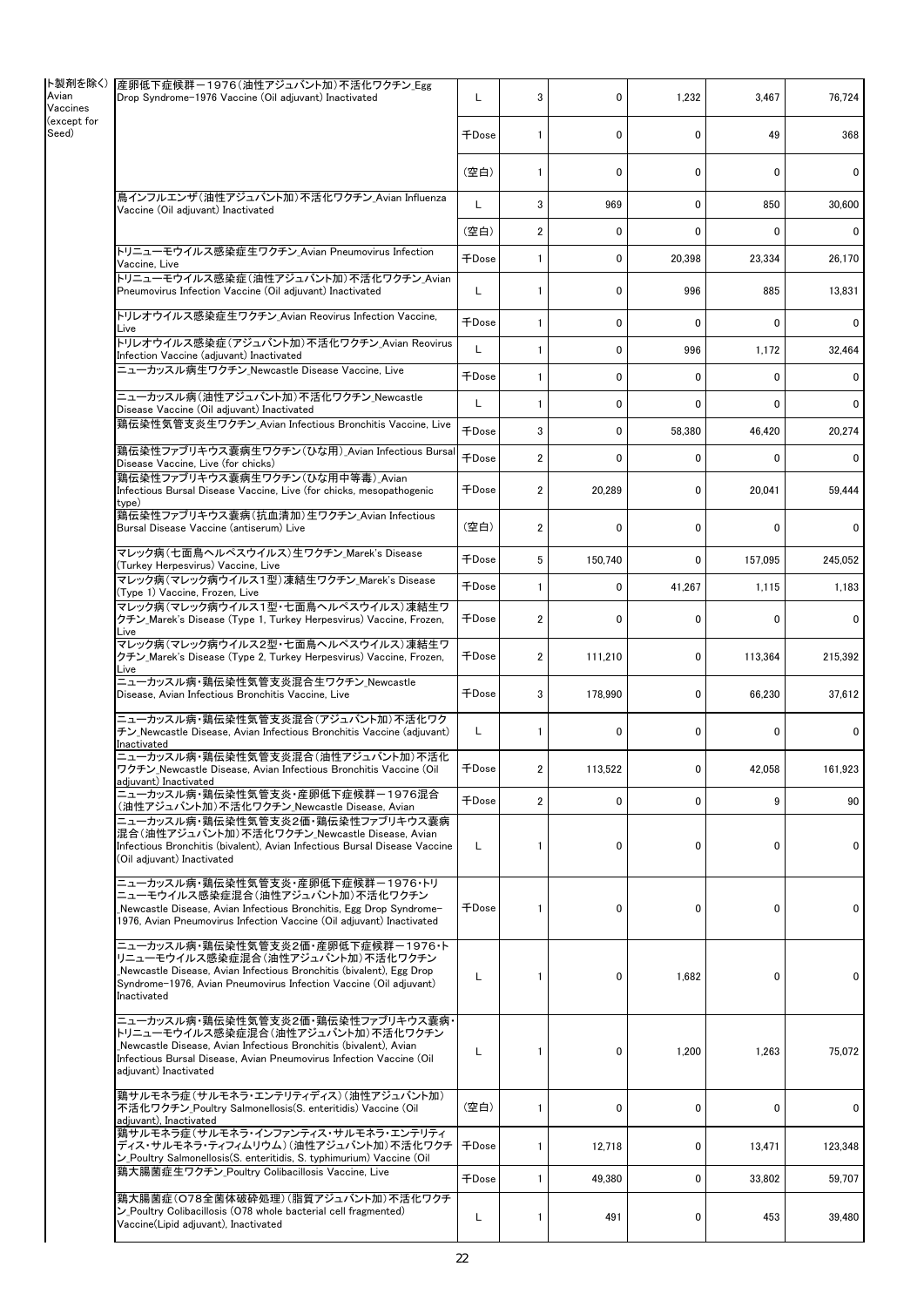|                                               | 鶏大腸菌症(組換え型F11線毛抗原·ベロ細胞毒性抗原)(油性アジュバ<br>ント加)不活化ワクチン Poultry Colibacillosis (F11 recombinant flagellar<br>antigen and Vero-cell toxic antigen) Vaccine(Oil adjuvant), Inactivated                                                                                                                     | Г          | 1  | 0           | 184          | 490          | 11,532    |
|-----------------------------------------------|----------------------------------------------------------------------------------------------------------------------------------------------------------------------------------------------------------------------------------------------------------------------------------------------------|------------|----|-------------|--------------|--------------|-----------|
|                                               | 鶏伝染性コリーザ(A型)(アジュバント加)不活化ワクチン Avian<br>Infectious Coryza (Type A) Vaccine (adjuvant), Inactivated                                                                                                                                                                                                   | $\mp$ Dose | 1  | 0           | 0            | 0            | 0         |
|                                               | 鶏コクシジウム感染症(アセルブリナ・テネラ・マキシマ・ミチス)混合生ワ<br>クチン Chicken Coccidiosis (E.acervulina, E.tenella, E.maxima and<br>E.mitis) Vaccine, Live                                                                                                                                                                    | L          | 1  | 75          | 66           | 72           | 55,471    |
|                                               | ニューカッスル病・鶏伝染性気管支炎・鶏伝染性コリーザ(A・C型)混合<br>(油性アジュバント加)不活化ワクチン_Newcastle Disease, Avian<br>Infectious Bronchitis, Avian Infectious Coryza (Type A&C) Vaccine (Oil<br>adjuvant) Inactivated                                                                                                               | Г          | 1  | 0           | $\mathbf{0}$ | $\mathbf{0}$ | 0         |
|                                               | ニューカッスル病・鶏伝染性気管支炎2価・鶏サルモネラ症(サルモネラ・<br> エンテリティディス)混合(油性アジュバント加)不活化ワクチン Newcastle<br>Disease, Avian Infectious Bronchitis (bivalent), Poultry Salmonellosis(S.<br>enteritidis) Vaccine (Oil adjuvant), Inactivated                                                                                   | (空白)       | 1  | $\mathbf 0$ | 0            | $\mathbf{0}$ | 0         |
|                                               | ニューカッスル病・鶏伝染性気管支炎2価・鶏伝染性コリーザ(A・C型組<br> 換え融合抗原)混合(油性アジュバント加)不活化ワクチン_Newcastle<br>Disease, Avian Infecitous Bronchitis (bivalent), Avian Infectious Coryza<br>(Type A&C, recombinant) Vaccine (Oil adjuvant), Inactivated                                                                            | L.         | 1  | 2,754       | 0            | 3.640        | 128,909   |
|                                               | ニューカッスル病・鶏伝染性気管支炎2価・鶏伝染性コリーザ(A・C型組<br> 換え融合抗原)・マイコプラズマ・ガリセプチカム感染症混合(油性アジュ<br>バント加) 不活化ワクチン Newcastle Disease, Avian Infectious<br>Bronchitis (bivalent), Avian Infectious Coryza (Type A), Mycoplasma<br>gallisepticum Vaccine (Oil adjuvant), Inactivated                                         | Г          | 1  | 2,698       | 0            | 3,081        | 176,368   |
|                                               | ニューカッスル病・鶏伝染性気管支炎2価・産卵低下症候群-1976・鶏<br>伝染性コリーザ(A·C型組換え融合抗原)·マイコプラズマ·ガリセプチカ<br>ム感染症混合(油性アジュバント加)不活化ワクチン Newcastle Disease,<br>Avian Infectious Bronchitis (bivalent), Egg Drop Syndrome-1976. Avian<br>Infectious Coryza (Type A&C), Mycoplasma gallisepticum Vaccine (Oil<br>adjuvant), Inactivated | L.         | 1  | 16,258      | 0            | 14,077       | 864,754   |
|                                               | ニューカッスル病・鶏伝染性気管支炎2価・産卵低下症候群ー1976・鶏サ<br>ルモネラ症(サルモネラ・インファンティス抽出抗原・サルモネラ・エンテリ<br> ティディス抽出抗原・サルモネラ・ティフィムリウム抽出抗原)・鶏伝染性コ<br>リーザ(A・C型組換え融合抗原)・マイコプラズマ・ガリセプチカム感染症<br> 混合(油性アジュバント加)不活化ワクチン_Newcastle Disease, Avian<br>Infectious Bronchitis (bivalent), Egg Drop Syndrome-1976, Poultry                   | L          | 1  | 0           | 0            | $\mathbf{0}$ | 0         |
|                                               | Salmonellosis(S. infantis, S. enteritidis, S. typhimurium), Avian<br>Infectious Coryza (Type A&C), Mycoplasma gallisepticum infection<br>Vaccine (oil adjuvant), Inactivated                                                                                                                       |            |    |             |              |              |           |
|                                               |                                                                                                                                                                                                                                                                                                    |            | 62 |             |              |              | 2,455,768 |
| 6 水産用ワク                                       | イリドウイルス病不活化ワクチン Iridovirus Infection Vaccine, Inactivated                                                                                                                                                                                                                                          | L          | 1  | 288         | 0            | 199          | 40.066    |
| チン(シード<br>ロット製剤を<br>除く)                       | イリドウイルス病(油性アジュバント加)不活化ワクチン Iridovirus<br>Infection Vaccine (Oil adjuvant), Inactivated                                                                                                                                                                                                             | L          |    | 0           | 100          | 72           | 15,305    |
|                                               | まはたウイルス性神経壊死症不活化ワクチン_Viral Nervous Necrosis in<br>Sevenband groupeer Vaccine. Inactivated                                                                                                                                                                                                          | Г          | 1  | 80          | 0            | 52           | 16,894    |
|                                               | あゆビブリオ病不活化ワクチン Vibriosis in Avu Vaccine. Inactivated                                                                                                                                                                                                                                               | L          | 2  | 0           | 0            | 0            | 0         |
| Fisheries<br>Vaccines<br>(except for<br>Seed) | さけ科魚類ビブリオ病不活化ワクチン Vibriosis in Salmonid Fish<br>Vaccine, Inactivated                                                                                                                                                                                                                               | Г          | 1  | 2,576       | 0            | 3,456        | 21,714    |
|                                               | ひらめエドワジエラ症(多糖アジュバント加)不活化ワクチン<br>Edwardsiellosis in Flounder Vaccine (Polysaccharide adjuvant),<br>Inactivated                                                                                                                                                                                      | Г          | 1  | 0           | 0            | $\mathbf{0}$ | 0         |
|                                               | ひらめβ溶血性レンサ球菌症不活化ワクチン β Hemolytic<br>Streptococcosis in Flounder Vaccine, Inactivated                                                                                                                                                                                                               | Г          | 2  | 109         | 0            | 18           | 2,918     |
|                                               | ぶりα溶血性レンサ球菌症不活化ワクチン(注射型) Lactococcosis in<br>Yellowtail Vaccine, Inactivated (for injection)                                                                                                                                                                                                       | L.         | 3  | 708         | 0            | 295          | 24,904    |
|                                               | ぶりα溶血性レンサ球菌症 (酵素処理) 不活化ワクチン Lactococcosis in<br>Yellowtail Vaccine (enzymatic treatment). Inactivated                                                                                                                                                                                              | Г          | 1  | 0           | 0            | 0            | 0         |
|                                               | ひらめストレプトコッカス・パラウベリス(Ⅰ型・Ⅱ型)感染症・β溶血性レ<br>ンサ球菌症混合不活化ワクチン_Streptococcus parauberis (Type I &<br>$\mathbb{I}$ ), $\beta$ Hemolytic Streptococcosis in Flounder Vaccine, Inactivated                                                                                                                     | Г          |    | 833         | 0            | 0            | 0         |
|                                               | ぶりα溶血性レンサ球菌症・類結節症混合(油性アジュバント加)不活化<br>ワクチン Lactococcosis, Pseudotuberculosis in Yellowtail Vaccine (Oil<br>adjuvant), Inactivated                                                                                                                                                                   | L          |    | 0           | 0            | 0            | 0         |
|                                               | ぶりビブリオ病・α溶血性レンサ球菌症混合不活化ワクチン_Vibriosis,<br>Lactococcosis in Yellowtail Vaccine, Inactivated                                                                                                                                                                                                         | Г          | 2  | 236         | 0            | 85           | 11,779    |
|                                               | ぶりビブリオ病・α 溶血性レンサ球菌症・ストレプトコッカス・ジスガラクチ                                                                                                                                                                                                                                                               | 千Dose      |    | 0           | 0            | 1,156        | 15,300    |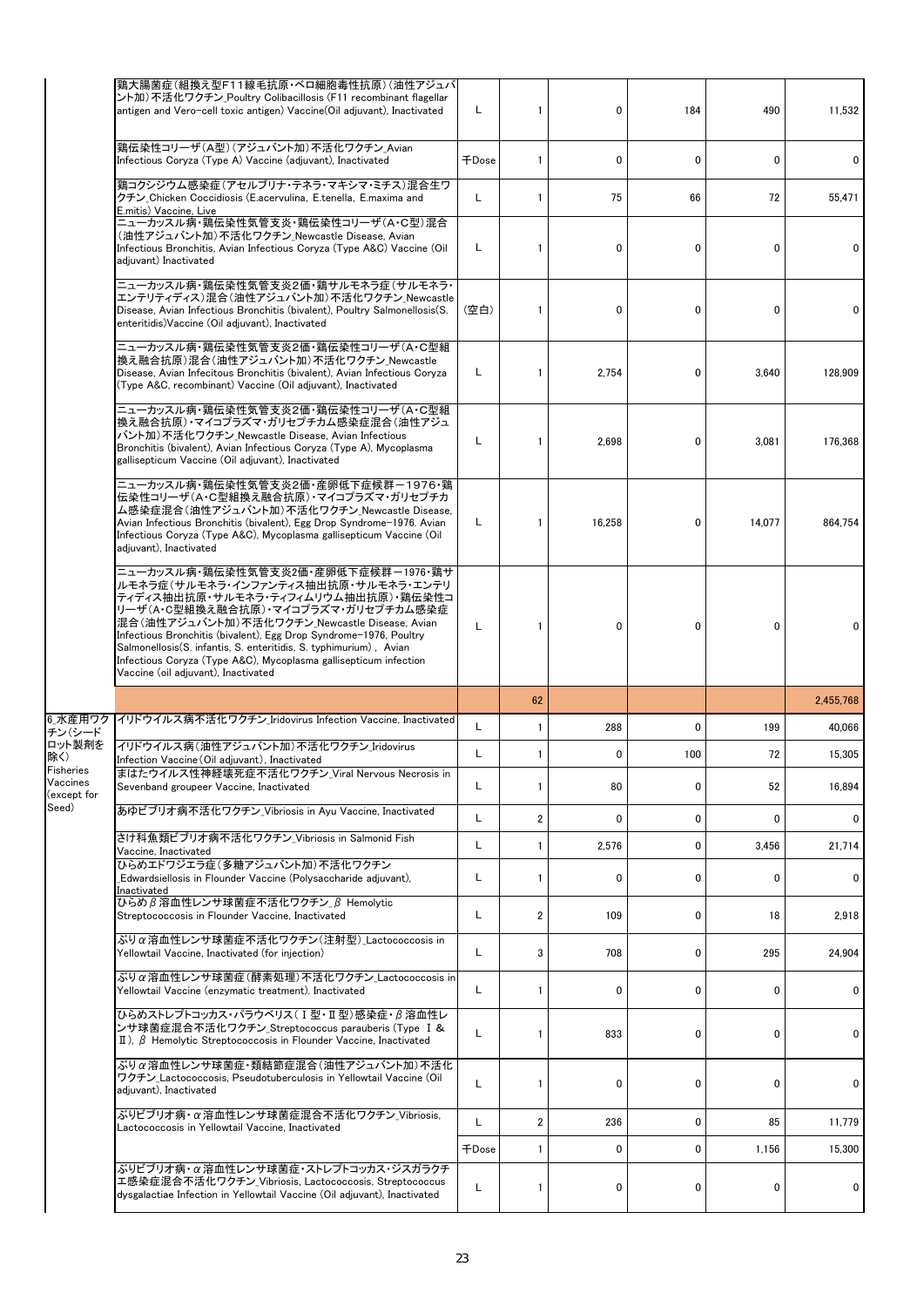| ぶりビブリオ病・α溶血性レンサ球菌症・類結節症混合(油性アジュバン<br>ト加)不活化ワクチン Vibriosis, Lactococcosis, Pseudotuberculosis in<br>Yellowtail Vaccine (Oil adjuvant), Inactivated                                                                                                                                                                                                                                            | L                                                                                                                                                                                                                                                                              |                                                                                 | 0      | 0           | 71           | 14,241    |
|----------------------------------------------------------------------------------------------------------------------------------------------------------------------------------------------------------------------------------------------------------------------------------------------------------------------------------------------------------------------------------------------|--------------------------------------------------------------------------------------------------------------------------------------------------------------------------------------------------------------------------------------------------------------------------------|---------------------------------------------------------------------------------|--------|-------------|--------------|-----------|
| イリドウイルス病・ぶりビブリオ病・α溶血性レンサ球菌症混合不活化ワ<br>クチン Iridovirus Infection, Vibriosis, Lactococcosis in Yellowtail Vaccine,                                                                                                                                                                                                                                                                               | Г                                                                                                                                                                                                                                                                              | 1                                                                               | 548    | 0           | 288          | 60,098    |
|                                                                                                                                                                                                                                                                                                                                                                                              | $\mp$ Dose                                                                                                                                                                                                                                                                     | $\mathbf{1}$                                                                    | 9,886  | 0           | 9.120        | 194,560   |
| イリドウイルス病・ぶりビブリオ病・α溶血性レンサ球菌症・類結節症混合<br>(多糖アジュバント加)不活化ワクチン Iridovirus Infection, Vibriosis,<br>Lactococcosis, Pseudotuberculosis in Yellowtail Vaccine<br>(Polysaccharide adjuvant), Inactivated                                                                                                                                                                                               | L                                                                                                                                                                                                                                                                              | 1                                                                               | 357    | 0           | 244          | 74,192    |
| イリドウイルス病・ぶりビブリオ病・α溶血性レンサ球菌症・類結節症混合<br>(油性アジュバント加)不活化ワクチン Iridovirus Infection, Vibriosis,<br>Lactococcosis, Pseudotuberculosis in Yellowtail Vaccine (Oil adjuvant),<br>Inactivated                                                                                                                                                                                                          | 千Dose                                                                                                                                                                                                                                                                          | 1                                                                               | 0      | 0           | 2.466        | 61,949    |
| イリドウイルス病・ぶりビブリオ病・α溶血性レンサ球菌症2価混合不活<br>化ワクチン Iridovirus Infection, Vibriosis, Lactococcosis (bivalent)<br>Vaccine. Inactivated                                                                                                                                                                                                                                                                 | $\mp$ Dose                                                                                                                                                                                                                                                                     | 1                                                                               | 0      | 0           | $\mathbf{0}$ | 0         |
| イリドウイルス病・ぶりビブリオ病・α溶血性レンサ球菌症2価・類結節症<br>混合(油性アジュバント加)不活化ワクチン_Iridovirus Infection, Vibriosis,<br>Lactococcosis (bivalent), Pseudotuberculosis in Yellowtail Vaccine (Oil<br>adjuvant), Inactivated                                                                                                                                                                                             | <b>FDose</b>                                                                                                                                                                                                                                                                   | 1                                                                               | 0      | 0           | $\mathbf{0}$ | 0         |
| イリドウイルス病·β溶血性レンサ球菌症混合不活化ワクチン Iridovirus<br>Infection, Lactococcosis in Yellowtail Vaccine, Inactivated                                                                                                                                                                                                                                                                                       | <b>千Dose</b>                                                                                                                                                                                                                                                                   | 1                                                                               | 6.010  | 0           | 3.744        | 71,358    |
| ぶりα溶血性レンサ球菌症2価不活化ワクチン Lactococcosis in<br>Yellowtail (bivalent) Vaccine, Inactivated                                                                                                                                                                                                                                                                                                         | $\mp$ Dose                                                                                                                                                                                                                                                                     | 1                                                                               | 29.546 | 0           | 25,052       | 608.046   |
| 合計 Subtotal                                                                                                                                                                                                                                                                                                                                                                                  |                                                                                                                                                                                                                                                                                | 28                                                                              |        |             |              | 1.233.324 |
|                                                                                                                                                                                                                                                                                                                                                                                              | $\mp$ Dose                                                                                                                                                                                                                                                                     | 1                                                                               | 0      | 41          | 59           | 27,409    |
| ジステンパー・犬アデノウイルス(2型)感染症・犬パラインフルエンザ・犬<br>パルボウイルス感染症混合生ワクチン Canine Distemper, Canine<br>Infection Vaccine Live                                                                                                                                                                                                                                                                                  |                                                                                                                                                                                                                                                                                | 1                                                                               | 0      | $\mathbf 0$ | $\mathbf{0}$ | 0         |
| ジステンパー・犬アデノウイルス(2型)感染症・犬パラインフルエンザ・犬<br> パルボウイルス感染症・犬コロナウイルス感染症混合ワクチン Canine<br>Distemper, Canine Adenovirus (Type 2) Infection, Canine Parainfluenza,<br>Canine Parvovirus Infection, Canine Coronavirus Infection Vaccine,<br>Mixed                                                                                                                                                         | <b>千Dose</b>                                                                                                                                                                                                                                                                   | 1                                                                               | 0      | 0           | $\mathbf{0}$ | 0         |
| ジステンパー・犬アデノウイルス(2型)感染症・犬パラインフルエンザ・犬<br>パルボウイルス感染症・犬レプトスピラ病混合ワクチン Canine<br>Distemper, Canine Adenovirus (Type 2) Infection, Canine Parainfluenza,<br>Canine Parvovirus Infection, Canine Leptospirosis Vaccine, Mixed                                                                                                                                                                        | 千Dose                                                                                                                                                                                                                                                                          | 1                                                                               | 0      | 125         | 132          | 95,681    |
| ジステンパー・犬アデノウイルス(2型)感染症・犬パラインフルエンザ・犬<br>パルボウイルス感染症・犬コロナウイルス感染症・犬レプトスピラ病混合<br>ワクチン Canine Distemper, Canine Adenovirus (Type 2) Infection,<br>Canine Parainfluenza, Canine Parvovirus Infection, Canine Coronavirus<br>Infection, Canine Leptospirosis Vaccine, Mixed                                                                                                                          | $\mp$ Dose                                                                                                                                                                                                                                                                     | 1                                                                               | 0      | 0           | 0            | 0         |
| ジステンパー・犬アデノウイルス(2型)感染症・犬パラインフルエンザ・犬<br>パルボウイルス感染症・犬コロナウイルス感染症・犬レプトスピラ病(カニ<br>コーラ・イクテロヘモラジー・グリッポチフォーサ・ポモナ)混合(アジュバン<br>ト加)ワクチン Canine Distemper, Canine Adenovirus (Type 2) Infection,<br>Canine Parainfluenza, Canine Parvovirus Infection, Canine Coronavirus<br>Infection, Canine Leptospirosis (L.canicola, L.icterohaemorrhagiae,<br>L.grippotyphosa, L.pomona) Vaccine (adiuvant), Mixed | <b>千Dose</b>                                                                                                                                                                                                                                                                   | 1                                                                               | 0      | 275         | 430          | 380,984   |
| 合計 Subtotal                                                                                                                                                                                                                                                                                                                                                                                  |                                                                                                                                                                                                                                                                                | $6\phantom{1}$                                                                  |        |             |              | 504,074   |
|                                                                                                                                                                                                                                                                                                                                                                                              | 千Dose                                                                                                                                                                                                                                                                          | 1                                                                               | 0      | 12          | 3            | 3,661     |
| Immunodeficiency Virus Infection Vaccine (adjuvant), Inactivated                                                                                                                                                                                                                                                                                                                             | 千Dose                                                                                                                                                                                                                                                                          | 1                                                                               | 0      | 17          | 27           | 37,802    |
| 猫ウイルス性鼻気管炎・猫カリシウイルス感染症・猫汎白血球減少症混<br>合生ワクチン Feline Rhinotracheitis, Feline Calicivirus Infection, Feline                                                                                                                                                                                                                                                                                      | 千Dose                                                                                                                                                                                                                                                                          | 2                                                                               | 0      | 336         | 349          | 188,258   |
| 猫ウイルス性鼻気管炎・猫カリシウイルス感染症2価・猫汎白血球減少<br>症混合ワクチン Feline Rhinotracheitis, Feline Calicivirus Infection<br>(bivalent), Feline Panleukopenia Vaccine, Mixed                                                                                                                                                                                                                                          | $\mp$ Dose                                                                                                                                                                                                                                                                     | 1                                                                               | 0      | 903         | 897          | 551,982   |
| 猫ウイルス性鼻気管炎・猫カリシウイルス感染症・猫汎白血球減少症混<br> 合(油性アジュバント加)不活化ワクチン Feline Rhinotracheitis, Feline<br>Calicivirus Infection, Feline Panleukopenia Vaccine (Oil adjuvant),<br>Inactivated                                                                                                                                                                                                                | $\mp$ Dose                                                                                                                                                                                                                                                                     | 1                                                                               | 0      | 160         | 71           | 61,133    |
|                                                                                                                                                                                                                                                                                                                                                                                              | Inactivated<br>7 犬用ワクチ  ジステンパー・犬パルボウイルス感染症混合生ワクチン Canine<br>Distemper, Canine Parvovirus Infection Vaccine, Live<br> 猫白血病(アジュバント加)ワクチン(組換え型) Feline Leukemia<br>(recombinant) Vaccine (adjuvant)<br>ドロット製剤を 描免疫不全ウイルス感染症(アジュバント加)不活化ワクチン_Feline<br>Panleukopenia Vaccine, Live | Adenoovirus Infection (Type 2), Canine Parainfluenza, Canine Parvovirus   FDose |        |             |              |           |

Seed)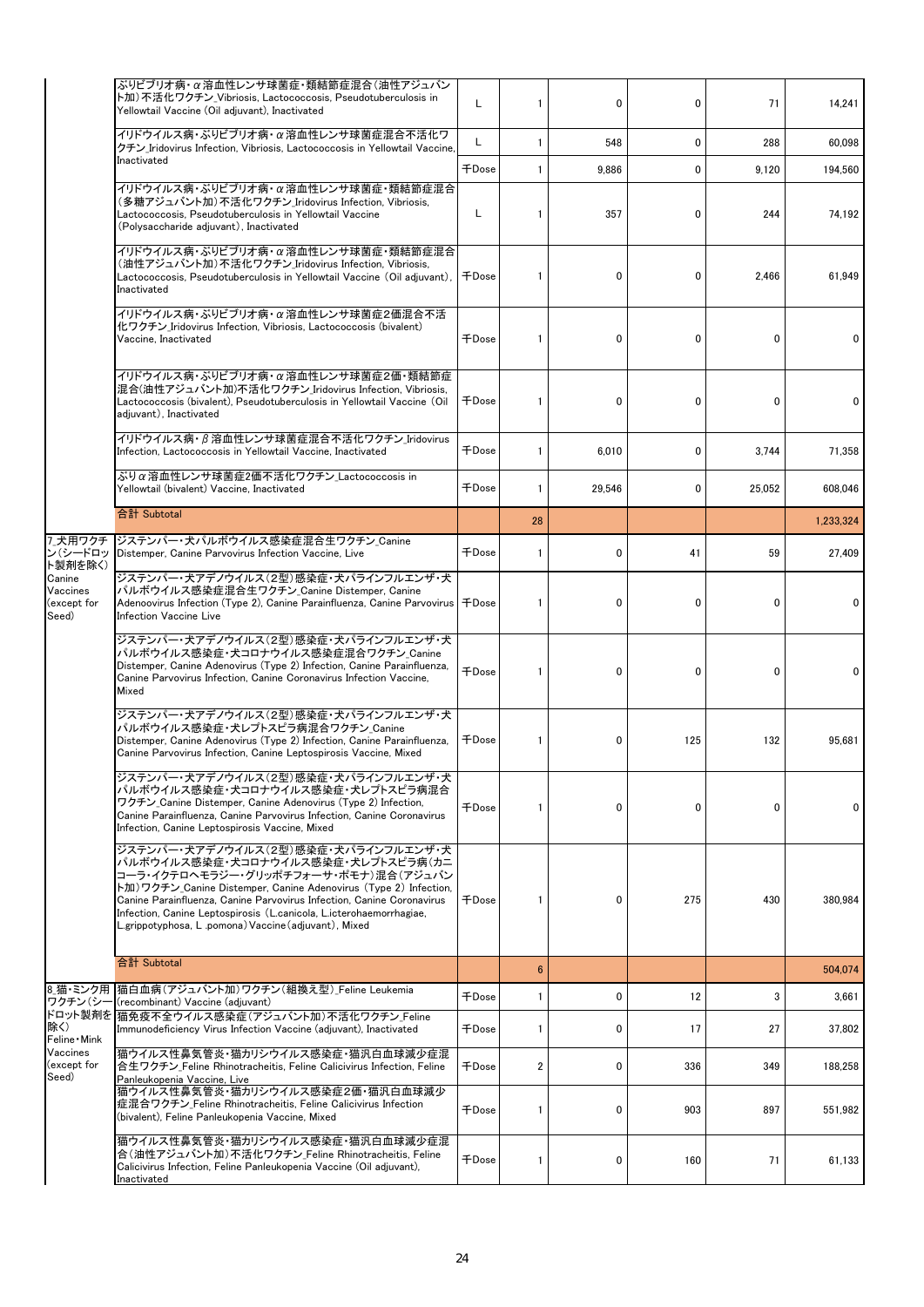|                           | 猫ウイルス性鼻気管炎・猫カリシウイルス感染症・猫汎白血球減少症・猫<br>白血病・猫クラミジア感染症混合(油性アジュバント加)不活化ワクチン<br>Feline Rhinotracheitis, Feline Calicivirus Infection, Feline<br>Panleukopenia, Feline Leukemia, Feline Chlamydia Vaccine (Oil<br>adjuvant), Inactivated                                                                                                                  | <b>千Dose</b> | 1              | 0   | 91  | 113          | 134,277   |
|---------------------------|----------------------------------------------------------------------------------------------------------------------------------------------------------------------------------------------------------------------------------------------------------------------------------------------------------------------------------------------------|--------------|----------------|-----|-----|--------------|-----------|
|                           | 猫ウイルス性鼻気管炎・猫カリシウイルス感染症2価・猫汎白血球減少<br> 症・猫白血病(猫白血病ウイルス由来防御抗原たん白遺伝子導入カナリ<br> ア痘ウイルス)・猫クラミジア感染症混合ワクチン_Feline Rhinotracheitis,<br>Feline Calicivirus Infection (bivalent), Feline Panleukopenia, Feline<br>Leukemia (Canary Pox virus induced protective antigen derived from<br>Feline Leukemia Virus), Feline Chlamydia Vaccine (Oil adjuvant), Mixed | 千Dose        | $\mathbf{1}$   | 0   | 201 | 200          | 212,171   |
|                           | 猫ウイルス性鼻気管炎・猫カリシウイルス感染症2価・猫汎白血球減少<br> 症・猫白血病(猫白血病ウイルス由来防御抗原たん白遺伝子導入カナリ<br>ア痘ウイルス)混合ワクチン Feline Rhinotracheitis, Feline Calicivirus<br>Infection (bivalent), Feline Panleukopenia, Feline Leukemia (Canary Pox<br>virus induced protective antigen derived from Feline Leukemia Virus)<br>Vaccine (Oil adjuvant), Mixed                              | <b>千Dose</b> | 1              | 0   | 90  | 55           | 55.081    |
|                           | カナリア痘生ワクチン_Canary Pox Vaccine, Live                                                                                                                                                                                                                                                                                                                | <b>+Dose</b> | 1              | 0   | 0   | $\mathbf{0}$ | 0         |
|                           | 合計 Subtotal                                                                                                                                                                                                                                                                                                                                        |              | 10             |     |     |              | 1,244,365 |
| ン(シードロッ<br>ト製剤)<br>Bovine | 9 牛用ワクチ  牛伝染性鼻気管炎・牛パラインフルエンザ混合生ワクチン(シード)<br>Infectious Bovine Rhinotracheitis, Bovine Parainfluenza Vaccine, Live,<br>Seed<br>牛伝染性鼻気管炎・牛パラインフルエンザ・牛RSウイルス感染症混合生                                                                                                                                                                                    | <b>千Dose</b> | 1              | 0   | 443 | 418          | 267,157   |
| Vaccines<br>(Seed)        | ワクチン(シード) Infectious Bovine Rhinotracheitis. Bovine<br>Parainfluenza Vaccine, Live, Seed                                                                                                                                                                                                                                                           | (空白)         | 1              | 0   | 0   | 0            | 0         |
|                           | 牛伝染性鼻気管炎・牛ウイルス性下痢ー粘膜病2価・牛パラインフルエ<br>ンザ・牛RSウイルス感染症混合(アジュバント加)不活化ワクチン(シー<br>ド) Infectious Bovine Rhinotracheitis, Bovine Viral Diarrhea-Mucosal<br>Disease (bivalent), Bovine Parainfluenza, Bovine Respiratory Syncytial<br>Virus Infection, Vaccine (adjuvant), Inactivated, Seed                                                                  | L            | 1              | 289 | 0   | 62           | 22,991    |
|                           | 牛流行熱(アジュバント加)不活化ワクチン(シード) Bovine Ephemeral<br>Fever Vaccine (adjuvant), Inactivated, Seed                                                                                                                                                                                                                                                          | L            | $\overline{2}$ | 203 | 0   | 27           | 2,042     |
|                           | 牛疫生ワクチン(シード) Rinderpest Vaccine , Live, Seed                                                                                                                                                                                                                                                                                                       | <b>千Dose</b> | 1              | 101 | 0   | 0            | 0         |
|                           | 牛流行熱・イバラキ病混合(アジュバント加)不活化ワクチン(シード)<br>Bovine Ephemeral Fever, Ibaraki Disease Vaccine (adjuvant),<br>Inactivated, Seed                                                                                                                                                                                                                              | L            | 1              | 51  | 0   | 54           | 8,827     |
|                           | アカバネ病・チュウザン病・アイノウイルス感染症混合(アジュバント加)<br>不活化ワクチン(シード)_Akabane Disease, Chuzan Disease, Ainovirus<br>Infection Vaccine (adjuvant), Inactivated, Seed                                                                                                                                                                                                   | L            | $\overline{2}$ | 204 | 0   | 107          | 28,985    |
|                           | アカバネ病・チュウザン病・アイノウイルス感染症・ピートンウイルス感染<br>症混合(アジュバント加)不活化ワクチン(シード) Akabane Disease,<br>Chuzan Disease, Ainovirus Infection, Peatonvirus Infection Vaccine<br>(adjuvant), Inactivated, Seed                                                                                                                                                             | L            | 2              | 0   | 0   | 587          | 302.312   |
|                           | 牛ヒストフィルス・ソムニ(ヘモフィルス・ソムナス)感染症(アジュバント加)<br>不活化ワクチン(シード) Bovine Histophilus somni (Haemophilus<br>somnus) Infection Vaccine (adjuvant), Inactivated, Seed                                                                                                                                                                                             | L            | 1              | 836 | 0   | 402          | 77,740    |
|                           | 牛レプトスピラ病(アジュバント加)不活化ワクチン(シード) Bovine<br>Leptospirosis Vaccine (adjuvant), Inactivated, Seed                                                                                                                                                                                                                                                        | L            | 1              | 0   | 29  | 15           | 4,650     |
|                           | 炭疽生ワクチン(シード) Anthrax Vaccine. Live. Seed                                                                                                                                                                                                                                                                                                           | <b>千Dose</b> | 1              | 189 | 0   | 84           | 9,628     |
|                           | マンヘミア・ヘモリチカ(1型)感染症不活化ワクチン(油性アジュバント加<br>溶解用液)(シード)_Mannheimia haemolytica(type1)Vaccine (oil<br>adjuvant), Inactivated, Seed                                                                                                                                                                                                                        | <b>千Dose</b> | 1              | 0   | 179 | 176          | 115,890   |
|                           | 牛クロストリジウム・ボツリヌス(C・D型)感染症(アジュバント加)トキソイ<br>ド(シード) Bovine Clostridial Infection, Bovine Botulism (type C&D)<br>toxoid (adjuvant), Seed                                                                                                                                                                                                                | L            | 1              | 42  | 0   | 41           | 21,735    |
|                           | 破傷風(アジュバント加)トキソイド(シード) Tetanus toxoid (adjuvant),<br>Seed                                                                                                                                                                                                                                                                                          | L            | 1              | 30  | 0   | 18           | 8,218     |
|                           | 牛クロストリジウム感染症5種混合(アジュバント加)トキソイド(シード)<br>Bovine Clostridial Infections 5-way toxoid (adjuvant), Seed                                                                                                                                                                                                                                                 | L            | 1              | 665 | 0   | 932          | 307,487   |
|                           | 牛ロタウイルス感染症3価・牛コロナウイルス感染症・牛大腸菌性下痢症<br>(K99精製線毛抗原)混合(アジュバント加)不活化ワクチン(シード)<br>Bovine Rotavirus Infection (trivalent)-Bovine Coronavirus Infection,<br>Bovine Collibacillosis (K100 purified piliantigen) Vaccine (adjuvant),<br>Inactivated, Seed                                                                                                     | L            | 1              | 501 | 0   | 386          | 483,300   |
|                           | アカバネ病生ワクチン(シード) Akabane Disease Vaccine, Live, Seed                                                                                                                                                                                                                                                                                                | <b>千Dose</b> | 4              | 223 | 0   | 217          | 143,602   |
|                           | イバラキ病生ワクチン(シード) Ibaraki Disease Vaccine, Live, Seed                                                                                                                                                                                                                                                                                                | 千Dose        | 3              | 85  | 0   | 102          | 24,829    |
|                           | 牛RSウイルス感染症生ワクチン(シード) Bovine Respiratory Syncytial<br>Virus Infection Vaccine, Live, Seed                                                                                                                                                                                                                                                           | <b>千Dose</b> | $\mathbf{1}$   | 0   | 0   | 92           | 39,226    |
|                           | 合計 Subtotal                                                                                                                                                                                                                                                                                                                                        |              | 27             |     |     |              | 1,868,619 |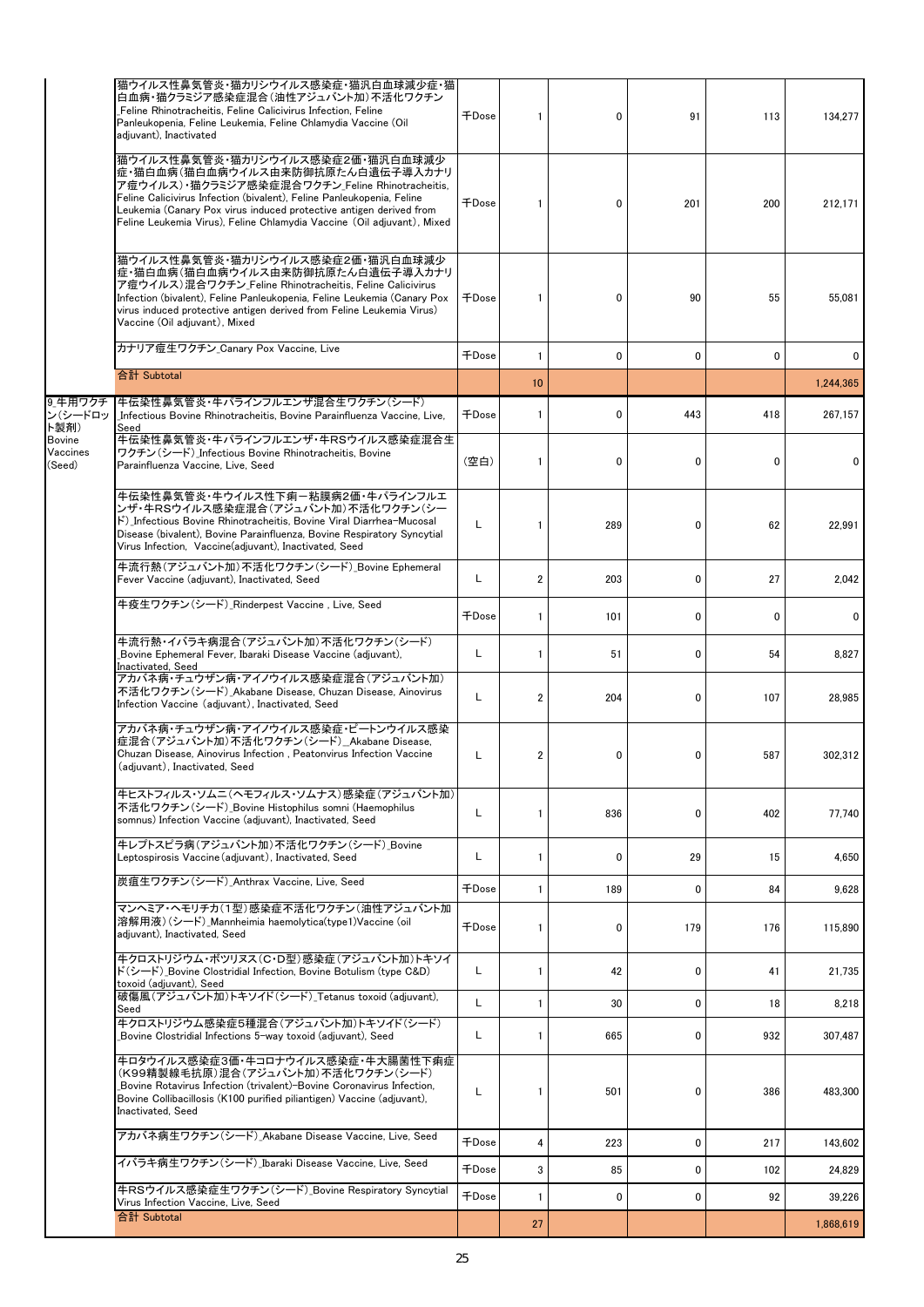| 10 馬用ワク<br>チン(シード                      | 馬鼻肺炎(アジュバント加)不活化ワクチン(シード)_Equine Viral<br>Rhinopneumonitis Vaccine (adjuvant), Inactivated, Seed                                                                                                                                                   | L            | 1               | 0     | 0     | 10           | 9,734   |
|----------------------------------------|----------------------------------------------------------------------------------------------------------------------------------------------------------------------------------------------------------------------------------------------------|--------------|-----------------|-------|-------|--------------|---------|
| ロット製剤)<br>Eauine<br>Vaccines<br>(Seed) | 馬ロタウイルス感染症(アジュバント加)不活化ワクチン(シード) Equine<br>Rotavirus Infection Vaccine (adjuvant), Inactivated, Seed                                                                                                                                                | L            | 1               | 35    | 0     | 24           | 15,322  |
|                                        | 日本脳炎・ゲタウイルス感染症混合不活化ワクチン(シード) Japanese<br>Encephalitis, Getahvirus Infection Vaccine, Inactivated, Seed                                                                                                                                             | L            | 1               | 54    | 0     | 60           | 60,984  |
|                                        | 合計 Subtotal                                                                                                                                                                                                                                        |              | 3               |       |       |              | 86,040  |
| 11 豚用ワク<br>チン(シード                      | 豚コレラ生ワクチン(シード)_Hog Cholera Vaccine, Live, Seed                                                                                                                                                                                                     | L            | 1               | 100   | 0     | $\mathbf{0}$ | 0       |
| ロット製剤)<br>Swine                        |                                                                                                                                                                                                                                                    | <b>千Dose</b> | 5               | 3,549 | 0     | 2,184        | 124,392 |
| Vaccines<br>(Seed)                     | 日本脳炎生ワクチン(シード) Japanese Encephalitis Vaccine, Live, Seed                                                                                                                                                                                           | <b>千Dose</b> | 2               | 651   | 0     | 305          | 16,910  |
|                                        | 日本脳炎不活化ワクチン(シード)_Japanese Encephalitis Vaccine,<br>Inactivated, Seed                                                                                                                                                                               | L            | $\overline{2}$  | 597   | 0     | 518          | 34,175  |
|                                        | 豚インフルエンザ(アジュバント加)不活化ワクチン(シード) Swine<br>Influenza Vaccine (adjuvant), Inactivated, Seed                                                                                                                                                             | L            | 1               | 250   | 0     | 218          | 7,818   |
|                                        | 豚オーエスキー病(gIー、tk+)生ワクチン(シード) Swine Aujeszky's<br>Disease(Type gI-, tk+)Vaccine, Live, Seed                                                                                                                                                          | $\mp$ Dose   | 1               | 105   | 0     | 118          | 7,727   |
|                                        | 豚オーエスキー病(gI-、tk+)生ワクチン(アジュバント加溶解用液)<br>(シード)_Swine Aujeszky's Disease (Type gI−, tk+) Vaccine (adjuvant),<br>Live, Seed                                                                                                                            | 千Dose        | 1               | 0     | 0     | 450          | 27,417  |
|                                        | 豚オーエスキー病(gI-、tk-)生ワクチン(シード) Swine Aujeszky's<br>Disease(Type gI-, tk-)Vaccine, Live, Seed                                                                                                                                                          | <b>千Dose</b> | $\overline{2}$  | 0     | 0     | $\mathbf{0}$ | 0       |
|                                        | 豚伝染性胃腸炎濃縮生ワクチン(母豚用)(シード) Swine Transmissible<br>Gastroenteritis Vaccine, Concentrated, Live (for sow), Seed                                                                                                                                        | <b>千Dose</b> | 1               | 0     | 0     | $\mathbf{0}$ | 0       |
|                                        | 豚伝染性胃腸炎(アジュバント加)不活化ワクチン(シード)_Swine<br>Transmissible Gastroenteritis Vaccine (adiuvant). Inactivated. Seed                                                                                                                                          | L            | 1               | 0     | 0     | $\mathbf{0}$ | 0       |
|                                        | 豚パルボウイルス感染症不活化ワクチン(シード) Porcine Parvovirus<br>Vaccine, Inactivated, Seed                                                                                                                                                                           | L            | 1               | 728   | 0     | 464          | 58,884  |
|                                        | 豚繁殖・呼吸障害症候群生ワクチン(シード) Porcine Reproductive and<br>Respiratory Syndrome Vaccine, Live, Seed                                                                                                                                                         |              | 1               | 0     | 3,142 | 3,745        | 923,158 |
|                                        | 豚流行性下痢生ワクチン(シード)_Porcine Epidemic Diarrhea Vaccine,<br>Live, Seed                                                                                                                                                                                  | <b>千Dose</b> | 1               | 598   | 0     | 96           | 17,036  |
|                                        | 豚伝染性胃腸炎・豚流行性下痢混合生ワクチン(シード) Swine<br>Transmissible Gastroenteritis, Porcine Epidemic Diarrhea Vaccine, Live,<br>Seed                                                                                                                                | 千Dose        | 1               | 773   | 0     | 857          | 310,633 |
|                                        | 日本脳炎・豚パルボウイルス感染症・豚ゲタウイルス感染症混合生ワク<br>チン(シード)Japanese Encephalitis, Porcine Parvovirus, Swine<br>Getahvirus Vaccine, Live, Seed                                                                                                                      | <b>千Dose</b> | 1               | 859   | 0     | 450          | 161,606 |
|                                        | 豚丹毒生ワクチン(シード) Swine Erysipelas Vaccine, Live, Seed                                                                                                                                                                                                 | L            | 1               | 588   | 0     | 538          | 15,909  |
|                                        |                                                                                                                                                                                                                                                    | 千Dose        | $7\overline{ }$ | 2,712 | 0     | 2,652        | 50,242  |
|                                        | 豚丹毒(アジュバント加)不活化ワクチン(シード)_Swine Erysipelas<br>Vaccine (adjuvant), Inactivated, Seed                                                                                                                                                                 | L            | $\mathbf{1}$    | 3.407 | 0     | 3,610        | 85,426  |
|                                        | 豚丹毒全菌体(油性アジュバント加)不活化ワクチン(シード)_Swine<br>Erysipelas Vaccine (Oil adjuvant), Inactivated, Seed                                                                                                                                                        | L            | 1               | 676   | 0     | 85           | 3,228   |
|                                        | 豚アクチノバシラス・プルロニューモニエ(1・2・5型、組換え型毒素)感染<br>症(アジュバント加)不活化ワクチン_Porcine Actinobacillus<br>pleuropneumoniae (Serotype 1, 2, 5 recombinant toxin) Infection<br>Vaccine (adjuvant), Inactivated, Seed                                                       | L            | 1               | 6,930 | 0     | 2,304        | 291,655 |
|                                        | 豚アクチノバシラス・プルロニューモニエ(2型)感染症(アジュバント加)<br>不活化ワクチン(シード)_Porcine Actinobacillus pleuropneumoniae<br>(Serotype 2) Infection Vaccine (adjuvant), Inactivated, Seed                                                                                        | L            | 1               | 0     | 0     | 0            | 0       |
|                                        | 豚アクチノバシラス・プルロニューモニエ(1・2・5型)感染症(アジュバント<br>加)不活化ワクチン(シード)_Porcine Actinobacilluspleuropneumoniae<br>(Serotype 1, 2, 5) Infection Vaccine (adjuvant), Inactivated, Seed                                                                               | L            | 1               | 0     | 0     | 0            | 0       |
|                                        | 豚アクチノバシラス・プルロニューモニエ感染症(1型部分精製・無毒化毒<br>素)(酢酸トコフェロールアジュバント加)不活化ワクチン(シード) Porcine<br>Actinobacillus pleuropneumoniae ( partially purified outer membrane<br>protein of Serotype 1, toxoid) Vaccine (Tocopherolacetate adjuvant),<br>Inactivated, Seed | L            | 1               | 0     | 8,887 | 6,212        | 316,802 |
|                                        | 豚ストレプトコッカス・スイス(2型)感染症(酢酸トコフェロールアジュバン<br>ト加)不活化ワクチン(シード)_Streptococcus Suis Infection (Serotype 2)<br>Vaccine (Tocopherolacetate adjuvant), Inactivated, Seed                                                                                       | L            | 2               | 0     | 850   | 552          | 34,224  |
|                                        | ヘモフィルス・パラスイス(2・5型)感染症(アジュバント加)不活化ワクチ<br>ン(シード)_Haemophilus Parasuis (Serotype 2, 5) Infection Vaccine<br>(adjuvant) Inactivated, Seed                                                                                                              | L            | 2               | 990   | 0     | 716          | 130,239 |
|                                        | マイコプラズマ・ハイオニューモニエ感染症(アジュバント加)不活化ワク<br>チン(シード)_Mycoplasma hyopneumoniae Infection Vaccine (adjuvant)<br>Inactivated, Seed                                                                                                                           | L            | 2               | 770   | 0     | 998          | 37,288  |
|                                        | マイコプラズマ・ハイオニューモニエ感染症(カルボキシビニルポリマーア<br>ジュバント加)不活化ワクチン(シード)_Mycoplasma hyopneumoniae<br>Infection Vaccine (Carboxyvinylpolymer adjuvant), Inactivated, Seed                                                                                          | <b>千Dose</b> | 1               | 0     | 600   | 452          | 28,410  |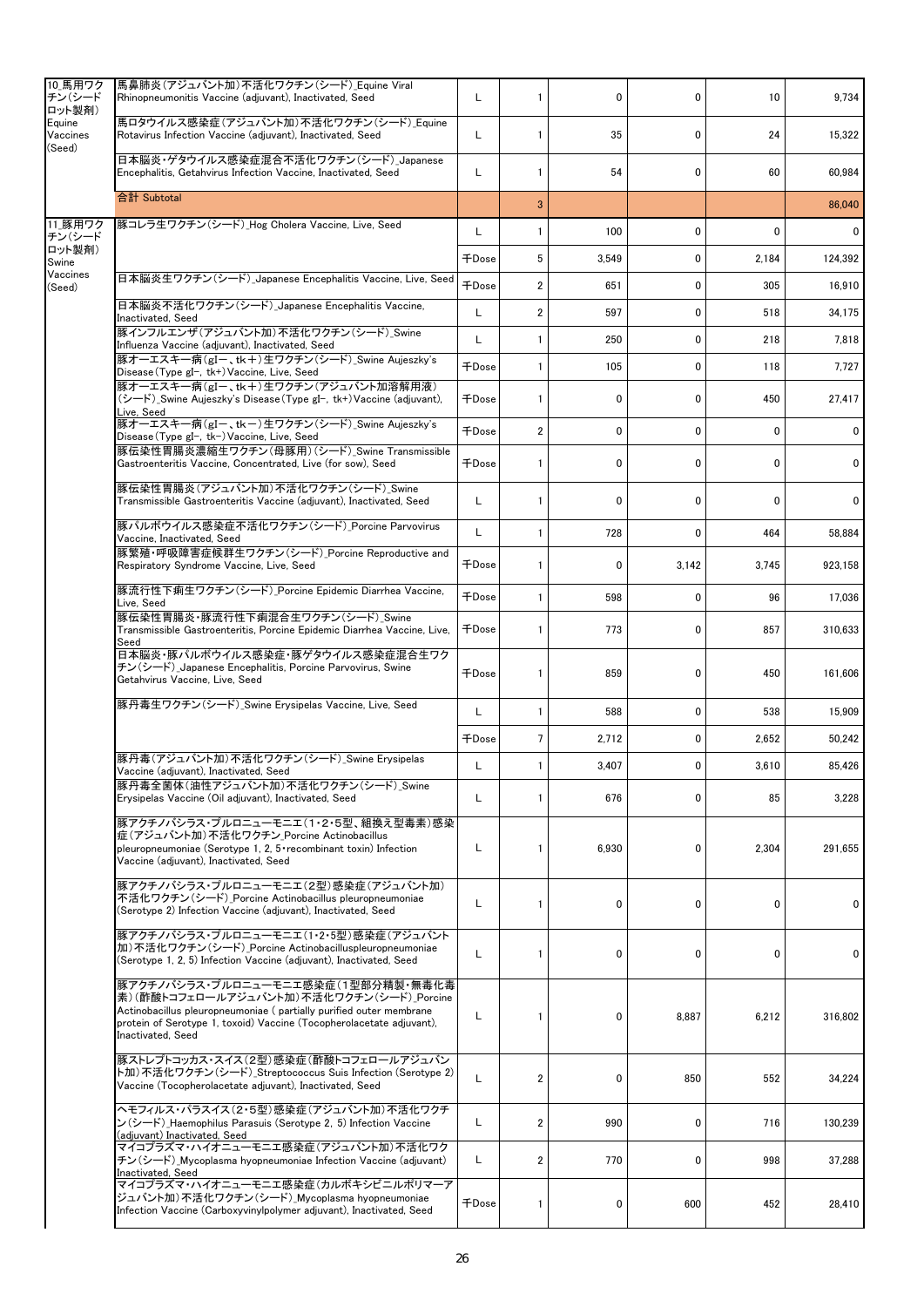|                             | マイコプラズマ・ハイオニューモニエ感染症(油性アジュバント加)不活化<br>ワクチン (シード) Mycoplasma hyopneumoniae Infection Vaccine (Oil<br>adjuvant) Inactivated, Seed                                                                                  | $\mp$ Dose   | 2                       | 0       | 6,928   | 7,360        | 1,279,554 |
|-----------------------------|------------------------------------------------------------------------------------------------------------------------------------------------------------------------------------------------------------------|--------------|-------------------------|---------|---------|--------------|-----------|
|                             | 豚アクチノバシラス・プルロニューモニエ(1・2・5型)感染症・豚丹毒混合<br>(油性アジュバント加)不活化ワクチン(シード)_Porcine Actinobacillus<br>pleuropneumoniae (Serotype 1, 2, 5) Infection, Swine Erysipelas Vaccine<br>(Oil adjuvant), Inactivated, Seed           | L            | 1                       | 5,949   | 0       | 4.653        | 656,858   |
|                             | 豚ボルデテラ感染症精製(アフィニティークロマトグラフィー部分精製)・豚<br>パスツレラ症混合(油性アジュバント加)不活化ワクチン(シード)_Swine<br>Bordetellosis (partially purified by affinity chromatography), Swine<br>Pasteurellosis (Oil adjuvant) Vaccine, Inactivated, Seed | <b>FDose</b> | 1                       | 0       | 0       | 0            | 0         |
|                             | パスツレラ・ムルトシダ (アジュバント加)トキソイド(シード) Pasteurella<br>multocida toxoid (adjuvant), Seed                                                                                                                                 | L            | 1                       | 0       | 0       | 33           | 3,360     |
|                             | ボルデテラ・ブロンキセプチカ・パスツレラ・ムルトシダ混合(アジュバント<br>加)トキソイド(シード) Bordetella bronchiseptica, Pasteurella multocida<br>toxoid (adjuvant), Seed                                                                                  | Г            |                         | 0       | 0       | $\mathbf{0}$ | 0         |
|                             | 豚大腸菌性下痢症不活化・クロストリジウム・パーフリンゲンストキソイド<br>混合(アジュバント加)ワクチン(シード)_Swine Colibacillosis Vaccine<br>Inactivated, Clostridium perfringens toxoid (adjuvant), Seed                                                          | $\mp$ Dose   |                         | 0       | 604     | 486          | 180,826   |
|                             | 豚ボルデテラ感染症不活化・パスツレラ・ムルトシダトキソイド混合(ア<br>ジュバント加)ワクチン(シード)_Swine Bordetellosis Vaccine Inactivated,<br>Pasteurella multocida toxoid (adjuvant), Seed                                                                  | L            |                         | 266     | 0       | 162          | 9,867     |
|                             | 豚ボルデテラ感染症不活化・パスツレラ・ムルトシダトキソイド混合(油性<br>アジュバント加)ワクチン(シード) Swine Bordetellosis Vaccine<br>Iinactivated, Pasteurella multocida toxoid (Oil adjuvant), Seed                                                           | Г            | 1                       | 1,996   | 0       | 1,457        | 220,294   |
|                             | 豚ボルデテラ感染症・豚パスツレラ症(全菌体・部分精製トキソイド)混合<br>(油性アジュバント加)不活化ワクチン(シード) Swine Bordetellosis,<br>Swine Pasteurellosis (whole cell, partially purified toxoid) Vaccine (Oil<br>adjuvant), Inactivated, Seed                  | $\mp$ Dose   | 1                       | 0       | 50      | 31           | 11,641    |
|                             | 豚ボルデテラ感染症不活化・パスツレラ・ムルトシダトキソイド・豚丹毒不<br>活化混合(アジュバント加)ワクチン(シード)_Swine Bordetellosis Vaccine<br>Iinactivated, Pasteurella multocida toxoid, Swine Erysipelas Vaccine<br>Inactivated (adjuvant), Seed                 | L            | 1                       | 894     | 0       | 889          | 84,600    |
|                             | 豚ボルデテラ感染症・豚パスツレラ症(粗精製トキソイド)・マイコプラズ<br>マ・ハイオニューモニエ感染症混合(アジュバント加)不活化ワクチン<br>(シード) Swine Bordetellosis, Swine Pasteurellosis toxoid(rough<br>purified), Mycoplasma hyopneumoniae Vaccine (adjuvant), Inactivated,   | L            | 1                       | 755     | 0       | 1,258        | 86,533    |
|                             | Seed                                                                                                                                                                                                             |              |                         |         |         |              |           |
|                             | 合計 Subtotal                                                                                                                                                                                                      |              | 55                      |         |         |              | 5,216,712 |
| 12 鶏用ワク<br>チン(シード           | 鶏痘生ワクチン(シード) Fowl Pox Vaccine, Live, Seed                                                                                                                                                                        | $\mp$ Dose   | 6                       | 507,064 | 0       | 305,317      | 184.374   |
| ロット製剤)<br>Avian<br>Vaccines | 産卵低下症候群ー1976(アジュバント加)不活化ワクチン(シード) Egg<br>Drop Syndrome-1977 Vaccine (adjuvant) Inactivated, Seed                                                                                                                 | Г            | 1                       | 1,829   | 0       | 2,359        | 64,251    |
| (Seed)                      | 産卵低下症候群-1976(油性アジュバント加)不活化ワクチン(シード)<br>Egg Drop Syndrome-1977 Vaccine (Oil adjuvant) Inactivated, Seed                                                                                                           |              | 3                       | 2,410   | 0       | 2,812        | 66,360    |
|                             | トリニューモウイルス感染症生ワクチン(シード) Avian Pneumovirus<br>Infection Vaccine, Live, Seed                                                                                                                                       | <b>FDose</b> | $\overline{\mathbf{c}}$ | 0       | 50,990  | 40,800       | 42,677    |
|                             | トリレオウイルス感染症(油性アジュバント加)不活化ワクチン(シード)<br>Avian Reovirus Infection Vaccine (Oil adjuvant) Inactivated, Seed                                                                                                          | L.           | 1                       | 699     | 0       | 548          | 54,130    |
|                             | ニューカッスル病生ワクチン(シード) Newcastle Disease Vaccine, Live,<br>Seed                                                                                                                                                      | <b>FDose</b> | 8                       | 635,732 | 327,420 | 1,034,794    | 260,891   |
|                             | 鶏伝染性気管支炎生ワクチン(シード) Avian Infectious Bronchitis<br>Vaccine, Live, Seed                                                                                                                                            | $\mp$ Dose   | 18                      | 959.864 | 415,441 | 1.141.161    | 840,524   |
|                             | 鶏伝染性喉頭気管炎生ワクチン(シード) Avian Infectious<br>Laryngotrachitis Vaccine, Live, Seed                                                                                                                                     | 千Dose        | 4                       | 87,338  | 0       | 88,895       | 198,612   |
|                             | 鶏伝染性喉頭気管炎凍結生ワクチン(シード) Avian Infectious<br>Laryngotrachitis Vaccine, Frozen Live, Seed                                                                                                                            | $\mp$ Dose   |                         | 0       | 0       | $\mathbf{0}$ | 0         |
|                             | 鶏伝染性ファブリキウス嚢病生ワクチン(大ひな用)(シード) Avian<br>Infectious Bursal Disease Vaccine, Live (for large chicks), Seed                                                                                                          | 千Dose        | 1                       | 59,224  | 0       | 51,716       | 188,766   |
|                             | 鶏伝染性ファブリキウス嚢病生ワクチン(ひな用)(シード) Avian<br>Infectious Bursal Disease Vaccine, Live (for chicks), Seed                                                                                                                 | $\mp$ Dose   | 10                      | 301,573 | 362,135 | 670,873      | 679,741   |
|                             | 鶏伝染性ファブリキウス嚢病生ワクチン(ひな用中等毒)(シード) Avian<br>Infectious Bursal Disease Vaccine, Live (for chicks, mesopathogenic<br>type), Seed                                                                                      | <b>千Dose</b> | 3                       | 0       | 7,200   | 5,811        | 19,840    |
|                             | 鶏伝染性ファブリキウス囊病(アジュバント加)不活化ワクチン(シード)<br>Avian Infectious Bursal Disease Vaccine (adjuvant) Inactivated, Seed                                                                                                       | L            | 1                       | 0       | 0       | 0            | 0         |
|                             | 鶏伝染性ファブリキウス嚢病凍結生ワクチン(シード) Avian Infectious<br>Bursal Disease Vaccine, Frozen Live, Seed                                                                                                                          | <b>千Dose</b> | 1                       | 0       | 0       | 0            | 0         |
|                             | 鶏脳脊髄炎生ワクチン(シード) Avian Encephalomyelitis Vaccine, Live,<br>Seed                                                                                                                                                   | 千Dose        | 3                       | 10,262  | 0       | 11,779       | 62,165    |
|                             | 鶏貧血ウイルス感染症生ワクチン(シード)_Chicken Anemia Virus<br>Vaccine, Live, Seed<br>マレック病(七面鳥ヘルペスウイルス)生ワクチン(シード) Marek's                                                                                                         | 千Dose        | 1                       | 0       | 7,200   | 7,232        | 88,339    |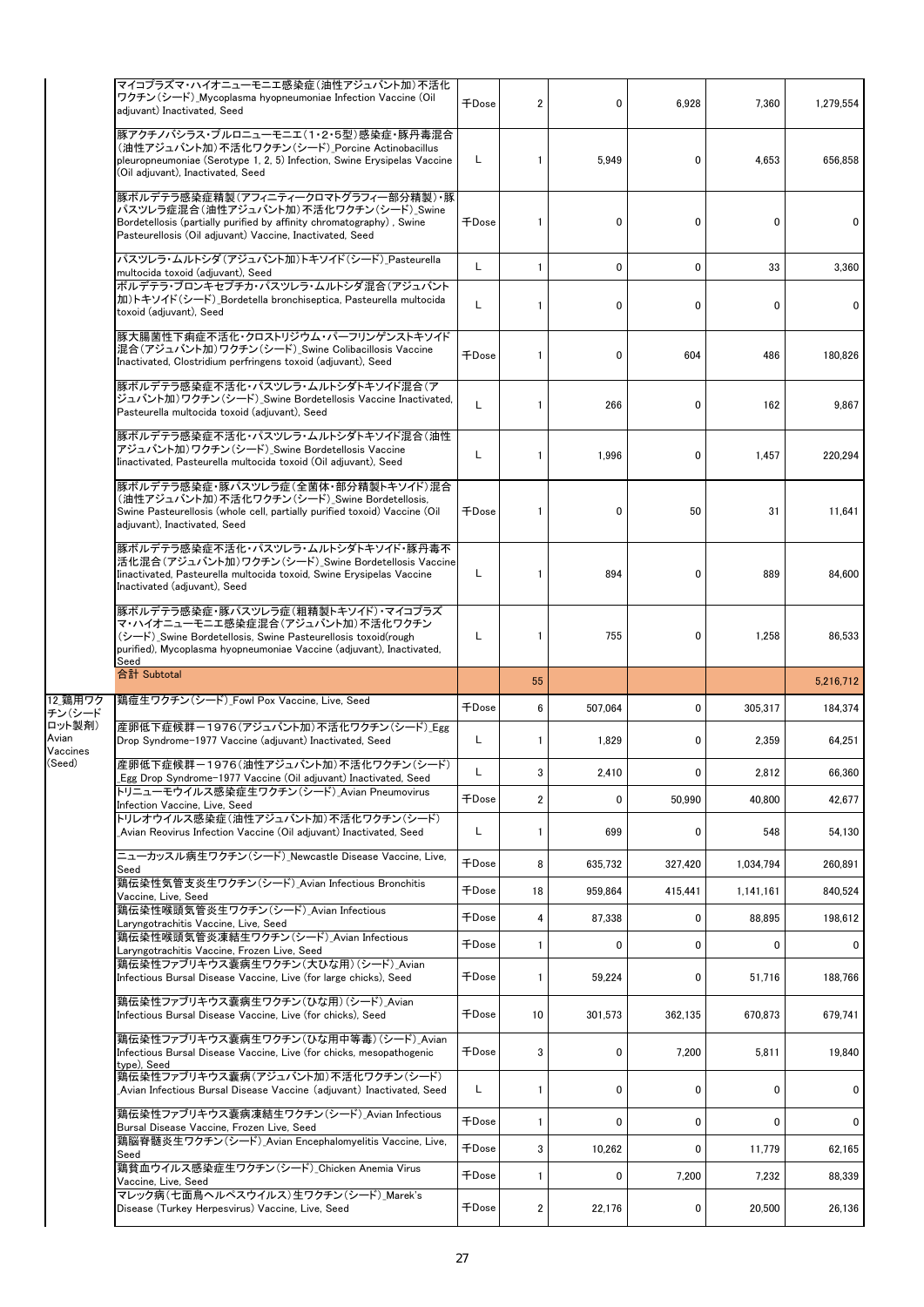| マレック病(マレック病ウイルス1型)凍結生ワクチン(シード) Marek's<br>Disease (Type 1) Vaccine, Frozen, Live, Seed                                                                                                                                                            | 千Dose               | 6                       | 267,383 | 0      | 264,055 | 501,330 |
|---------------------------------------------------------------------------------------------------------------------------------------------------------------------------------------------------------------------------------------------------|---------------------|-------------------------|---------|--------|---------|---------|
| マレック病(マレック病ウイルス1型・七面鳥ヘルペスウイルス)凍結生ワ<br>クチン(シード)_Marek's Disease (Type 1, Turkey Herpesvirus) Vaccine,<br>Frozen, Live, Seed                                                                                                                        | <b>千Dose</b>        | 1                       | 0       | 0      | 10,520  | 24,985  |
| マレック病(マレック病ウイルス2型・七面鳥ヘルペスウイルス)凍結生ワ<br>クチン(シード)_Marek's Disease (Type 2, Turkey Herpesvirus) Vaccine,<br>Frozen, Live, Seed                                                                                                                        | 千Dose               | $\overline{\mathbf{c}}$ | 318,812 | 0      | 225,306 | 402,180 |
| ニューカッスル病・鶏伝染性気管支炎混合生ワクチン(シード) Newcastle<br>Disease, Avian Infectious Bronchitis Vaccine, Live, Seed                                                                                                                                               | <b>千Dose</b>        | 7                       | 516,713 | 20,400 | 498,071 | 326,886 |
| ニューカッスル病・鶏伝染性気管支炎混合(油性アジュバント加)不活化<br>ワクチン (シード)_Newcastle Disease, Avian Infectious Bronchitis<br>Vaccine (Oil adjuvant) Inactivated, Seed                                                                                                        | L                   | 2                       | 2,636   | 0      | 3,225   | 36,377  |
| ニューカッスル病・鶏伝染性気管支炎2価混合(油性アジュバント加)不<br>活化ワクチン(シード)_Newcastle Disease. Avian Infectious Bronchitis<br>(bivalent) Vaccine (Oil adjuvant) Inactivated, Seed                                                                                            | L                   | 2                       | 2,651   | 0      | 727     | 33,127  |
| マレック病(マレック病ウイルス2型・七面鳥ヘルペスウイルス)・鶏痘混<br>合生ワクチン (シード)_Marek's Disease (Type 2, Turkey Herpesvirus).<br>Fowl Pox Vaccine, Live, Seed                                                                                                                  | $\mp$ Dose          | 1                       | 0       | 0      | 39,640  | 91,172  |
| ニューカッスル病・鶏伝染性気管支炎2価・産卵低下症候群-1976混<br>合(油性アジュバント加)不活化ワクチン(シード)_Newcastle Disease,<br>Avian Infectious Bronchitis (bivalent), Egg Drop Syndrome-1977 Vaccine<br>(Oil adjuvant) Inactivated, Seed                                                    | L                   | 1                       | 0       | 0      | 0       | 0       |
| ニューカッスル病・鶏伝染性気管支炎2価・鶏伝染性ファブリキウス嚢病<br>混合(油性アジュバント加)不活化ワクチン(シード)_Newcastle Disease,<br>Avian Infectious Bronchitis (bivalent), Avian Infectious Bursal Disease<br>Vaccine (Oil adjuvant) Inactivated, Seed                                          | L                   | 1                       | 1,480   | 0      | 944     | 52,381  |
| ニューカッスル病・鶏伝染性気管支炎2価・鶏伝染性ファブリキウス嚢<br>病・産卵低下症候群-1976混合(油性アジュバント加)不活化ワクチン<br>(シード)_Newcastle Disease, Avian Infectious Bronchitis (bivalent),<br>Avian Infectious Bursal Disease, Egg Drop Syndrome-1976 Vaccine (Oil<br>adjuvant) Inactivated, Seed |                     | 1                       | 0       | 0      | 0       | 0       |
| ニューカッスル病・鶏伝染性気管支炎2価・鶏伝染性ファブリキウス嚢病<br>トリレオウイルス感染症混合(油性アジュバント加)不活化ワクチン(シー<br>ド) Newcastle Disease, Avian Infectious Bronchitis (bivalent), Avian<br>Infectious Bursal Disease, Avian Reovirus Infection Vaccine (Oil<br>adjuvant) Inactivated, Seed | L                   | 1                       | 1,742   | 0      | 1,135   | 96,193  |
| 鶏サルモネラ症(サルモネラ・エンテリティディス)(アジュバント加)不活<br>化ワクチン (シード) _Poultry Salmonellosis(S. enteritidis) Vaccine<br>(adjuvant) Inactivated, Seed                                                                                                                 | L                   | 1                       | 0       | 1,633  | 2,310   | 43,884  |
| 鶏サルモネラ症(サルモネラ・エンテリティディス)(油性アジュバント加)<br>不活化ワクチン(シード) Poultry Salmonellosis(S. enteritidis) Vaccine                                                                                                                                                 | Г                   | 1                       | 0       | 0      | 0       | 0       |
| (Oil adjuvant) Inactivated, Seed                                                                                                                                                                                                                  | 千Dose               | 2                       | 1,752   | 10,394 | 9,289   | 64,906  |
| 鶏サルモネラ症(サルモネラ・インファンティス・サルモネラ・エンテリティ<br>ディス・サルモネラ・ティフィムリウム)(油性アジュバント加)不活化ワクチ<br>ン(シード) Poultry Salmonellosis (S. infantis, S. enteritidis, S.<br>typhimurium) Vaccine (Oil adjuvant) Inactivated, Seed                                             |                     |                         | 19,344  |        | 12,397  | 281,777 |
| 鶏サルモネラ症(サルモネラ・インファンティス抽出抗原・サルモネラ・エン<br>テリティディス抽出抗原・サルモネラ・ティフィムリウム抽出抗原)(油性ア<br>ジュバント加)不活化ワクチン(シード)_Poultry Salmonellosis (S. infantis,<br>S. enteritidis, S. typhimurium extracted antigen) Vaccine (Oil adjuvant)<br>Inactivated, Seed            | L                   | 1                       | 0       | 0      | 0       | 0       |
| 鶏脳脊髄炎・鶏痘混合生ワクチン(シード)<br>Avian Encephalomyelitis, Fowl Pox Vaccine, Live, Seed                                                                                                                                                                     | 千Dose               | 1                       | 0       | 0      | 0       | 0       |
| 鶏伝染性ファブリキウス嚢病・マレック病(マレック病ウイルス2型・七面<br>鳥ヘルペスウイルス)・鶏痘混合生ワクチン(シード)<br>_Avian Infectious Bursal Disease,Marek's Disease (Type 2, Turkey<br>Herpesvirus). Fowl Pox Vaccine, Live, Seed                                                                 | <b>千Dose</b>        | $\mathbf{1}$            | 0       | 0      | 0       | 0       |
| 鶏伝染性コリーザ(A・C型)(アジュバント加)不活化ワクチン(シード)<br>Avian Infectious Coryza (Type A&C) Vaccine (adjuvant) Inactivated,<br>Seed                                                                                                                                 | L                   | 2                       | 2,116   | 0      | 553     | 2,521   |
| マイコプラズマ・ガリセプチカム感染症生ワクチン(シード)_Mycoplasma<br>gallisepticum Vaccine Live, Seed                                                                                                                                                                       | <b>千Dose</b>        | 3                       | 103,730 | 2,580  | 54,880  | 650,665 |
| マイコプラズマ・ガリセプチカム感染症凍結生ワクチン(シード)<br>Mycoplasma gallisepticum Vaccine, Frozen, Live, Seed                                                                                                                                                            | $\mp$ Dose          | 1                       | 0       | 28,317 | 23,685  | 303,879 |
| マイコプラズマ・シノビエ感染症凍結生ワクチン(シード) Mycoplasma<br>synoviae Vaccine, Frozen, Live, Seed                                                                                                                                                                    | <b><i>千Dose</i></b> | 1                       | 0       | 9,623  | 9,644   | 197,702 |
| マイコプラズマ・ガリセプチカム感染症(アジュバント加)不活化ワクチン<br>(シード)_Mycoplasma gallisepticum Vaccine (adjuvant) Inactivated, Seed                                                                                                                                         | L                   | 1                       | 830     | 0      | 346     | 5,833   |
| マイコプラズマ・ガリセプチカム感染症(油性アジュバント加)不活化ワク<br>チン(シード) Mycoplasma gallisepticum Vaccine (Oil adjuvant)                                                                                                                                                     | L                   | 4                       | 0       | 0      | 480     | 23,388  |
| Inactivated, Seed                                                                                                                                                                                                                                 | 千Dose               | $\mathbf{1}$            | 0       | 0      | 694     | 9,369   |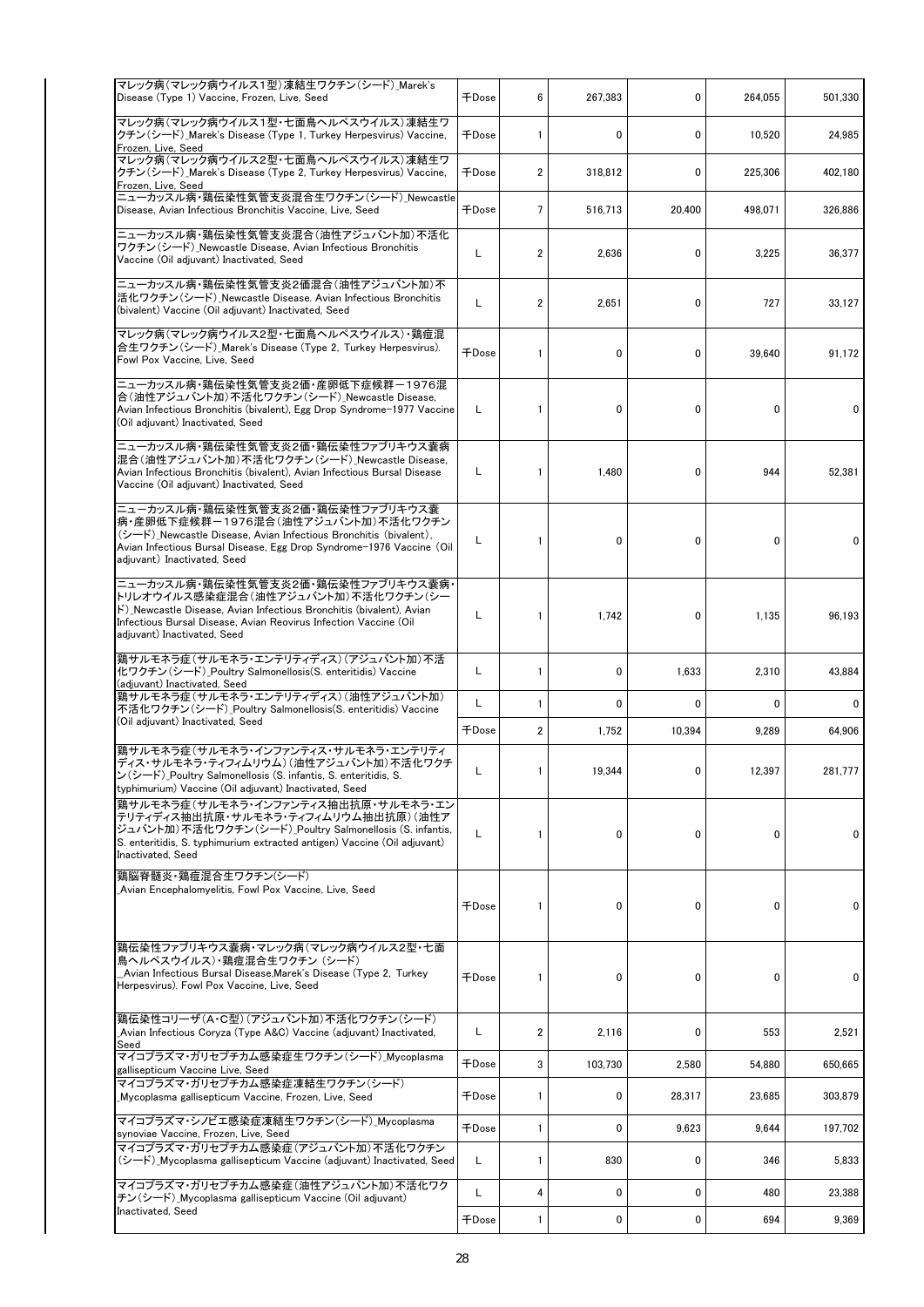|                    | 鶏コクシジウム感染症(ネカトリックス)生ワクチン(シード)_Chicken<br>Coccidiosis (E.necatrix) Vaccine, Live, Seed                                                                                                                                                                               | $\mp$ Dose          | 1              | 8,327       | 0     | 7,958        | 21,981    |
|--------------------|---------------------------------------------------------------------------------------------------------------------------------------------------------------------------------------------------------------------------------------------------------------------|---------------------|----------------|-------------|-------|--------------|-----------|
|                    | 鶏コクシジウム感染症(アセルブリナ・テネラ・マキシマ)混合生ワクチン<br>(シード) Chicken Coccidiosis (E.acervulina, E.tenella and E.maxima)<br>Vaccine, Live, Seed                                                                                                                                       | $\mp$ Dose          | 1              | 34,264      | 0     | 48.159       | 142,849   |
|                    | 鶏伝染性コリーザ(A・C型)・マイコプラズマ・ガリセプチカム感染症混合<br>(アジュバント・油性アジュバント加)不活化ワクチン(シード) Avian<br>Infectious Coryza (Type A&C), Mycoplasma gallisepticum Vaccine (Oil<br>adjuvant), Inactivated, Seed                                                                                  | L.                  | 1              | 1,804       | 0     | 1,777        | 47,032    |
|                    | ニューカッスル病・鶏伝染性気管支炎・鶏伝染性コリーザ(A・C型)液状<br> 混合(アジュバント加)不活化ワクチン(シード)_Newcastle Disease, Avian<br>Infectious Bronchitis, Avian Infectious Coryza (Type A&C) Vaccine<br>(adjuvant), Liquid, Inactivated, Seed                                                               | L.                  | 1              | 0           | 0     | $\mathbf{0}$ | 0         |
|                    | ニューカッスル病・鶏伝染性気管支炎・鶏伝染性コリーザ(A・C型菌処<br> 理)混合(アジュバント加)不活化ワクチン(シード) Newcastle Disease,<br>Avian Infectious Bronchitis (bivalent), Avian Infectious Coryza (Type<br>A&C, ultrasonicated) Vaccine (adjuvant), Inactivated, Seed                                           | Г                   | 1              | 562         | 0     | 679          | 8,630     |
|                    | ニューカッスル病・鶏伝染性気管支炎・鶏伝染性コリーザ(A・C型)混合<br>(油性アジュバント加)不活化ワクチン(シード)_Newcastle Disease, Avian<br>Infectious Bronchitis, Avian Infectious Coryza (Type A&C) Vaccine (Oil<br>adjuvant) Inactivated, Seed                                                                     | L.                  | $\overline{2}$ | 4,390       | 0     | 3,488        | 76,239    |
|                    | ニューカッスル病・鶏伝染性気管支炎2価・鶏伝染性コリーザ(A・C型)混<br>合(アジュバント加)不活化ワクチン(シード)_Newcastle Disease, Avian<br>Infectious Bronchitis (bivalent), Avian Infectious Coryza (Type A&C)<br>Vaccine (adjuvant), Inactivated, Seed                                                             | L                   | 1              | 6,735       | 0     | 6,665        | 78,756    |
|                    | ニューカッスル病・鶏伝染性気管支炎・鶏伝染性コリーザ(A・C型)・マイ<br>コプラズマ・ガリセプチカム感染症混合(油性アジュバント加)不活化ワク<br>チン(シード) Newcastle Disease, Avian Infectious Bronchitis, Avian<br>Infectious Coryza (Type A&C), Mycoplasma gallisepticum Vaccine (Oil<br>adjuvant), Inactivated, Seed                   | Г                   | $\mathbf{1}$   | 7,900       | 0     | 7,340        | 351,420   |
|                    | 合計 Subtotal                                                                                                                                                                                                                                                         |                     | 121            |             |       |              | 6,652,268 |
| 14 犬用ワク<br>チン(シード  | 犬パルボウイルス感染症生ワクチン(シード) Canine Parvovirus                                                                                                                                                                                                                             | 千Dose               | 2              | 0           | 31    | 18           | 6,822     |
| ロット製剤)<br>Canine   | Infection Vaccine, Live, Seed<br>狂犬病組織培養不活化ワクチン(シード) Rabies (tissue culture)<br>Vaccine, Inactivated, Seed                                                                                                                                                          | L                   | 4              | 5,343       | 0     | 4,417        | 1,281,163 |
| Vaccines<br>(Seed) | ジステンパー・犬アデノウイルス(2型)感染症・犬パラインフルエンザ・犬<br>パルボウイルス感染症混合生ワクチン(シード) Canine Distemper.<br>Canine Adenovirus (Type 2) Infection, Canine Parainfluenza, Canine<br>Parvovirus Infection, Vaccine, Live, Seed                                                                  | ∓Dose               | 4              | 263         | 2,131 | 862          | 507,643   |
|                    | ジステンパー・犬アデノウイルス(2型)感染症・犬パラインフルエンザ・犬<br> パルボウイルス感染症・犬コロナウイルス感染症混合ワクチン(シード)<br>Canine Distemper, Canine Adenovirus (Type 2) Infection, Canine<br>Parainfluenza, Canine Parvovirus Infection, Canine Coronavirus Infection<br>Vaccine, Mixed, Seed                     | <b>千Dose</b>        | 1              | $\mathbf 0$ | 1,350 | 1,421        | 923.819   |
|                    | 犬レプトスピラ病不活化ワクチン(シード) Canine Leptospirosis Vaccine,<br><b>Inactivated, Seed</b>                                                                                                                                                                                      | <b><i>FDose</i></b> | $\mathbf{1}$   | 0           | 345   | 22           | 4,655     |
|                    | 犬レプトスピラ病(カニコーラ・イクテロへモラジー・グリッポチフォーサ・ポ<br> モナ)不活化ワクチン(アジュバント加溶解用液)(シード) Leptospirosis<br>(L.canicola, L.icterohaemorrhagiae, L.grippotyphosa, L.pomona) Vaccine<br>(adiuvant). Inactivated. Seed                                                                      | $\mp$ Dose          | 1              | 0           | 21    | 16           | 7,027     |
|                    | 犬アデノウイルス(2型)感染症・犬パラインフルエンザ・犬ボルデテラ感<br>染症(部分精製赤血球凝集素)混合不活化ワクチン(シード) Canine<br>Adenovirus (Type 2) Infection, Canine Parvovirus Infection, Canine<br>Bordetellosis (partially purified heamagglutinin) Vaccine, Inactivated,<br>Seed                                  | 千Dose               | 1              | 146         | 0     | 117          | 43,679    |
|                    | ジステンパー・犬アデノウイルス(2型)感染症・犬パラインフルエンザ・犬<br> パルボウイルス感染症・犬レプトスピラ病混合ワクチン(シード) Canine<br>Distemper, Canine Adenovirus (Type 2) Infection, Canine Parainfluenza,<br>Canine Parvovirus Infection, Canine Leptospirosis Vaccine, Live, Seed                                    | <b>千Dose</b>        | 2              | 0           | 108   | 182          | 135,120   |
|                    |                                                                                                                                                                                                                                                                     |                     |                |             |       |              |           |
|                    | ジステンパー・犬アデノウイルス(2型)感染症・犬パラインフルエンザ・犬<br>パルボウイルス感染症・犬コロナウイルス感染症混合(アジュバント加)<br>ワクチン(シード) Canine Distemper, Canine Adenovirus (Type 2)<br>Infection, Canine Parainfluenza, Canine Parvovirus Infection, Canine<br>Coronavirus Infection Vaccine (adjuvant), Mixed, Seed | $\mp$ Dose          | 1              | 0           | 0     | 172          | 117,843   |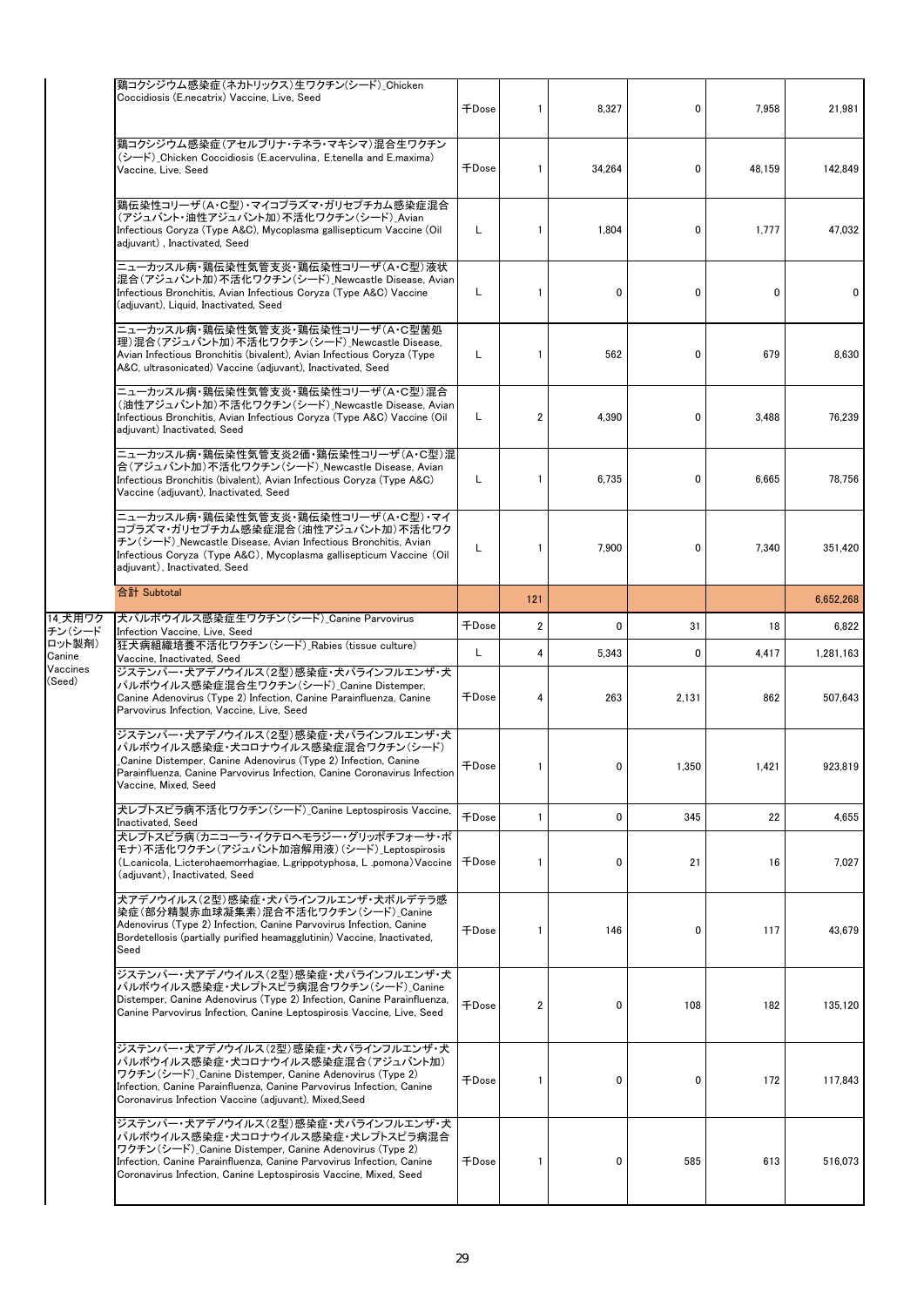|                                     | ジステンパー・犬アデノウイルス(2型)感染症・犬パラインフルエンザ・犬<br>パルボウイルス感染症・犬コロナウイルス感染症・犬レプトスピラ病(カニ<br>コーラ・イクテロヘモラジー・ヘブドマディス)混合(アジュバント加)ワクチ<br>ン(シード) Canine Distemper, Canine Adenovirus (Type 2) Infection,<br>Canine Parainfluenza, Canine Parvovirus Infection, Canine Coronavirus<br>Infection, Canine Leptospirosis (L.canicola, L.icterohaemorrhagiae, L.<br>hebdomadis.) Vaccine. Mixed. Seed | <b>千Dose</b> | 1                       | 121            | 0            | 385          | 304,347        |
|-------------------------------------|-----------------------------------------------------------------------------------------------------------------------------------------------------------------------------------------------------------------------------------------------------------------------------------------------------------------------------------------------------------------------------|--------------|-------------------------|----------------|--------------|--------------|----------------|
|                                     | 合計 Subtotal                                                                                                                                                                                                                                                                                                                                                                 |              | 19                      |                |              |              | 3,848,191      |
| 15 猫・ミンク<br>用ワクチン<br>(シードロット<br>製剤) | 猫ウイルス性鼻気管炎・猫カリシウイルス感染症・猫汎白血球減少症混 <br>合生ワクチン(シード) Feline Rhinotracheitis, Feline Calicivirus Infection.<br>Feline Panleukopenia Vaccine, Live, Seed                                                                                                                                                                                                                          | <b>+Dose</b> | 3                       | 355            | 759          | 1,024        | 508,266        |
| Feline Mink<br>Vaccines<br>(Seed)   | 猫ウイルス性鼻気管炎・猫カリシウイルス感染症3価・猫汎白血球減少<br>症混合(油性アジュバント加)不活化ワクチン(シード) Feline<br>Rhinotracheitis, Feline Calicivirus Infection (bivalent), Feline<br>Panleukopenia(Oil adjuvant), Vaccine, Inactivated, Seed                                                                                                                                                                        | <b>千Dose</b> | 1                       | 121            | 0            | 157          | 114,220        |
|                                     | 合計 Subtotal                                                                                                                                                                                                                                                                                                                                                                 |              | 4                       |                |              |              | 622,486        |
| 16_診断液<br>Diagnostics               | アカバネ病診断用抗原_Akabane Disease diagnostic Antigen                                                                                                                                                                                                                                                                                                                               | kit          | 1                       | 0              | 0            | $\mathbf{0}$ | 0              |
|                                     | アカバネ診断用酵素抗体反応キット_Akabanevirus Disease diagnostic<br>ELISA Kit                                                                                                                                                                                                                                                                                                               | kit          | $\mathbf{1}$            | $\overline{4}$ | 0            | 4            | 400            |
|                                     | イバラキ病診断用抗原 Ibaraki Disease diagnostic Antigen                                                                                                                                                                                                                                                                                                                               | kit          | 1                       | 0              | 0            | 0            | 0              |
|                                     | 牛アデノウイルス感染症診断用抗原 Bovine Adenovirus Infection<br>diagnostic Antigen                                                                                                                                                                                                                                                                                                          | kit          | 1                       | 0              | $\mathbf{0}$ | $\mathbf{0}$ | $\mathbf{0}$   |
|                                     | 牛アデノウイルス感染症診断用酵素抗体反応キット Bovine Adenovirus<br>infection diagnostic ELISA Kit                                                                                                                                                                                                                                                                                                 | kit          | $\mathbf{1}$            | 0              | $\mathbf 0$  | $\mathbf{0}$ | 0              |
|                                     | 牛ウイルス性下痢-粘膜病診断用酵素抗体反応キット Bovine Viral<br>Diarrhea-Mucosal Disease diagnostic ELISA Kit                                                                                                                                                                                                                                                                                      | kit          | 1                       | 0              | 634          | 510          | 41,929         |
|                                     | 牛パラインフルエンザウイルス感染症診断用抗原 Bovine Parainfluenza<br>diagnostic Antigen                                                                                                                                                                                                                                                                                                           | kit          | 1                       | $\mathbf 0$    | $\mathbf{0}$ | $\mathbf{0}$ | 0              |
|                                     | 牛白血病診断用受身赤血球凝集反応抗原 Bovine Leukemia diagnostic<br><b>HA Antigen</b>                                                                                                                                                                                                                                                                                                          | kit          | $\overline{\mathbf{2}}$ | $\mathbf 0$    | $\mathbf{0}$ | $\mathbf{0}$ | 0              |
|                                     | 牛白血病診断用酵素抗体反応キット_Bovine Leukemia diagnostic ELISA<br>Kit                                                                                                                                                                                                                                                                                                                    | kit          | 1                       | 1,266          | 0            | 1,423        | 128,070        |
|                                     | 牛白血病診断用リアルタイムポリメラーゼ連鎖反応キット Bovine<br>Leukemia diagnostic Real-time PCR Kit                                                                                                                                                                                                                                                                                                  | kit          | 1                       | 0              | 0            | 11           | 358            |
|                                     | 牛ロタウイルス感染症診断用酵素抗体反応キット Bovine Rotavirus<br>Infection diagnostic ELISA Kit                                                                                                                                                                                                                                                                                                   | kit          | 1                       | 0              | $\mathbf 0$  | 0            | 0              |
|                                     | カンピロバクタ―病診断用菌液 Campylobacter diagnostic Antigen                                                                                                                                                                                                                                                                                                                             | (空白)         | 1                       | 0              | 0            | $\mathbf{0}$ | $\mathbf{0}$   |
|                                     | カンピロバクタ―病診断用蛍光抗体_Campylobacter diagnostic<br>Fluorescent Antibody                                                                                                                                                                                                                                                                                                           | L            | 1                       | 0              | 0            | 0            | 939            |
|                                     | 牛肺疫診断用補体結合反応抗原 Bovine Pleuropneumonia diagnostic<br>CF Antigen                                                                                                                                                                                                                                                                                                              | L            | 1                       | $\mathbf{0}$   | 0            | $\mathbf{0}$ | 8              |
|                                     | 口蹄疫診断用金コロイド標識抗体反応キット_Foot-and-mouth disease<br>Infection diagnostic Gold colloid-labeled antibody reaction Kit                                                                                                                                                                                                                                                              | kit          | 1                       | 225            | $\mathbf{0}$ | 116          | 8,120          |
|                                     | 炭疽診断用沈降反応血清_Anthrax diagnostic Serum for precipitation<br>reaction                                                                                                                                                                                                                                                                                                          | L            | 1                       | 0              | 0            | 0            | 145            |
|                                     | ツベルクリン Tuberculin                                                                                                                                                                                                                                                                                                                                                           | L            | 1                       | 0              | $\mathbf{0}$ | 29           | 37,570         |
|                                     |                                                                                                                                                                                                                                                                                                                                                                             | (空白)         | 1                       | 0              | 0            | 0            | 0              |
|                                     | ブルセラ病急速診断用菌液 Brucellosis Rapid diagnostic Antigen                                                                                                                                                                                                                                                                                                                           | L            | 1                       | 0              | 0            | 3            | 7,088          |
|                                     |                                                                                                                                                                                                                                                                                                                                                                             | (空白)         | 1                       | 0              | 0            | $\mathbf{0}$ | 0              |
|                                     | ブルセラ病診断用菌液 Brucellosis diagnostic Antigen                                                                                                                                                                                                                                                                                                                                   | L            | 1                       | 0              | 0            | $\mathbf{1}$ | 212            |
|                                     | ブルセラ病診断用抗原固相化酵素抗体反応キット_Brucellosis diagnostic<br>Solid Phase ELISA Kit                                                                                                                                                                                                                                                                                                      | kit          | 1                       | 53             | 0            | 52           | 5,304          |
|                                     | ブルセラ病診断用補体結合反応抗原_Brucellosis diagnostic CF Antigen                                                                                                                                                                                                                                                                                                                          | L            | 1                       | 0              | 0            | $\mathbf{0}$ | 111            |
|                                     | ヨーニン Johnin                                                                                                                                                                                                                                                                                                                                                                 | L            | 1                       | 0              | 0            | 0            | 140            |
|                                     | ヨ―ネ病診断用抗原固相化酵素抗体反応キット(不活化マイコバクテリ<br>ウム・フレイ菌可溶化たん白吸収剤) Johne's Disease diagnostic Solid<br>Phase ELISA Kit(absorbent of inactivated Mycobacterium phlei<br>solubilized protein)                                                                                                                                                                                              | kit          | 1                       | $\mathbf{0}$   | 0            | $\mathbf{0}$ | 0              |
|                                     | ヨ―ネ病診断用抗原固相化酵素抗体反応キット(予備的検出用)<br>Johne's Disease diagnostic Solid Phase ELISA Kit (for screening)                                                                                                                                                                                                                                                                           | kit          | $\overline{\mathbf{c}}$ | 2,657          | 0            | 4,045        | 124,391        |
|                                     | ヨーネ病診断用酵素抗体反応キット_Johne's Disease diagnostic ELISA<br>Kit                                                                                                                                                                                                                                                                                                                    | (空白)         | 1                       | 0              | 0            | $\mathbf{0}$ | 0              |
|                                     | ヨーネ病診断用補体結合反応抗原_Johne's Disease diagnostic CF<br>Antigen                                                                                                                                                                                                                                                                                                                    | L            | 1                       | 0              | 0            | $\mathbf{0}$ | 112            |
|                                     | ヨ―ネ病診断用リアルタイムポリメラ―ゼ連鎖反応キット Anaplasmosis<br>diagnostic CF Antigen                                                                                                                                                                                                                                                                                                            | kit          | 1                       | 377            | 0            | 318          | 93,528         |
|                                     |                                                                                                                                                                                                                                                                                                                                                                             | (空白)         | 1                       | 0              | 0            | 0            | 0              |
|                                     | アナプラズマ病診断用補体結合反応抗原_Anaplasmosis diagnostic CF<br>Antigen                                                                                                                                                                                                                                                                                                                    | L            | 1                       | 0              | 0            | 0            | $\overline{0}$ |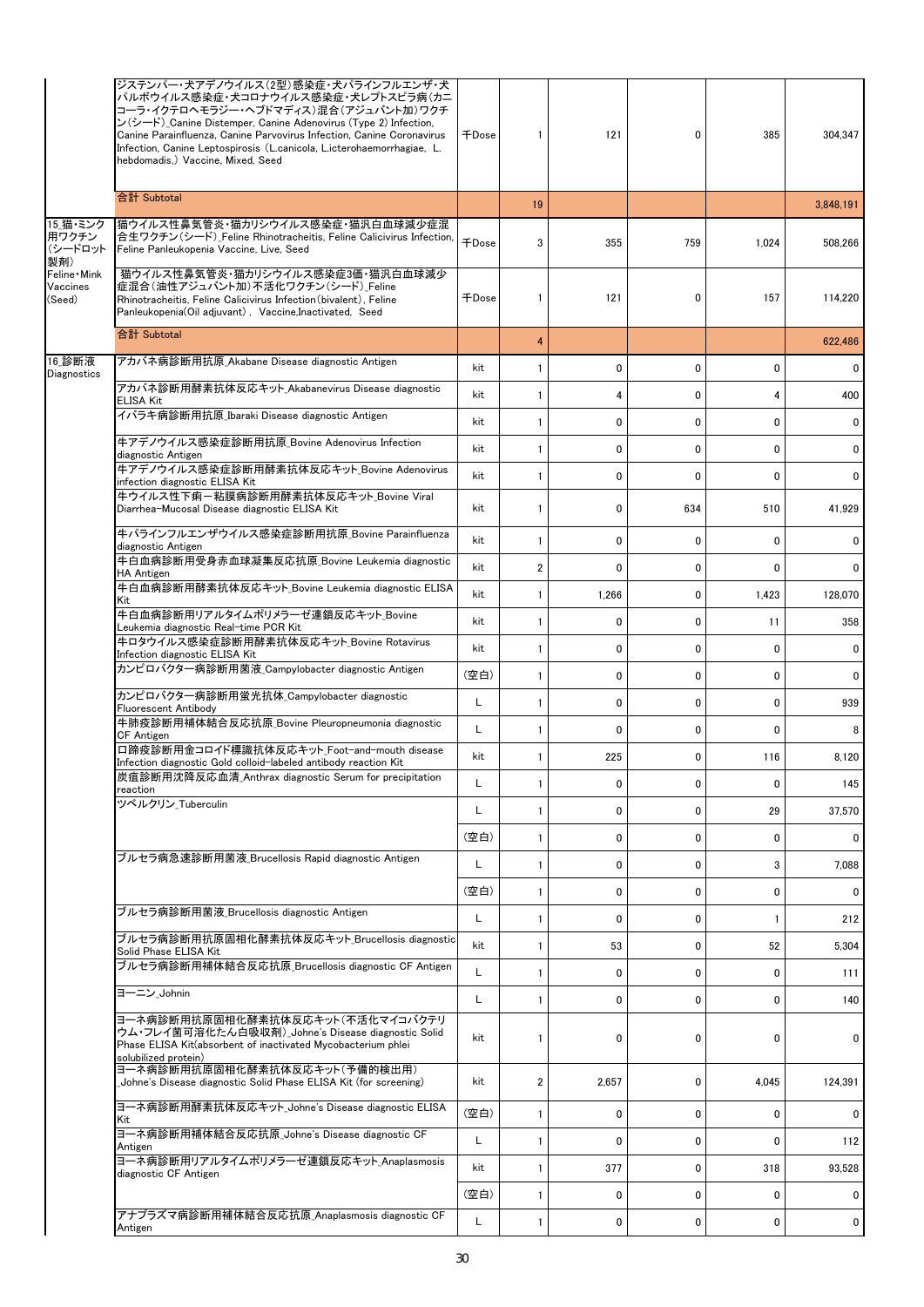| 牛海綿状脳症診断用酵素抗体反応キット(ワンステップ測定法) BSE<br>diagnostic ELISA kit(one-step measurement method)                                                                                            | kit  | 1              | 0                       | 0            | 0            | 0       |
|-----------------------------------------------------------------------------------------------------------------------------------------------------------------------------------|------|----------------|-------------------------|--------------|--------------|---------|
| 牛海綿状脳症診断用酵素抗体反応キット(ワンポット前処理法) BSE<br>diagnostic ELISA kit(one-pot pretreatment method)                                                                                            | kit  | $\overline{2}$ | 171                     | $\mathbf{0}$ | 689          | 88,749  |
| 馬インフルエンザウイルス診断用抗原_Equine Influenza Virus<br>Diagnostic Antigen                                                                                                                    | kit  | $\overline{2}$ | 0                       | $\mathbf{0}$ | $\mathbf{0}$ | 0       |
| 馬伝染性貧血診断用沈降反応抗原_Equine Infectious Anemia diagnostic<br><b>AGP Antigen</b>                                                                                                         | kit  | 1              | 515                     | 0            | 644          | 7,348   |
|                                                                                                                                                                                   | (空白) | 1              | 0                       | 0            | 0            | 0       |
| 馬伝染性貧血診断用酵素抗体反応キット(予備的検出用)_Equine<br>Infectious Anemia diagnostic ELISA Kit (for screening)                                                                                       | kit  | 1              | 0                       | 0            | 0            | 0       |
| 馬鼻肺炎ウイルス抗体検出用酵素抗体反応キット Equine<br>Rhinopneumonitis Virus antiboty detective ELISA Kit                                                                                              | kit  | 1              | 0                       | 0            | 0            | 0       |
| 馬パラチフス診断用菌液_Equine Paratyphoid diagnostic Antigen                                                                                                                                 | L    | 1              | $\overline{\mathbf{c}}$ | $\mathbf 0$  | 1            | 1,070   |
| アクチノバシラス・プロモニューモニエラテックス診断用抗原 Porcine<br>Actinobacillus pleuropneumoniae Infection diagnostic Antigen                                                                              | kit  | 1              | 0                       | $\mathbf 0$  | 0            | 0       |
| オーエスキー病ウイルス糖たん白gI抗体識別用酵素抗体反応キット(抗<br>原吸着・ペルオキシダーゼ標識抗体)_Aujeszky's Disease Virus gI<br>Antibody distinguish ELISA Kit (antigen adsorbed peroxide labeled<br>antibody)              | kit  | 1              | 0                       | 222          | 168          | 34,465  |
| オーエスキー病ウイルス糖たん白gI抗体識別用酵素抗体反応キット(抗<br>体吸着・抗原ーペルオキシダーゼ標識抗体)_Aujeszky's Disease Virus<br>gI Antibody distinguish ELISA Kit (antibody absorbed antigen, peroxide<br>labeled antibody) | kit  | 1              | 0                       | 317          | 215          | 22,130  |
| オーエスキー病診断用ラテックス凝集反応抗原_Aujeszky's Disease<br>diagnostic Latex Agglutination Antigen                                                                                                | kit  | $\overline{2}$ | 430                     | 448          | 453          | 26,843  |
| 豚コレラ診断用蛍光抗体_Hog Cholera diagnostic Fluorescent Antibody                                                                                                                           | kit  | $\overline{2}$ | 1,567                   | $\mathbf{0}$ | 1,119        | 14,547  |
| 豚コレラ診断用酵素抗体反応キット_Hog Cholera diagnostic ELISA Kit                                                                                                                                 | kit  | 1              | 672                     | $\mathbf{0}$ | 666          | 65,268  |
| 豚マイコプラズマ肺炎診断用酵素抗体反応キット_Swine Mycoplasma<br>Infection diagnostic Antige                                                                                                            |      | $\overline{2}$ | 0                       | 134          | 88           | 21,822  |
| マイコプラズマ・ハイオニューモニエ補体結合反応用抗原_Mycoplasma<br>hyopneumoniae Infection diagnostic CF Antigen                                                                                            |      | 1              | 0                       | 0            | 0            | 0       |
|                                                                                                                                                                                   | (空白) | 1              | 0                       | 0            | 0            | 0       |
| 豚丹毒診断用抗原_Swine Erysipelas diagnostic Antigen                                                                                                                                      | kit  | 1              | 0                       | 0            | 0            | 0       |
| 日本脳炎診断用抗原_Japanese Encephalitis diagnostic Antigen                                                                                                                                | kit  | 1              | 152                     | $\mathbf{0}$ | 265          | 2,305   |
| 豚繁殖・呼吸障害症候群診断用抗原_Porcine Reproductive and<br>Respiratory Syndrome diagnostic Antigen                                                                                              | kit  | 2              | $\mathbf 0$             | 675          | 566          | 104,744 |
| 豚アクチノバシラス・プルロニューモニエ感染症診断用抗原(Swine<br>Actinobacillus pleuropneumoniae Infection Diagnostic Antigen)                                                                                | kit  | 1              | 0                       | 178          | 125          | 25,200  |
| 豚アクチノマイセス感染症診断用抗原 Swine Actinomyces Infection<br>diagnostic Antigen                                                                                                               | kit  | $\mathbf{1}$   | 0                       | $\mathbf{0}$ | 0            | 0       |
|                                                                                                                                                                                   | (空白) | 1              | 0                       | 0            | $\mathbf{0}$ | 0       |
| 豚パルボウイルス感染症診断用抗原 Swine Parvovirus Infection<br>diagnostic Antigen                                                                                                                 | kit  | 1              | 233                     | 0            | 103          | 885     |
| 豚ボルデテラ感染症診断用抗原 Swine Bordetellosis diagnostic Antigen                                                                                                                             | kit  | 2              | 140                     | 0            | 100          | 1,726   |
| 豚繁殖・呼吸障害症候群診断用酵素抗体反応キット Porcine<br>reproductive and respiratory syndrome diagnostic ELISA Kit                                                                                     | kit  | 2              | 0                       | 20           | 36           | 4,982   |
| 豚ローソニア・イントラセルラリス抗体検出キット_Swine L. intracellularis<br>Antibody detective ELISA Kit                                                                                                  | (空白) | 1              | 0                       | 0            | 0            | 0       |
| 精製鳥型ツベルクリン Purified Avian Tuberculin                                                                                                                                              | (空白) | 1              | $\mathbf 0$             | $\mathbf 0$  | 0            | 0       |
| A型インフルエンザ診断用酵素標識抗体反応キット_Influenza (Type A)<br>diagnostic Enzyme-labeled Antibody reaction kit                                                                                     | kit  | 2              | 3,568                   | 484          | 4,140        | 104,452 |
| A型インフルエンザ診断用ラテックス標識抗体反応キット_Influenza (Type<br>A) diagnostic Latex-labeled Antibody reaction Kit                                                                                   | 個    | 2              | 0                       | 0            | 82           | 804     |
| 鳥インフルエンザ診断用酵素標識抗体反応キット Avian Influenza<br>diagnostic Enzyme-labeled Antibody reaction Kit                                                                                         | kit  | 1              | 0                       | 0            | 0            | 0       |
| ニューカッスル病診断用赤血球凝集抗原_Newcastle Disease diagnostic<br>Hemagglutination Antigen                                                                                                       | kit  | 1              | 0                       | 0            | 0            | 0       |
|                                                                                                                                                                                   | L    | 1              | 5                       | $\mathbf{0}$ | 3            | 7,534   |
| ニューカッスル病診断用抗原_Newcastle Disease diagnostic Antigen                                                                                                                                | kit  | 1              | 0                       | 132          | 97           | 4,897   |
|                                                                                                                                                                                   | (空白) | 1              | 0                       | 0            | 0            | 0       |
| 鶏伝染性コリーザ(A型)診断用赤血球凝集抗原 Avian Infectious<br>Coryza (Type A) diagnostic Hemagglutination Antigen                                                                                    | kit  | 2              | 192                     | 0            | 197          | 6,521   |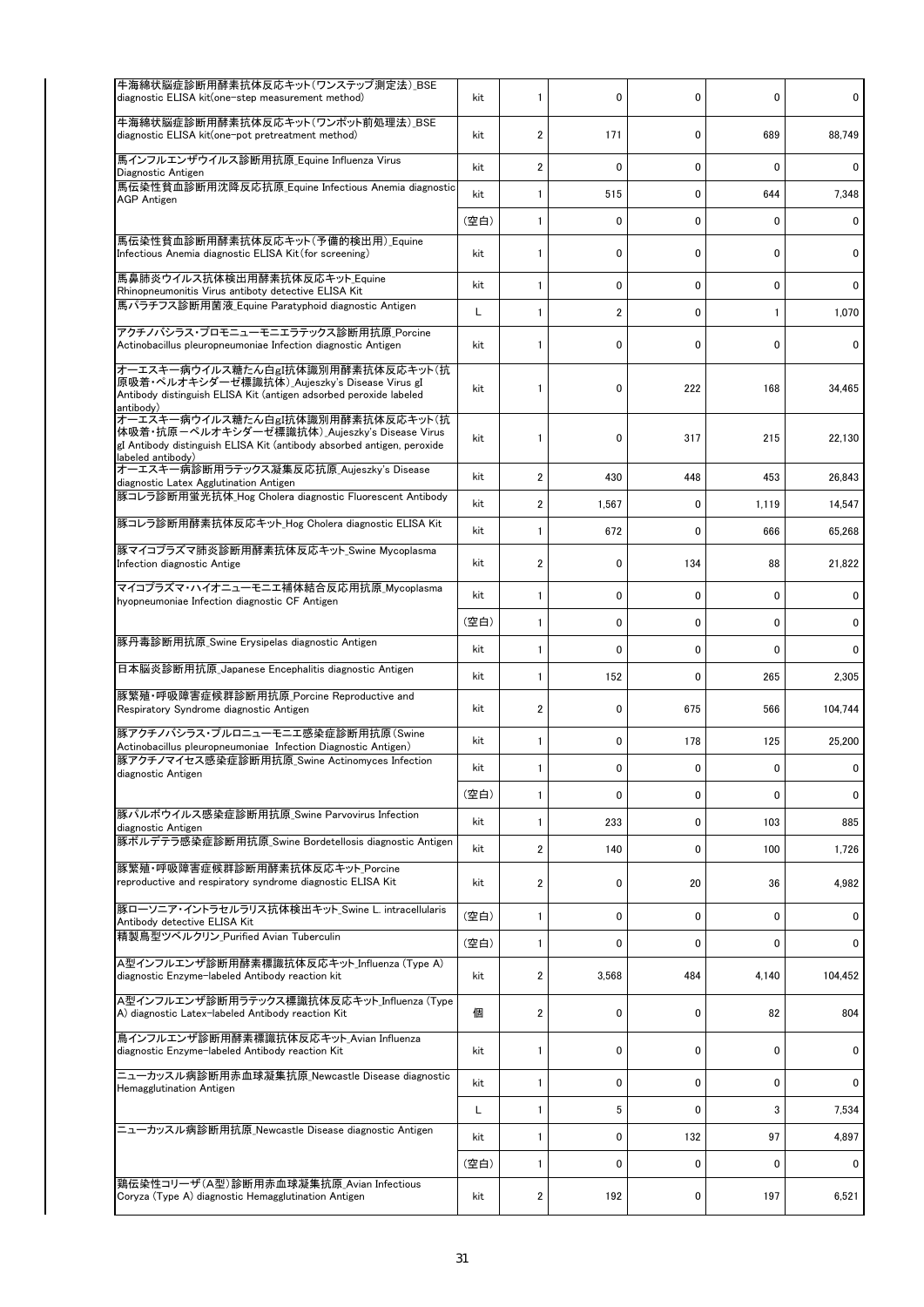| 鶏伝染性コリーザ(C型)診断用赤血球凝集抗原 Avian Infectious<br>Coryza (Type C) diagnostic Hemagglutination Antigen                                                                                                                                                  | kit  | 1              | 185         | 0           | 123          | 4,882   |
|-------------------------------------------------------------------------------------------------------------------------------------------------------------------------------------------------------------------------------------------------|------|----------------|-------------|-------------|--------------|---------|
| 鶏伝染性気管支炎診断用抗原 Infectious Bronchitis diagnostic Antgen                                                                                                                                                                                           | kit  | 1              | $\mathbf 0$ | 354         | 321          | 22,727  |
|                                                                                                                                                                                                                                                 | (空白) | 1              | 0           | $\mathbf 0$ | 0            | 0       |
| 伝染性ファブリキウス嚢病ウイルス感染症診断用酵素抗体反応キット<br>Avian Infectious Bursal Disease diagnostic ELISA Kit                                                                                                                                                         | kit  | $\overline{2}$ | 0           | 0           | $\mathbf{0}$ | 0       |
| 鶏伝染性ファブリキウス嚢病抗体診断用ラテックス診断液 Avian<br>Infectious Bursal Disease diagnostic Latex-labeled antibody reaction kit                                                                                                                                    | kit  | 1              | 0           | 0           | 0            | 0       |
| 鶏伝染性フアブリキウス嚢病診断用抗原_Avian Infectious Bursal<br>Disease diagnostic Antigen                                                                                                                                                                        | kit  | 1              | 0           | 216         | 206          | 13,250  |
| 鶏脳脊髄炎診断用抗原 Avian Encephalomyelitis diagnostic Antigen                                                                                                                                                                                           | kit  | 1              | 0           | 162         | 118          | 10,680  |
|                                                                                                                                                                                                                                                 | (空白) | 1              | 0           | $\mathbf 0$ | 0            | 0       |
| ひな白痢急速診断用菌液 Pullorum Disease Rapid diagnostic Antigen                                                                                                                                                                                           | L    | 1              | 19          | $\mathbf 0$ | 10           | 1,617   |
| マイコプラズマ感染症診断用抗原(牛肺疫診断用補体結合反応抗原を<br>除く。)Mycoplasma Infection diagnostic Antigen (except for Contagious<br>Bovine Pleuropneumonia CF Antigen)                                                                                                     | kit  | 1              | 0           | 90          | 102          | 3,978   |
| マイコプラズマ・ガリセプチカム感染症急速診断用菌液_Mycoplasma<br>gallisepticum Rapid diagnostic Antigen                                                                                                                                                                  | L    | 1              | 23          | $\mathbf 0$ | 19           | 11,219  |
| マイコプラズマ・シノビエ感染症急速診断用菌液 Mycoplasma synoviae<br>Rapid diagnostic Antigen                                                                                                                                                                          | L    | 1              | 18          | 0           | 18           | 17,425  |
| ロイコチトゾーン病診断用抗原_Leucocytozoonosis diagnostic Antigen                                                                                                                                                                                             | kit  | 1              | 51          | $\mathbf 0$ | 30           | 1,600   |
| ウイルス性神経壊死症診断用抗体_Viral Nervous Necrosis diagnostic<br>antibody                                                                                                                                                                                   | kit  | 1              | 0           | $\mathbf 0$ | 0            | 0       |
| 犬パルボウイルス感染症診断用金コロイド標識抗体反応キット Canine<br>Parvovirus Infection diagnostic Gold colloid-labeled antibody reaction                                                                                                                                   | kit  | 5              | 24,000      | 0           | 24,000       | 56,760  |
| 犬パルボウイルス感染症診断用酵素抗体反応キット Canine Parvovirus<br>Infection diagnostic ELISA kit<br>犬パルボウイルス感染症及び犬コロナウイルス感染症診断用金コロイド<br>標識抗体反応キット_Canine Parvovirus Infection, Canine Coronavirus<br>infection diagnostic Gold colloid-labeled antibody reaction Kit |      | 1              | 0           | 4,505       | 4,455        | 3,751   |
|                                                                                                                                                                                                                                                 |      | 1              | 0           | 0           | 0            | 0       |
| 犬パルボウイルス感染症診断用抗原・ジアルジア症診断用複合キット<br>Canine Parvovirus Infection, Canine giardiasis antibody reaction Kit                                                                                                                                         | kit  | 1              | 0           | $\mathbf 0$ | 0            | 0       |
| 犬ブルセラ病診断用菌液 Canine Brucellosis diagnostic Antigen                                                                                                                                                                                               | L    | 1              | 9           | $\mathbf 0$ | 6            | 2,318   |
| 犬糸状虫症診断用凝集反応抗体_Canine Filariasis diagnostic<br>Agglutination antibody                                                                                                                                                                           | kit  | 1              | 118,997     | 0           | 92,746       | 151,905 |
| 犬糸状虫症診断用金コロイド標識抗体反応キット Canine Filariasis<br>diagnostic Gold colloid-labeled antibody reaction Kit                                                                                                                                               | kit  | 4              | 0           | 56,985      | 65,765       | 108.804 |
| 犬糸状虫症診断用抗体 Canine Filariasis diagnostic Antibody                                                                                                                                                                                                | kit  | 1              | 0           | 507,460     | 492,255      | 178,139 |
| ジステンパー診断用金コロイド標識抗体反応キット_Canine Distemper<br>diagnostic Gold colloid-labeled antibody reaction Kit                                                                                                                                               | kit  |                | 600         | $\Omega$    | 600          | 2,190   |
| ジステンパー・犬アデノウイルス感染症・犬パルボウイルス感染症抗体反<br>応キット Canine Distemper, Canine Adenovirus Infection, Canine<br>Parvovirus Infection, Antibody reaction Kit                                                                                                  | kit  | 1              | 0           | 2,321       | 2,140        | 48,623  |
| ジアルジア症診断用抗体_Giardia infection diagnostic antibody                                                                                                                                                                                               | kit  | 1              | 0           | 44,245      | 43,790       | 48,259  |
| 猫白血病診断用金コロイド標識抗体反応キット_Feline Leukemia<br>diagnostic Gold colloid-labeled antibody reaction Kit                                                                                                                                                  | kit  | 2              | 1,050       | 0           | 1,050        | 5,617   |
| 猫白血病診断用抗体_Feline Leukemia diagnostic antibody                                                                                                                                                                                                   | kit  | 1              | 0           | 0           | 0            | 0       |
| 猫白血病・猫免疫不全ウイルス感染症診断用金コロイド標識抗体反応複<br>合キット Feline Leukemia, Feline immunodeficiency virus infection<br>diagnostic Gold colloid-labeled antibody reaction Kit                                                                                      | kit  | 4              | 0           | 96,766      | 95,483       | 250.956 |
| 猫白血病・猫免疫不全ウイルス感染症診断用酵素抗体反応複合キット<br>(組換え型猫免疫不全ウイルス抗原) Feline Leukemia, Feline<br>immunodeficiency virus infection diagnostic antibody reaction Kit<br>(recombinant Feline immunodificiency virus antigen)                                        | kit  | 1              | 0           | 171,000     | 170,815      | 254,801 |
| 猫白血病・猫免疫不全ウイルス感染症診断用酵素抗体反応複合キット<br>(組換え型・合成型猫免疫不全ウイルス抗原)Feline Leukemia, Feline<br>immunodeficiency virus infection diagnostic antibody reaction Kit<br>(recombinant, synthetic Feline immunodificiency virus antigen)                          | kit  | 1              | 0           | 0           | 0            | 0       |
| 猫白血病診断用抗体・猫免疫不全ウイルス感染症・猫の犬糸状虫症診<br>断用抗原複合キット Feline Leukemia, Feline immunodeficiency virus<br>infection, Feline Filariasis diagnostic antigen Kit                                                                                              | kit  | 1              | 0           | 0           | 0            | 0       |
| 猫免疫不全症診断用酵素抗体反応キット_Feline Immunodeficiency Virus<br>Infection diagnostic ELISA Kit                                                                                                                                                              | kit  | 1              | 0           | 0           | 0            | 0       |
| 猫免疫不全ウイルス感染症診断用金コロイド標識抗体反応複合キット<br>Feline immunodeficiency virus infection diagnostic Gold colloid-labeled<br>antibody reaction Kit                                                                                                             | kit  | 1              | 0           | 0           | 0            | 0       |
| 血液型判定用抗体_Blood Typing Antibody                                                                                                                                                                                                                  | kit  | 2              | 0           | 2,214       | 2,084        | 26,435  |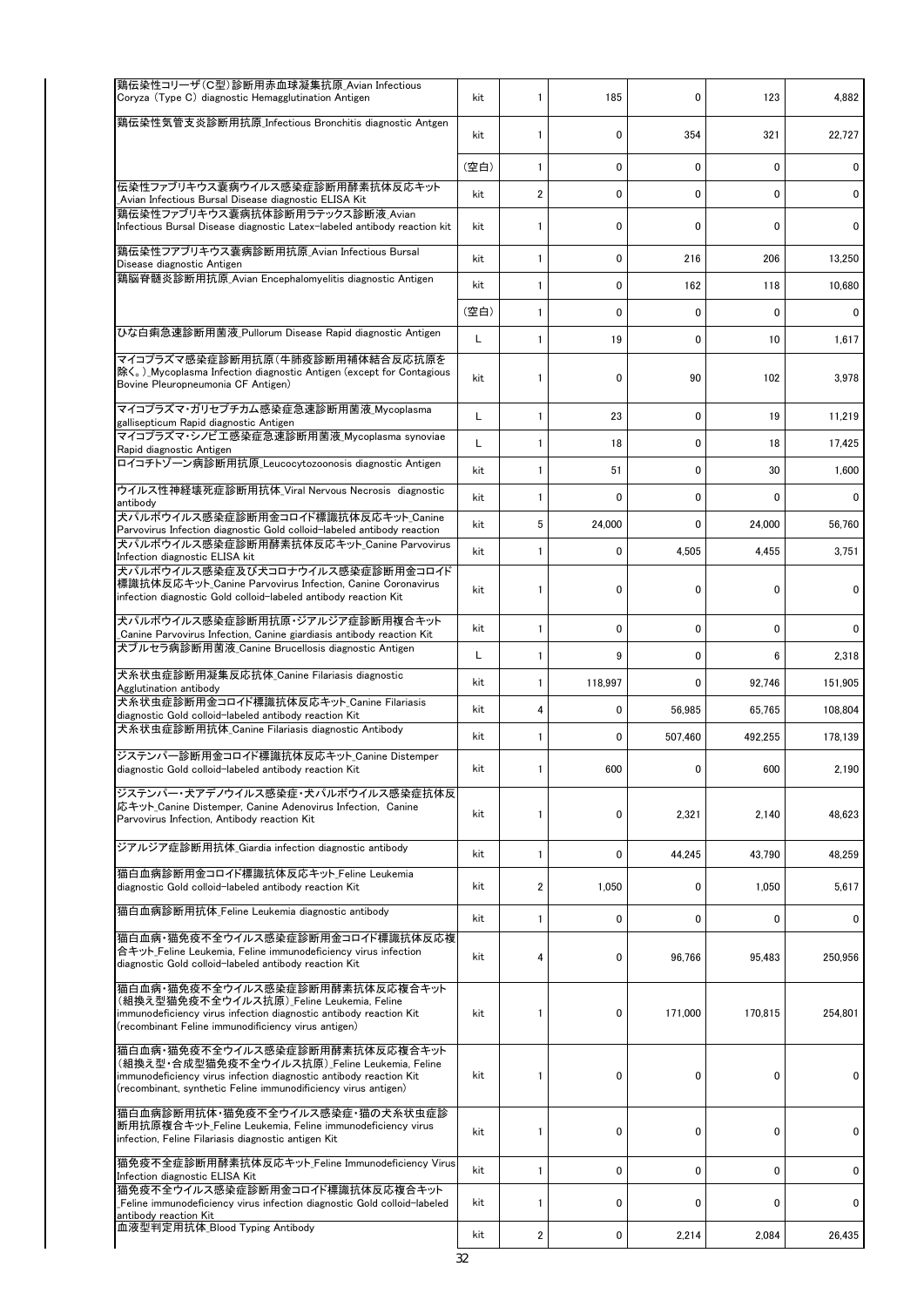|                                                                                      | 個   |     | ٥ | .129 | 1.145 | 14.582      |
|--------------------------------------------------------------------------------------|-----|-----|---|------|-------|-------------|
| 狂犬病診断用金コロイド標識抗体反応キット Rabies diagnostic Gold<br>colloid-labeled antibody reaction Kit | kit |     | 0 | 0    |       | $\mathbf 0$ |
| 合計 Subtotal                                                                          |     | 129 |   |      |       | 2.235.234   |
| 総計 Total                                                                             |     | 557 |   |      |       | 37,505,246  |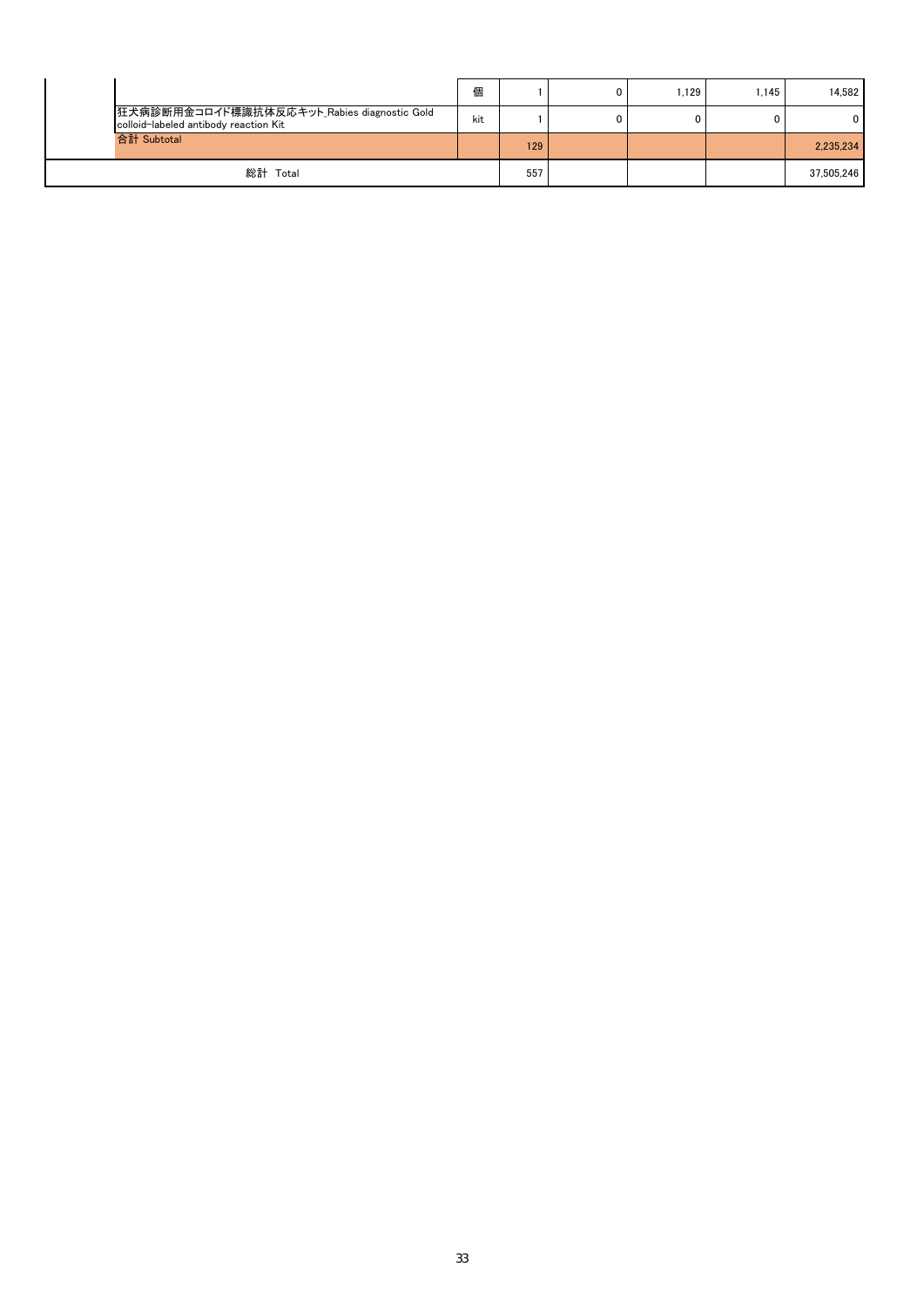# 第6表 動物用医療機器の販売高<br>Table 6 Sales Amount of Manufactu

**Table 6 Amount of Manufactured Medical Devices for Animal Use** 

| クラス分       | 類別                                                                     | 用途別           | 品目数                     | 製造数量                               | 輸入数量                 | 販売高<br>Sales         |                         |
|------------|------------------------------------------------------------------------|---------------|-------------------------|------------------------------------|----------------------|----------------------|-------------------------|
| 類          | Classification                                                         | Use           | Medicines               | Number of Manufactured<br>Quantity | Imported<br>Quantity | 数量<br>Quantity       | 金額<br>Amount            |
|            | 麻酔器並びに麻酔用呼吸囊及びガス吸収かん<br>Anesthesia apparatus, rebreathing bags and gas | 愛玩動物用         | 3                       | 80                                 | 20                   | 95                   | 24,040                  |
|            | absorbers                                                              | 共用(畜産、愛玩動物共用) |                         |                                    |                      |                      |                         |
| 高度管<br>理医療 |                                                                        | 畜産動物用         | 10                      | 290                                | 66                   | 277                  | 62,396                  |
| 機器         | 内臓機能代用器                                                                | 愛玩動物用         | $\overline{2}$          | 6                                  | 0                    | 6                    | 17,596                  |
|            | Artifical internal organs<br>保育器                                       | 愛玩動物用         | $\mathbf{1}$            | $\mathbf 0$                        | $\mathbf 0$          | $\mathbf 0$          | 0                       |
|            | infant incubator<br>麻酔器並びに麻酔用呼吸囊及びガス吸収かん                               | 愛玩動物用         | 5                       | 218                                | 0                    | 266                  | 238,110                 |
|            | Anesthesia apparatus, rebreathing bags and gas<br>absorbers            | 共用(畜産、愛玩動物共用) | 9                       | 240                                | $\mathbf 0$          | 250                  | 113,213                 |
|            |                                                                        | 畜産動物用         | 6                       | 237                                | $\pmb{0}$            | 219                  | 15,492                  |
|            | 呼吸補助器                                                                  | 愛玩動物用         | $\overline{2}$          | 0                                  | 0                    | $\pmb{0}$            | 0                       |
|            | Respirators                                                            | 共用(畜産、愛玩動物共用) | 5                       | 56                                 | 0                    | 53                   | 23,182                  |
|            | 医療用エックス線装置及び医療用エックス線装置用エッ                                              | 愛玩動物用         | $\overline{7}$          | 205                                | 0                    | 205                  | 55,047                  |
|            | クス線管<br>X-ray equipment and X-ray tube assemblies for                  | 共用(畜産、愛玩動物共用) | 22                      | 380                                | $\pmb{0}$            | 367                  | 330,805                 |
|            | veterinary use                                                         | 畜産動物用         | 5                       | 0                                  | 18                   | 18                   | 16,305                  |
|            | 理学診療用器具                                                                | 愛玩動物用         | $\overline{2}$          | 201                                | $\mathbf 0$          | 24                   | 10,100                  |
|            | Physical therapy instruments and equipment                             | 共用(畜産、愛玩動物共用) | 8                       | 757                                | $\pmb{0}$            | 814                  | 34,723                  |
|            |                                                                        |               | 4                       | 176                                | 132                  | 166                  | 138,756                 |
|            | 血液検査用器具                                                                | 畜産動物用         | 7                       | 53,146                             | $\overline{2}$       | 51,519               | 173,032                 |
|            | Hematological test equipment                                           | 愛玩動物用         | 29                      | 11,072                             | 2,612                | 11,361               | 444,067                 |
|            |                                                                        | 共用(畜産、愛玩動物共用) | 15                      | 892                                | $\mathbf 0$          | 524                  | 379,018                 |
|            |                                                                        | 畜産動物用         | 9                       | 214                                | 23                   | 88                   | 121,463                 |
| 管理医        | 内臓機能検査用器具<br>Testing instruments for internal organs                   | 愛玩動物用         | 10                      | 552                                | 248                  | 629                  | 178,484                 |
| 療機器        |                                                                        | 共用(畜産、愛玩動物共用) | $\mathbf{1}$            | 0                                  | $\mathbf 0$          | 0                    | 0                       |
|            | 電気手術器<br>Electro surgical units                                        | 愛玩動物用         | 5                       | $\mathbf 0$                        | 3,361                | 5,583                | 29,757                  |
|            |                                                                        | 共用(畜産、愛玩動物共用) | $\overline{\mathbf{2}}$ | $\pmb{0}$                          | $\pmb{0}$            | 0                    | 0                       |
|            |                                                                        | 畜産動物用         | $\mathbf{1}$            | 0                                  | 0                    | 0                    | 0                       |
|            | 注射筒<br><b>Syringes</b>                                                 | 愛玩動物用         | 7                       | 0                                  | 2,448                | 2,983                | 30.083                  |
|            |                                                                        | 共用(畜産、愛玩動物共用) | 1                       | 8                                  | $\pmb{0}$            | $\overline{7}$       | 191                     |
|            |                                                                        | 畜産動物用         | 5                       | 10                                 | $\mathbf 0$          | 19                   | 10,210                  |
|            | 医薬品注入器<br>Pharmaceutical products infuser                              | 愛玩動物用         | $\mathbf{1}$            | 0                                  | 0                    | 0                    | $\mathbf 0$             |
|            |                                                                        | 共用(畜産、愛玩動物共用) | 3                       | 2,360                              | $\mathbf 0$          | 2,358                | 214,195                 |
|            |                                                                        | 畜産動物用         | $\overline{2}$          | 0                                  | $\mathbf 0$          | 0                    | 0                       |
|            | 縫合糸<br>Surgical sutures                                                | 愛玩動物用         | 9                       | 0                                  | 18,484               | 19,285               | 155,515                 |
|            | 整形用品<br>Orthopedic material                                            | 愛玩動物用         | 152                     | 26,028                             | 73,362               | 101,343              | 437,094                 |
|            |                                                                        | 共用(畜産、愛玩動物共用) |                         | 0                                  |                      |                      |                         |
|            | 標識用器具                                                                  | 愛玩動物用         | 1                       | 100                                | 7,700                | 5,213                | 4,098                   |
|            | Instruments for marking                                                | 共用(畜産、愛玩動物共用) | 14<br>3                 | $\mathbf 0$                        | 321,047<br>0         | 382,378<br>$\pmb{0}$ | 242,971<br>$\mathbf{0}$ |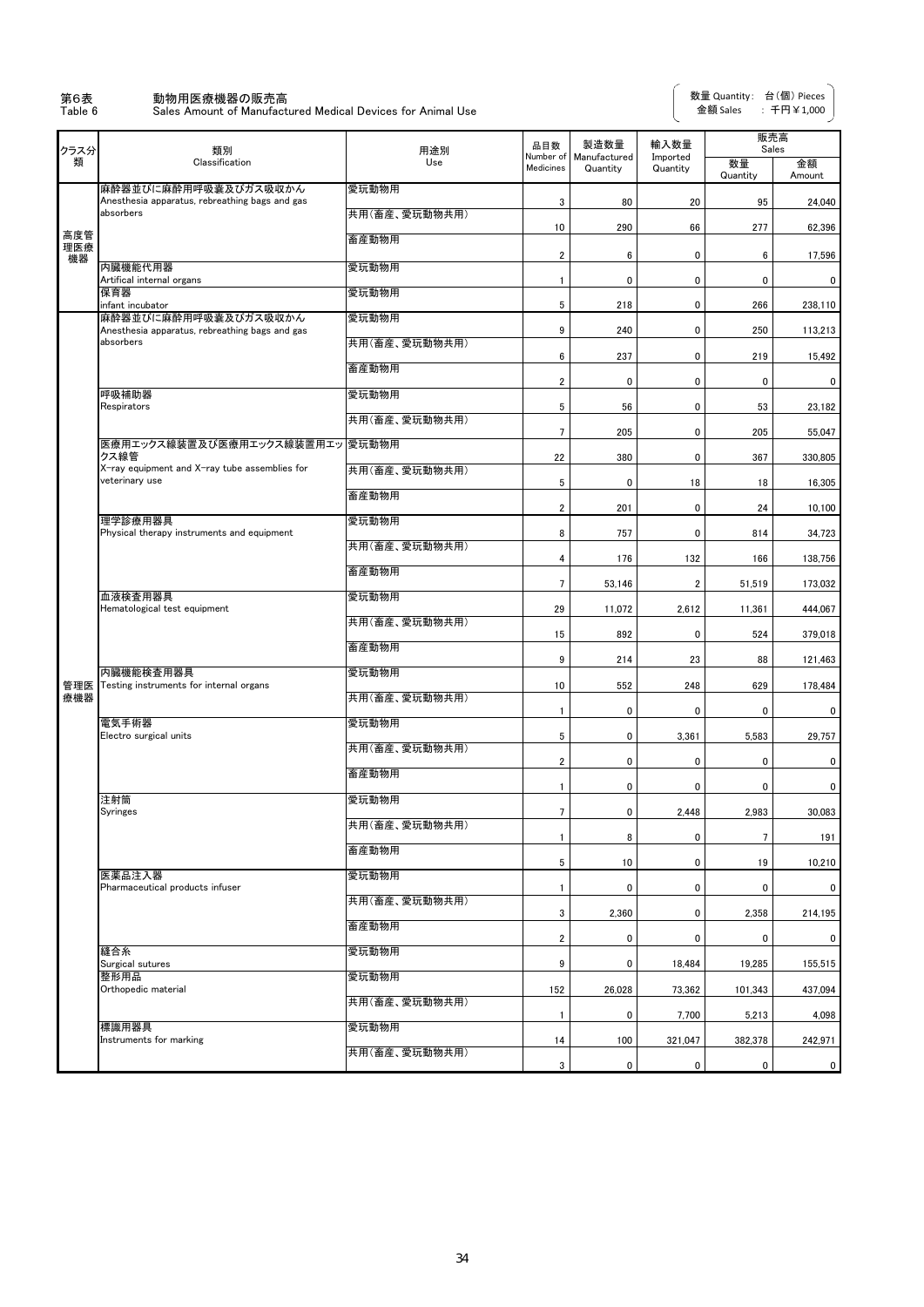| 医療用エックス線装置及び医療用エックス線装置用エッ  愛玩動物用                                     |               |                         |           |                |                |                |
|----------------------------------------------------------------------|---------------|-------------------------|-----------|----------------|----------------|----------------|
| クス線管                                                                 |               | 32                      | 113       | 91             | 217            | 153,556        |
| X-ray equipment and X-ray tube assemblies for<br>veterinary use      | 共用(畜産、愛玩動物共用) | 37                      | 250       | 305            | 555            | 535,033        |
| 理学診療用器具<br>Physical therapy instruments and equipment                | 愛玩動物用         | 19                      | 594       | 118            | 550            | 461,224        |
|                                                                      | 共用(畜産、愛玩動物共用) | 55                      | 264       | 244            | 442            | 277,728        |
|                                                                      | 畜産動物用         | 42                      | 351       | 50,008         | 49,777         | 153,470        |
| 内臓機能検査用器具<br>Testing instruments for internal organs                 | 愛玩動物用         | 16                      | 447       | 54             | 551            | 802,465        |
|                                                                      | 共用(畜産、愛玩動物共用) | 3                       | 23        | 53             | 20             | 1,520          |
| 注射針及び穿刺針<br>Injection devices and puncture devices                   | 愛玩動物用         | 19                      | 274       | 18,264,847     | 16,612,040     | 45,465         |
|                                                                      | 共用(畜産、愛玩動物共用) | $\overline{7}$          | 106,576   | 22,914,000     | 25,434,502     | 155,399        |
|                                                                      | 畜産動物用         |                         |           |                |                |                |
| 採血又は輸血用器具                                                            | 畜産動物用         | 36                      | 1,279,188 | 421,000        | 2,096,956      | 210,770        |
| Blood collection or transfusion equipment<br>妊娠診断用器具                 | 畜産動物用         | $\mathbf{1}$            | 130,800   | $\pmb{0}$      | 130,800        | 4,867          |
| Pregnancy testers<br>手術台及び治療台                                        | 愛玩動物用         | 1                       | 0         | 10             | 14             | 1,880          |
| Operating and treatment tables for veterinary use                    | 共用(畜産、愛玩動物共用) | 125                     | 1,174     | 5              | 1,196          | 401,561        |
|                                                                      | 畜産動物用         | 17                      | 0         | 5              | $\overline{4}$ | 1,721          |
| 医療用照明器                                                               | 愛玩動物用         | 11                      | 16        | $\mathbf 0$    | 16             | 31.937         |
| Lamps and light for veterinary use                                   | 共用(畜産、愛玩動物共用) | 137                     | 146       | 259            | 393            | 114,634        |
|                                                                      | 畜産動物用         | 11                      | 23        | 18             | 44             | 32,524         |
|                                                                      |               | $\overline{2}$          | 0         | $\pmb{0}$      | 0              | $\overline{0}$ |
| 医療用消毒器<br>Medical sterllizer                                         | 愛玩動物用         | 1                       | 0         | 0              | 0              | $\overline{0}$ |
|                                                                      | 共用(畜産、愛玩動物共用) | 5                       | 48        | $\pmb{0}$      | 48             | 38,889         |
|                                                                      | 畜産動物用         | 4                       | 0         | $\mathbf 0$    | $\mathbf{1}$   | 98             |
| 聴診器<br>Stethoscopes                                                  | 愛玩動物用         | 9                       | 10        | $\overline{2}$ | 5              | 917            |
|                                                                      | 共用(畜産、愛玩動物共用) | $\mathbf{1}$            | 0         | $\pmb{0}$      | $\mathbf 0$    | 0              |
|                                                                      | 畜産動物用         | $\overline{2}$          | 0         | $\mathbf 0$    | $\mathbf 0$    | 0              |
| 打診器<br>Percussion hammers                                            | 愛玩動物用         | $\mathbf{1}$            | 0         | $\pmb{0}$      | $\mathbf{1}$   | $\overline{2}$ |
|                                                                      | 畜産動物用         | $\overline{\mathbf{c}}$ | 0         | $\mathbf 0$    | 0              | 0              |
| 舌圧子<br>Tongue depressor                                              | 愛玩動物用         |                         |           |                |                |                |
| 体温計<br>Clinical thermometers                                         | 愛玩動物用         | 4                       | 0         | 22             | 15             | 80             |
|                                                                      | 共用(畜産、愛玩動物共用) | 11                      | 0         | 13,262         | 12,473         | 21,697         |
|                                                                      | 畜産動物用         | $5\phantom{.0}$         | 0         | 2,622          | 2,642          | 6,908          |
| 血圧検査又は脈波検査用器具                                                        | 愛玩動物用         | 23                      | 80        | 28,609         | 108,104        | 111,056        |
| Blood pressure measuring equipment                                   | 共用(畜産、愛玩動物共用) | 9                       | 40        | 915            | 819            | 53,481         |
| 尿検査又は糞便検査用器具                                                         | 愛玩動物用         | 1                       | 0         | $\mathbf 0$    | 0              | $\mathbf 0$    |
| Urine and excrement test instruments                                 | 共用(畜産、愛玩動物共用) | 6                       | 0         | 285            | 161            | 9,139          |
|                                                                      | 畜産動物用         | $\overline{7}$          | 161       | $\pmb{0}$      | 166            | 4,258          |
| 体液検査用器具                                                              | 畜産動物用         | 4                       | 0         | $\pmb{0}$      | 129            | 580            |
| Body fluid examining instruments<br>検眼用器具                            | 愛玩動物用         | 5                       | 52        | $\pmb{0}$      | 69             | 3,490          |
| Testing instruments for eye                                          | 共用(畜産、愛玩動物共用) | 18                      | 0         | 81             | 95             | 32,214         |
|                                                                      |               | 5                       | 649       | $\mathbf 0$    | 256            | 69,139         |
|                                                                      | 畜産動物用         | $\mathbf{1}$            | 0         | $\mathbf 0$    | 0              | $\overline{0}$ |
| 知覚検査又は運動機能検査用器具<br>Perception and locomotion organ testing equipment | 愛玩動物用         | 6                       | 0         | 16             | 16             | 996            |
|                                                                      | 共用(畜産、愛玩動物共用) | 1                       | 0         | $\pmb{0}$      | $\mathbf 0$    | $\mathbf{0}$   |
|                                                                      | 畜産動物用         | $\overline{\mathbf{c}}$ | 42        | $\mathbf 0$    | 30             | 840            |
| 医療用鏡<br>Medical speculum                                             | 愛玩動物用         | 173                     | 217       | 442            | 688            | 223,473        |
|                                                                      | 共用(畜産、愛玩動物共用) | 34                      | 77        | 20             | 111            | 63,750         |
|                                                                      | 畜産動物用         | 25                      | 4         | $\pmb{0}$      | 4              | 3,850          |
| 医療用遠心ちんでん器<br>Centrifugal separator for medical use                  | 愛玩動物用         | $\overline{\mathbf{2}}$ | 0         | $\mathbf 0$    | $\mathbf 0$    | $\mathbf{0}$   |
|                                                                      |               |                         |           |                |                |                |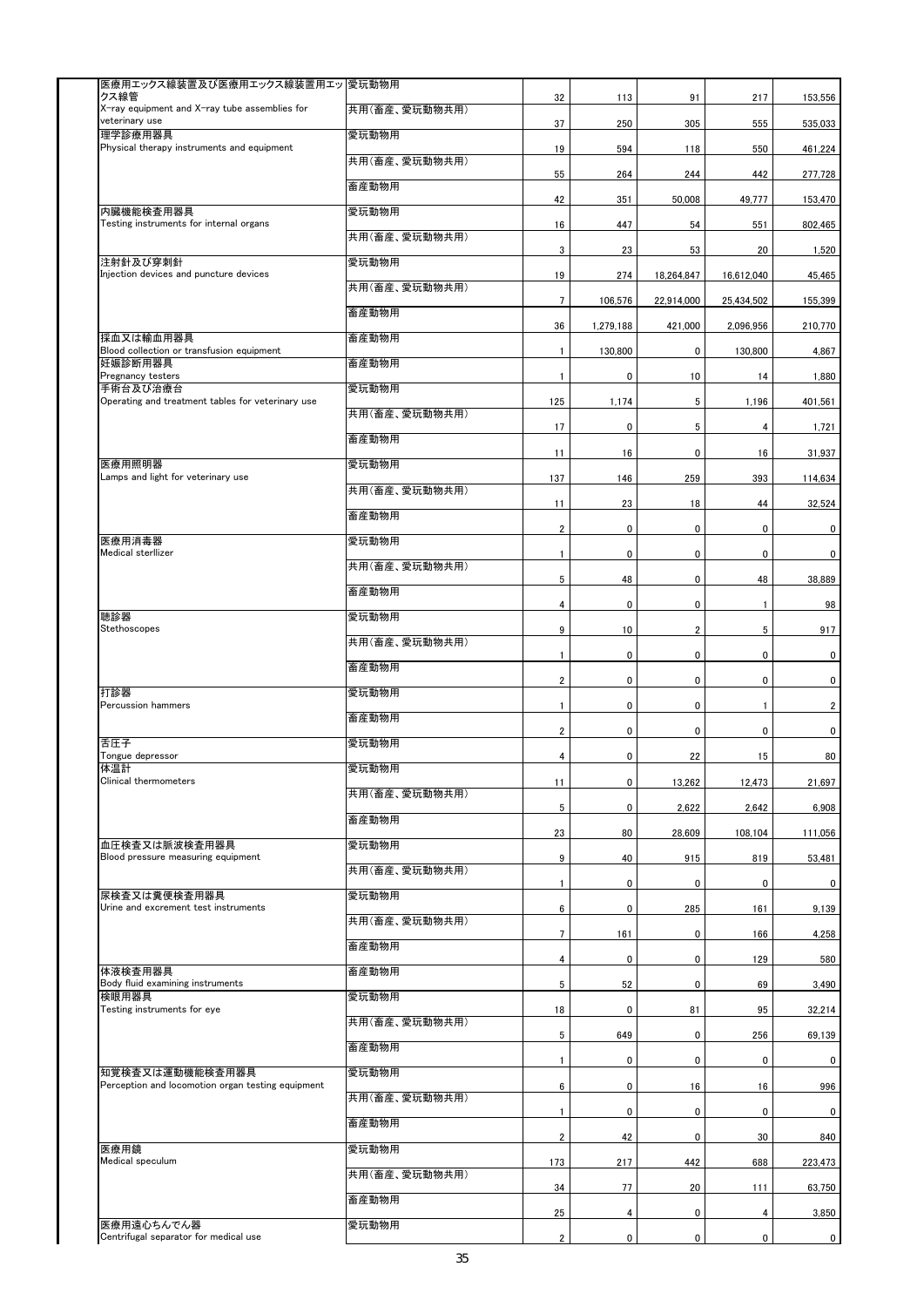| 共用(畜産、愛玩動物共用) |                                                                                                                                                                                                                        |                                                                                                                       |                                                                                                                           |                                                                                                      |                                                                                                                |
|---------------|------------------------------------------------------------------------------------------------------------------------------------------------------------------------------------------------------------------------|-----------------------------------------------------------------------------------------------------------------------|---------------------------------------------------------------------------------------------------------------------------|------------------------------------------------------------------------------------------------------|----------------------------------------------------------------------------------------------------------------|
| 畜産動物用         |                                                                                                                                                                                                                        |                                                                                                                       |                                                                                                                           |                                                                                                      | 0                                                                                                              |
| 共用(畜産、愛玩動物共用) |                                                                                                                                                                                                                        |                                                                                                                       |                                                                                                                           |                                                                                                      | $\mathbf{0}$                                                                                                   |
| 畜産動物用         | 4                                                                                                                                                                                                                      | 0                                                                                                                     |                                                                                                                           |                                                                                                      | $\mathbf{0}$                                                                                                   |
| 愛玩動物用         | 5                                                                                                                                                                                                                      | 69                                                                                                                    | 0                                                                                                                         | 51                                                                                                   | 6,405                                                                                                          |
| 共用(畜産、愛玩動物共用) | 101                                                                                                                                                                                                                    | 18                                                                                                                    | 1,814                                                                                                                     | 6,199                                                                                                | 19,807                                                                                                         |
|               | 16                                                                                                                                                                                                                     | 1,087                                                                                                                 | 233                                                                                                                       | 1,303                                                                                                | 4,654                                                                                                          |
|               | 4                                                                                                                                                                                                                      | 0                                                                                                                     | 20                                                                                                                        | 25                                                                                                   | 117                                                                                                            |
|               | 53                                                                                                                                                                                                                     | 577                                                                                                                   | 1,463                                                                                                                     | 2,109                                                                                                | 93,680                                                                                                         |
|               | 23                                                                                                                                                                                                                     | 1,684                                                                                                                 | 1,113                                                                                                                     | 1,903                                                                                                | 174,200                                                                                                        |
|               | $\,$ 5 $\,$                                                                                                                                                                                                            | 0                                                                                                                     | 271                                                                                                                       | 391                                                                                                  | 12,986                                                                                                         |
|               | 10                                                                                                                                                                                                                     | 8                                                                                                                     | 500                                                                                                                       | 549                                                                                                  | 2,086                                                                                                          |
|               | $\mathbf{1}$                                                                                                                                                                                                           | $\mathbf 0$                                                                                                           | 0                                                                                                                         | 0                                                                                                    | $\mathbf 0$                                                                                                    |
| 畜産動物用         | $\mathbf{1}$                                                                                                                                                                                                           |                                                                                                                       |                                                                                                                           |                                                                                                      | 2,824                                                                                                          |
| 愛玩動物用         |                                                                                                                                                                                                                        |                                                                                                                       |                                                                                                                           |                                                                                                      | 13,990                                                                                                         |
| 愛玩動物用         |                                                                                                                                                                                                                        |                                                                                                                       |                                                                                                                           |                                                                                                      | 1,398                                                                                                          |
| 共用(畜産、愛玩動物共用) |                                                                                                                                                                                                                        |                                                                                                                       |                                                                                                                           |                                                                                                      |                                                                                                                |
| 畜産動物用         |                                                                                                                                                                                                                        |                                                                                                                       |                                                                                                                           |                                                                                                      | 98                                                                                                             |
| 愛玩動物用         |                                                                                                                                                                                                                        |                                                                                                                       |                                                                                                                           |                                                                                                      | 420                                                                                                            |
| 共用(畜産、愛玩動物共用) |                                                                                                                                                                                                                        |                                                                                                                       |                                                                                                                           |                                                                                                      | 12,087                                                                                                         |
| 畜産動物用         |                                                                                                                                                                                                                        | 531                                                                                                                   | 1,303                                                                                                                     | 1,953                                                                                                | 8,172                                                                                                          |
| 愛玩動物用         | 9                                                                                                                                                                                                                      | 150                                                                                                                   | 240                                                                                                                       | 416                                                                                                  | 3,808                                                                                                          |
|               | 80                                                                                                                                                                                                                     | 10                                                                                                                    | 767                                                                                                                       | 932                                                                                                  | 5,323                                                                                                          |
|               | 19                                                                                                                                                                                                                     | 160                                                                                                                   | 435                                                                                                                       | 626                                                                                                  | 1,549                                                                                                          |
|               | 4                                                                                                                                                                                                                      | 0                                                                                                                     | 0                                                                                                                         | 0                                                                                                    | $\mathbf 0$                                                                                                    |
|               | 78                                                                                                                                                                                                                     | 0                                                                                                                     | 576                                                                                                                       | 400                                                                                                  | 3,172                                                                                                          |
|               | $\mathbf{1}$                                                                                                                                                                                                           | 0                                                                                                                     | 0                                                                                                                         | 0                                                                                                    | $\overline{0}$                                                                                                 |
|               | 6                                                                                                                                                                                                                      | $\mathbf 0$                                                                                                           | 0                                                                                                                         | 5                                                                                                    | 14                                                                                                             |
|               | 31                                                                                                                                                                                                                     | 272                                                                                                                   | 250                                                                                                                       | 602                                                                                                  | 3,027                                                                                                          |
|               | $\overline{7}$                                                                                                                                                                                                         | $\pmb{0}$                                                                                                             | 60                                                                                                                        | 95                                                                                                   | 286                                                                                                            |
|               | 8                                                                                                                                                                                                                      | 209                                                                                                                   | 30                                                                                                                        | 243                                                                                                  | 1,293                                                                                                          |
| 愛玩動物用         |                                                                                                                                                                                                                        |                                                                                                                       |                                                                                                                           |                                                                                                      | 34,827                                                                                                         |
| 共用(畜産、愛玩動物共用) |                                                                                                                                                                                                                        |                                                                                                                       |                                                                                                                           |                                                                                                      | 20,127                                                                                                         |
| 畜産動物用         |                                                                                                                                                                                                                        |                                                                                                                       |                                                                                                                           |                                                                                                      | 2,136                                                                                                          |
| 愛玩動物用         |                                                                                                                                                                                                                        |                                                                                                                       |                                                                                                                           |                                                                                                      |                                                                                                                |
| 共用(畜産、愛玩動物共用) |                                                                                                                                                                                                                        |                                                                                                                       |                                                                                                                           |                                                                                                      | 3,407                                                                                                          |
| 畜産動物用         |                                                                                                                                                                                                                        |                                                                                                                       |                                                                                                                           |                                                                                                      | 734                                                                                                            |
| 愛玩動物用         |                                                                                                                                                                                                                        |                                                                                                                       |                                                                                                                           |                                                                                                      | 1,936                                                                                                          |
| 共用(畜産、愛玩動物共用) | 37                                                                                                                                                                                                                     | 0                                                                                                                     | 323                                                                                                                       | 360                                                                                                  | 2,357                                                                                                          |
| 畜産動物用         | $\mathbf{1}$                                                                                                                                                                                                           | $\mathbf 0$                                                                                                           | 0                                                                                                                         | 0                                                                                                    | $\mathbf{0}$                                                                                                   |
| 愛玩動物用         | $\mathbf{1}$                                                                                                                                                                                                           | 0                                                                                                                     | 0                                                                                                                         | 0                                                                                                    | $\mathbf 0$                                                                                                    |
|               | 20                                                                                                                                                                                                                     | 10                                                                                                                    | 20,312                                                                                                                    | 10,287                                                                                               | 2,640                                                                                                          |
|               | 4                                                                                                                                                                                                                      | 9                                                                                                                     | 0                                                                                                                         | 9                                                                                                    | 45                                                                                                             |
|               | 3                                                                                                                                                                                                                      | 100                                                                                                                   | 0                                                                                                                         | 46                                                                                                   | 429                                                                                                            |
|               | 3                                                                                                                                                                                                                      | 0                                                                                                                     | 43                                                                                                                        | 54                                                                                                   | 950                                                                                                            |
|               | $\mathbf{1}$                                                                                                                                                                                                           | 0                                                                                                                     | 0                                                                                                                         | 0                                                                                                    | $\mathbf 0$                                                                                                    |
| 愛玩動物用         | 18                                                                                                                                                                                                                     | 140                                                                                                                   | 148                                                                                                                       | 166                                                                                                  | 1,108                                                                                                          |
| 共用(畜産、愛玩動物共用) |                                                                                                                                                                                                                        | 0                                                                                                                     | 0                                                                                                                         | 0                                                                                                    | $\mathbf 0$                                                                                                    |
|               |                                                                                                                                                                                                                        |                                                                                                                       |                                                                                                                           |                                                                                                      |                                                                                                                |
|               | 畜産動物用<br>愛玩動物用<br>共用(畜産、愛玩動物共用)<br>畜産動物用<br>愛玩動物用<br>共用(畜産、愛玩動物共用)<br>共用(畜産、愛玩動物共用)<br>畜産動物用<br>愛玩動物用<br>共用(畜産、愛玩動物共用)<br>畜産動物用<br>愛玩動物用<br>共用(畜産、愛玩動物共用)<br>畜産動物用<br>共用(畜産、愛玩動物共用)<br>畜産動物用<br>愛玩動物用<br>共用(畜産、愛玩動物共用) | 10<br>$\mathbf{1}$<br>5<br>28<br>5<br>10<br>175<br>39<br>539<br>47<br>21<br>17<br>$\overline{2}$<br>9<br>$\mathbf{1}$ | $\mathbf 0$<br>$\mathbf 0$<br>15<br>0<br>2,033<br>$\mathbf 0$<br>392<br>$\pmb{0}$<br>194<br>540<br>0<br>549<br>490<br>300 | 0<br>0<br>$\pmb{0}$<br>0<br>12<br>92<br>0<br>0<br>1,168<br>3,276<br>11,247<br>243<br>174<br>0<br>430 | 0<br>0<br>0<br>8<br>18<br>924<br>$7\overline{ }$<br>279<br>1,205<br>4,896<br>5,104<br>174<br>638<br>489<br>659 |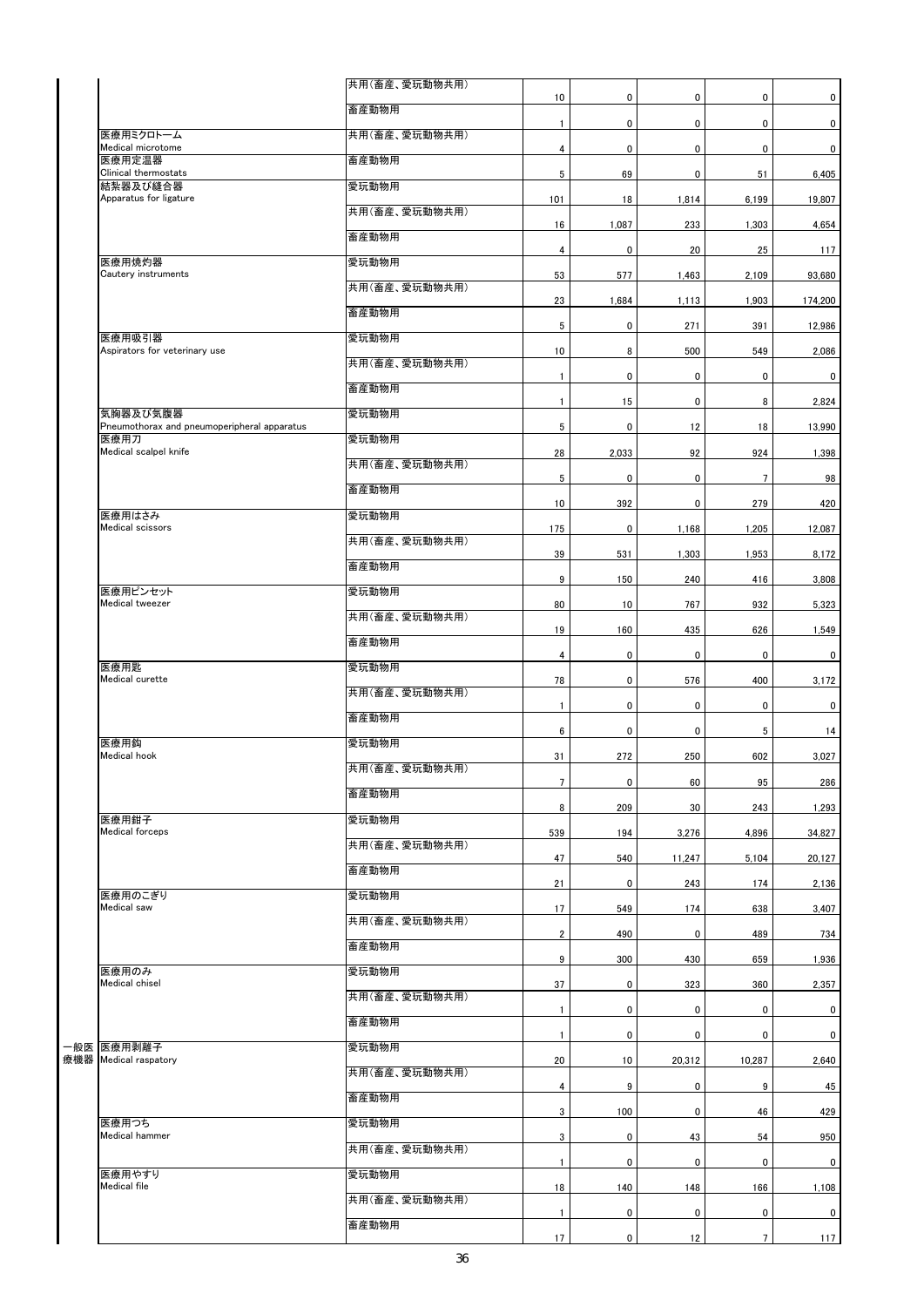| 医療用てこ                                                 | 愛玩動物用         |                         |             |             |                 |                |
|-------------------------------------------------------|---------------|-------------------------|-------------|-------------|-----------------|----------------|
| Medical pry                                           | 畜産動物用         | 25                      | 510         | 195         | 763             | 3,762          |
| 医療用絞断器                                                | 愛玩動物用         | $\boldsymbol{2}$        | 10          | $\pmb{0}$   | $\overline{7}$  | 75             |
| Medical embryotory instrument<br>注射筒<br>Syringes      | 共用(畜産、愛玩動物共用) | 21                      | 0           | 130         | 108             | 3,150          |
|                                                       | 畜産動物用         | 10                      | 0           | $\pmb{0}$   | 0               | $\mathbf{0}$   |
|                                                       | 愛玩動物用         | 8                       | 0           | 785         | 85              | 974            |
|                                                       | 共用(畜産、愛玩動物共用) | 4                       | 13,180,000  | 0           | 13,793,840      | 184,863        |
|                                                       | 畜産動物用         | 4                       | 420         | 16,627,800  | 16,951,820      | 197,058        |
| 医療用穿刺器、穿削器及び穿孔器                                       | 愛玩動物用         | 88                      | 4,829       | 50,339      | 60,185          | 103,727        |
| Puncture                                              | 共用(畜産、愛玩動物共用) | 90                      | 2,215       | 197         | 2,650           | 17,987         |
|                                                       | 畜産動物用         | 1                       | 30          | $\pmb{0}$   | $7\overline{ }$ | 29             |
| 開創又は開孔用器具                                             | 愛玩動物用         | 13                      | 346         | 88          | 718             | 7,413          |
| Retractor                                             | 共用(畜産、愛玩動物共用) | 157                     | 575         | 1,590       | 2,006           | 17,926         |
|                                                       | 畜産動物用         | 14                      | 26          | 338         | 470             | 2,499          |
| 医療用嘴管及び体液誘導管                                          |               | 5                       | 399         | $\pmb{0}$   | 287             | 11,357         |
| Suckers, tubes and catheters for infusion or drainage | 愛玩動物用         | 158                     | 7,481       | 51,291      | 44,177          | 91,941         |
|                                                       | 共用(畜産、愛玩動物共用) | 5                       | 59          | 54,000      | 38,351          | 3,238          |
|                                                       | 畜産動物用         | 22                      | 6,410       | 1,618       | 12,031          | 20,748         |
| 医療用拡張器<br>Medical dilator                             | 愛玩動物用         | 3                       | 0           | $\pmb{0}$   | 0               | $\mathbf{0}$   |
|                                                       | 共用(畜産、愛玩動物共用) | 1                       | $\mathbf 0$ | $\pmb{0}$   | 0               | $\mathbf{0}$   |
|                                                       | 畜産動物用         | 4                       | 105         | 412         | 409             | 1,668          |
| 医療用消息子<br>Medical sound (bougie)                      | 愛玩動物用         | 5                       | 0           | 5           | $7\overline{ }$ | 73             |
|                                                       | 畜産動物用         | 3                       | 0           | 0           | 0               | $\mathbf{0}$   |
| 医療用捲綿子<br>Medical applicator                          | 愛玩動物用         | $\mathbf{1}$            | 0           | $\pmb{0}$   | 147             | 150            |
|                                                       | 共用(畜産、愛玩動物共用) | $\mathbf{1}$            | 0           | 0           | $\mathbf 0$     | $\overline{0}$ |
|                                                       | 畜産動物用         | $\mathbf{1}$            | 0           | $\pmb{0}$   | 0               | $\overline{0}$ |
| 医療用洗浄器<br>Medical irrigator                           | 愛玩動物用         | 21                      | 29          | 24          | 77              | 3,471          |
|                                                       | 共用(畜産、愛玩動物共用) | $\overline{\mathbf{2}}$ | 0           | 150         | 150             | 171            |
|                                                       | 畜産動物用         | 3                       | 94          | $\pmb{0}$   | 53              | 635            |
| 種痘用器具<br>Vaccination device                           | 畜産動物用         |                         |             |             |                 |                |
| 整形用機械器具                                               | 愛玩動物用         | 1                       | 0           | $\pmb{0}$   | 0               | $\mathbf{0}$   |
| Orthopedic instruments and apparatus                  | 共用(畜産、愛玩動物共用) | 596                     | 1,831       | 6,932       | 12,839          | 341,162        |
|                                                       | 畜産動物用         | 9                       | 1,410       | 0           | 1,288           | 2,962          |
| 歯科用ユニット                                               | 愛玩動物用         | $\mathbf{1}$            | 0           | 0           | 0               | $\mathbf{0}$   |
| Dental unit<br>歯科用エンジン                                | 愛玩動物用         | 18                      | 322         | $\pmb{0}$   | 349             | 110,545        |
| Dental engine<br>歯科用ハンドピース                            | 愛玩動物用         | 10                      | 176         | $\pmb{0}$   | 169             | 11,759         |
| Dental hand piece<br>歯科用切削器                           | 愛玩動物用         | 15                      | 624         | 0           | 645             | 27,010         |
| Dental cutter                                         | 共用(畜産、愛玩動物共用) | 40                      | 1,825       | 96          | 2,301           | 18,890         |
|                                                       | 畜産動物用         | 3                       | 0           | $\pmb{0}$   | 4               | 22             |
| 歯科用探針                                                 | 愛玩動物用         | $\mathbf{1}$            | 0           | 40          | 40              | 2,402          |
| Dental probe<br>歯科用充填器                                | 愛玩動物用         | 8                       | 0           | 13          | 16              | 66             |
| Dental filling machine<br>歯科用練成器                      | 愛玩動物用         | 4                       | 0           | 0           | 0               | $\overline{0}$ |
| Dental drill                                          | 共用(畜産、愛玩動物共用) | 3                       | 0           | $\pmb{0}$   | 0               | $\overline{0}$ |
| 歯科用蒸和器及び重合器                                           |               | $\mathbf{1}$            | 12          | $\mathbf 0$ | 12              | 18             |
| Dental instrument for steam and polimerization        | 愛玩動物用         | 5                       | 0           | $\pmb{0}$   | 0               | $\mathbf{0}$   |
| 視力補正用レンズ<br>Vision correction lens                    | 愛玩動物用         | 13                      | 1,989       | 1,403       | 4,092           | 16,354         |
|                                                       | 共用(畜産、愛玩動物共用) | $\mathbf{1}$            | 0           | 0           | 0               | $\overline{0}$ |
| 医薬品注入器<br>Pharmaceutical products infuser             | 愛玩動物用         | $7^{\circ}$             | 40          | 140,410     | 112,625         | 13,143         |